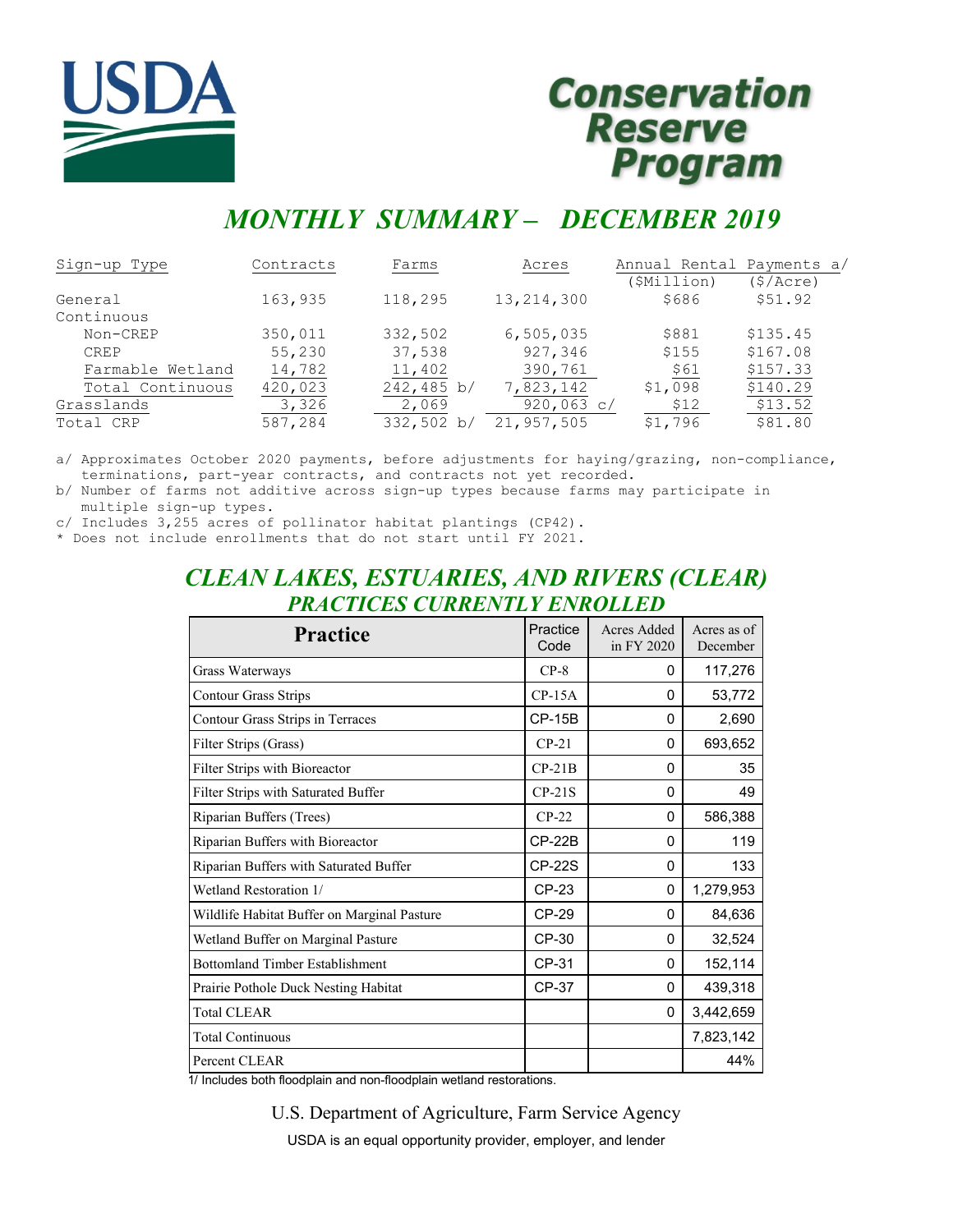## CONTINUOUS CRP ENROLLMENT SINCE INCEPTION THROUGH DECEMBER 2019 \*

| Sign-up                   | Non-CREP     | <b>CREP</b> | <b>FWP</b> | Total        |
|---------------------------|--------------|-------------|------------|--------------|
| 1997 (#14)                | 554,842      | O           | 0          | 554,842      |
| 1998 (#17)                | 198,191      | 13,558      | 0          | 211,749      |
| 1999 (#19)                | 217,063      | 44,301      | 0          | 261,364      |
| 2000 (#21/22)             | 251,883      | 65,036      | 0          | 316,919      |
| 2001 (#23)                | 291,680      | 139,543     | 25,852     | 457,075      |
| 2002 (#24)                | 226,841      | 163,784     | 44,612     | 435,237      |
| 2003 (#25/27)             | 293,532      | 118,264     | 26,966     | 438,762      |
| 2004 (#28)                | 166,868      | 66,945      | 20,557     | 254,370      |
| 2005 (#30)                | 227,228      | 151,515     | 18,907     | 397,650      |
| 2006 (#31)                | 199,335      | 128,647     | 22,629     | 350,611      |
| 2007 (#35)                | 380,703      | 142,844     | 16,005     | 539,552      |
| 2008 (#36)                | 275,215      | 116,617     | 8,715      | 400,547      |
| 2009 (#37)                | 413,481      | 41,487      | 17,766     | 472,734      |
| 2010 (#38)                | 506,313      | 63,577      | 55,663     | 625,553      |
| 2011 (#40)                | 383,022      | 67,939      | 45,048     | 496,009      |
| 2012 (#42)                | 511,915      | 62,088      | 53,543     | 627,545      |
| 2013 (#44)                | 477,401      | 49,702      | 7,691      | 534,793      |
| 2014 (#46)                | 485,684      | 32,829      | 12,216     | 530,729      |
| 2015 (#47)                | 800,368      | 40,343      | 31,743     | 872,454      |
| 2016 (#48)                | 1,216,176    | 53,583      | 78,993     | 1,348,752    |
| 2017 (#50)                | 1,259,973    | 53,112      | 37,461     | 1,350,546    |
| 2018 (#51)                | 212,285      | 59,576      | 20,629     | 292,490      |
| 2019 (#52)                | 175,913      | 50,792      | 18,115     | 244,820      |
| Expirations 1/            | $-2,915,523$ | $-732,257$  | $-148,927$ | $-3,796,707$ |
| <b>Current Enrollment</b> | 6,505,035    | 927,346     | 390,761    | 7,823,142    |

 1/ Contracts that exited 2007-2019 and were not re-enrolled or that dropped out before normal contract termination.

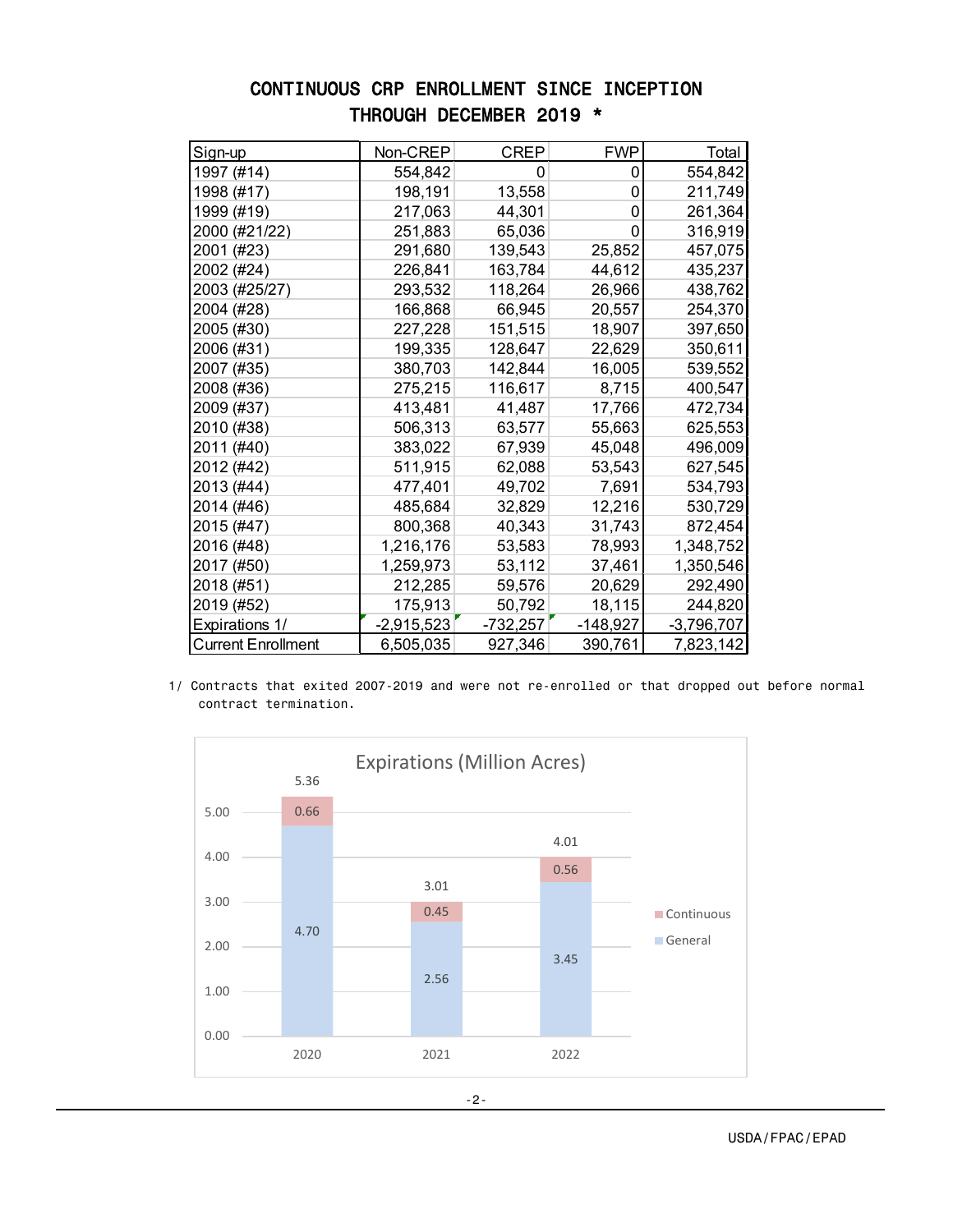# *CONSERVATION RESERVE PROGRAM ENROLLMENT ACTIVITY AND NEWS –DECEMBER 2019*

- o Enrollment ends December 2019 at 22.0 million acres.
- o FY 2020 continuous and general signup enrollment were opened on December 9.

| <b>Performance Measure (Acres)</b> * | Acres Added in<br>FY 2020 3/ | Acres as of<br>October |
|--------------------------------------|------------------------------|------------------------|
| Conservation buffers 1/              | 79.549                       | 1,365,367              |
| Wetland restorations 2/              | 129.502                      | 2,341,554              |

\* Includes CREP, FWP, and SAFE.

1/ CP21,CP22,CP29, and CP38 buffers.

 2/ CP9,CP23,CP23A,CP30,CP31,CP37,CP38 wetland, and Farmable Wetland Program. Includes both wetland and associated upland buffers.

 3/ Acres not counted until initial contract year. These were approved during the FY 2019 signup, bur contracts did not start until FY 2020.

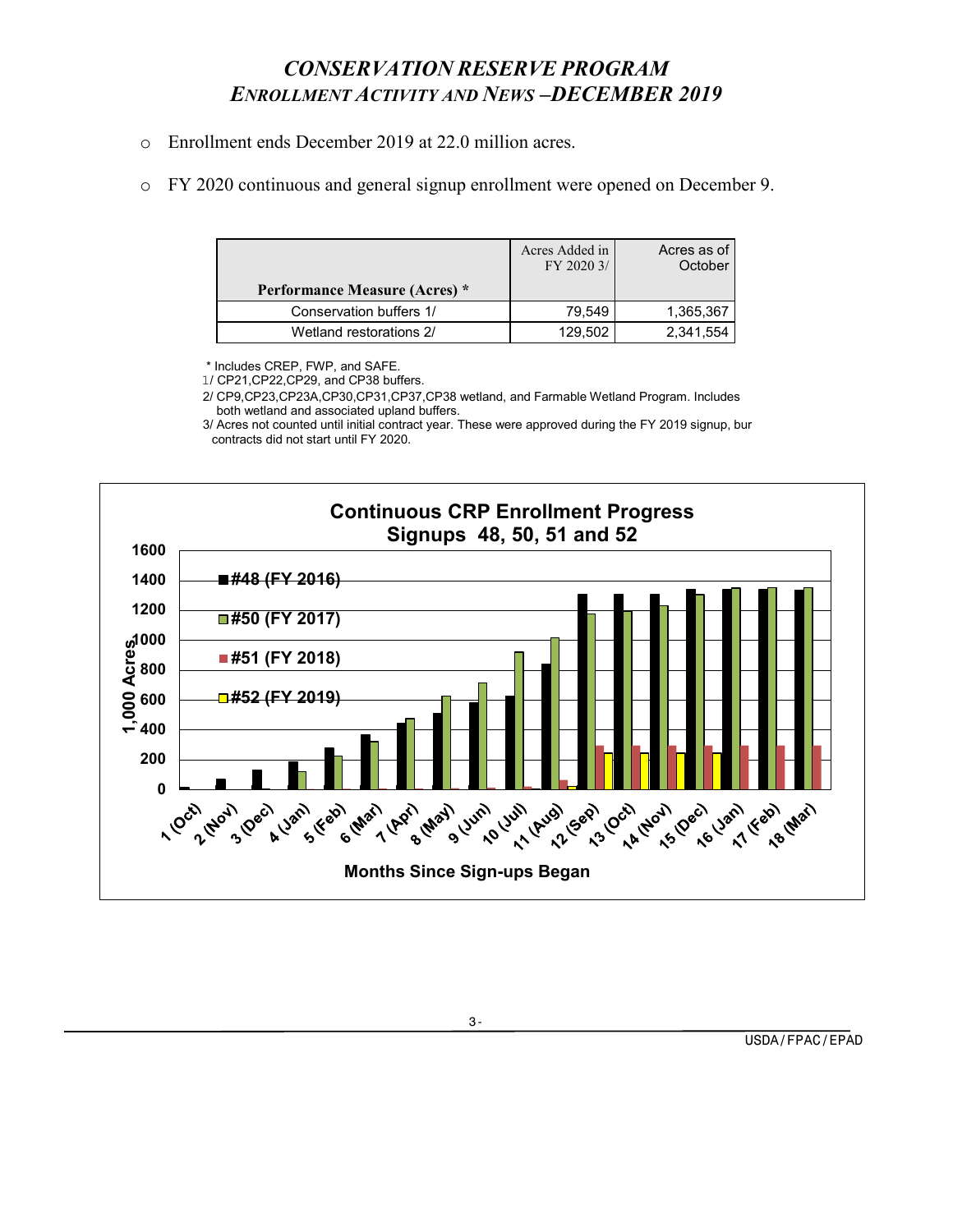# CONSERVATION RESERVE PROGRAM INITIATIVES CUMULATIVE ACRES AS OF DECEMBER 2019\*

|                      | FLOOD-             | NON-               | BOTTOM-            | <b>UPLAND</b>      |                    |                    |                      |                    |                                    |
|----------------------|--------------------|--------------------|--------------------|--------------------|--------------------|--------------------|----------------------|--------------------|------------------------------------|
| <b>STATE</b>         | PLAIN              | FLOOD-             | LAND               | <b>BIRD</b>        | LONG-LEAF          | <b>DUCK</b>        |                      | HIGHLY             |                                    |
|                      | <b>WETLANDS</b>    | PLAIN              | TIMBER ON          | <b>HABITAT</b>     | <b>PINE</b>        | NESTING            |                      | ERODIBLE           | POLLINATOR                         |
|                      | (CP23)             | WETLANDS           | WETLAND            | <b>BUFFERS</b>     | (CP36)             | <b>HABITAT</b>     | <b>SAFE</b>          | <b>LANDS</b>       | HABITAT                            |
|                      |                    | (CP23A)            | (CP31)             | (CP33)             |                    | (CP37)             | (CP38)               | $(EI>=20)$         | (CP42)                             |
| <b>ALABAMA</b>       | 5                  | 0                  | 1,058              | 604                | 13,693             | 0                  | 2,283                | 923                | 0                                  |
| <b>ALASKA</b>        | 0                  | 0                  | 0                  | 0                  | 0                  | 0                  | 0                    | 0                  | 0                                  |
| <b>ARKANSAS</b>      | 43,758             | 26,312             | 16,681             | 3,193              | 0                  | 0                  | 18,364               | $\Omega$           | 17                                 |
| CALIFORNIA           | 0                  | 0                  | 0                  | 0                  | 0                  | 0                  | 0                    | 1,000              | 0                                  |
| COLORADO             | 0                  | 1,524              | 0                  | 1,262              | 0                  | 0                  | 72,675               | 11,840             | 6,160                              |
| CONNECTICUT          | 0                  | 0                  | 0                  | 0                  | 0                  | 0                  | 0                    | 0                  | 0                                  |
| <b>DELAWARE</b>      | 17                 | 0                  | 0                  | 0                  | 0                  | 0                  | 0                    | 0                  | 0                                  |
| FLORIDA              | 0                  | 0                  | 0                  | 0                  | 2,354              | 0                  | 9                    | 0                  | 0                                  |
| GEORGIA              | 23                 | 0                  | 0                  | 391                | 118,478            | 0                  | 15,749               | 0                  | 23                                 |
| <b>IDAHO</b>         | 375                | 25                 | 0                  | 0                  | 0                  | 0                  | 144,182              | 20,474             | 1,396                              |
| ILLINOIS             | 27,757             | 11,941             | 5,728              | 57,760             | 0                  | 0                  | 26,666               | 86,227             | 103,685                            |
| INDIANA              | 2,034              | 4,586              | 1,932              | 9,270              | 0                  | 0                  | 56,174               | 9,883              | 4,239                              |
| <b>IOWA</b>          | 115,247            | 10,887             | 3,460              | 23,590             | 0                  | 2,441              | 285,927              | 182,350            | 216,957                            |
| <b>KANSAS</b>        | 3,651              | 5,170              | 207                | 24,761             | 0                  | 0                  | 203,467              | 15,414             | 3,570                              |
| <b>KENTUCKY</b>      | 82                 | 137                | 594                | 5,456              | 0                  | 0                  | 14,617               | 17,759             | 4,488                              |
| LOUISIANA            | 68,100             | 70,835             | 37,884             | 80                 | 34                 | 0                  | 477                  | 73                 | 0                                  |
| MAINE                | 0                  | 0                  | 0                  | 0                  | 0                  | 0                  | 2,099                | 0                  | 0                                  |
| MARYLAND             | 4                  | 0                  | 0                  | 399                | 0                  | 0                  | 0                    | 101                | 12                                 |
| <b>MASSACHUSETTS</b> | 0                  | 0                  | 0                  | 0                  | 0                  | 0                  | 0                    | 0                  | 0                                  |
| MICHIGAN             | 1,817              | 5,305              | 0                  | 470                | 0                  | 0                  | 20,320               | 0                  | 5,316                              |
| MINNESOTA            | 24,189             | 301,829            | 830                | 487                | 0                  | 24,500             | 95,403               | 10,692             | 14,225                             |
| MISSISSIPPI          | 20,259             | 1,381              | 57,106             | 1,376              | 134                | 0                  | 11,725               | 14,192             | 0                                  |
| MISSOURI             | 18,803             | 1,543              | 1,897              | 19,010             | 0                  | 0                  | 56,350               | 65,053             | 40,070                             |
| <b>MONTANA</b>       | 655                | 661                | 0                  | 404                | 0                  | 2,871              | 82,046               | 28,461             | 869                                |
| NEBRASKA             | 9,120              | 4,865              | 9                  | 9,258              | 0                  | 0                  | 125,629              | 19,908             | 23,070                             |
| <b>NEVADA</b>        |                    |                    | 0                  | 0                  | 0                  | 0                  | 0                    | 0                  | 0                                  |
| NEW HAMPSHIRE        | 0                  | 0                  | 0                  | 0                  | 0                  | 0                  | 0                    | 0                  | 0                                  |
| NEW JERSEY           | 0                  | 0                  | 0                  | 0                  | 0                  | 0                  | 934                  | 0                  | 14                                 |
| NEW MEXICO           | 0                  | 0                  | 0                  | 0                  | 0                  | 0                  | 2,600                | 55,609             | 0                                  |
| NEW YORK             | 41                 | 0                  | 2                  | 0                  | 0                  | 0                  | 2,119                | 71                 | 1                                  |
| NORTH CAROLINA       | 46                 | 0                  | 49                 | 3,172              | 7,213              | 0                  | 724                  | 138                | 17                                 |
| NORTH DAKOTA         | 4,529              | 59,644             | 0                  | 0                  | 0                  | 177,902            | 156,629              | 0                  | 3,132                              |
| OHIO                 | 484                | 384                | 46                 | 9,992              | 0                  | 0                  | 37,087               | 3,168              | 2,300                              |
| <b>OKLAHOMA</b>      | 293                | 1,310              | 443                | 416                | 0                  | 0                  | 8,395                | 131                | 0                                  |
| OREGON               | 0                  | 115                | 0                  | 0                  | 0                  | 0                  | 5,450                | 16,775             | 0                                  |
| PENNSYLVANIA         | 0                  | 0                  | 0                  | 0                  | 0                  | 0                  | 0                    | 0                  | 0                                  |
| PUERTO RICO          | 0                  | 0                  | 0                  | 0                  | 0                  | 0                  | 0                    | 0                  | 0                                  |
| RHODE ISLAND         | 0                  | 0                  | 0                  | 0                  | 0                  | 0                  | 0                    | 0                  | 0                                  |
| SOUTH CAROLINA       | 172                | 0                  | 0                  | 1,110              | 13,865             | 0                  | 1,066                | 0                  | 0                                  |
| SOUTH DAKOTA         | 27,633             | 100,048            | 0                  | 1,231              | 0                  | 193,806            | 158,297              | 0                  | 3,351                              |
| <b>TENNESSEE</b>     | 631                | 0                  | 2,321              | 3,122              | 0                  | 0                  | 9,597                | 9,780              | 4,804                              |
| <b>TEXAS</b>         | 959                | 2,549              | 0                  | 30,579             | 0                  | 0                  | 177,796              | 61,307             | 71                                 |
| <b>UTAH</b>          | 0                  | 0                  | 0                  | 0                  | 0                  | 0                  | 0                    | 0                  | 195                                |
| <b>VERMONT</b>       | 0                  | 0                  | 0                  | 0                  | 0                  | 0                  | 0                    | 0                  | 0                                  |
| VIRGINIA             | 19                 | 0                  | 0                  | 745                | 378                | 0                  | 510                  | 71                 | 84                                 |
| WASHINGTON           | 39                 | 0                  | 0                  | 1,553              | 0                  | 0                  | 111,984              | 30,807             | 77                                 |
| WEST VIRGINIA        | 0                  | 0                  | 0                  | 0                  | 0                  | 0                  | 0                    | 0                  | 0                                  |
| WISCONSIN            | 1,060              | 717                | 0                  | 208                | 0                  | 0                  | 31,717               | 38,406             | 2,092                              |
| WYOMING              | 0                  | 0                  | 0                  | 0                  | 0                  | 0                  | 9,675                | 613                | 0                                  |
|                      | =======<br>371,800 | =======<br>611,770 | =======<br>130,247 | =======<br>209,902 | =======<br>156,149 | =======<br>401,520 | =======<br>1,948,742 | =======<br>701,224 | $=$ $=$ $=$ $=$ $=$ $=$<br>440,234 |

\*Excludes lands enrolled in CREP and lands where contracts do not start until October (FY 2021).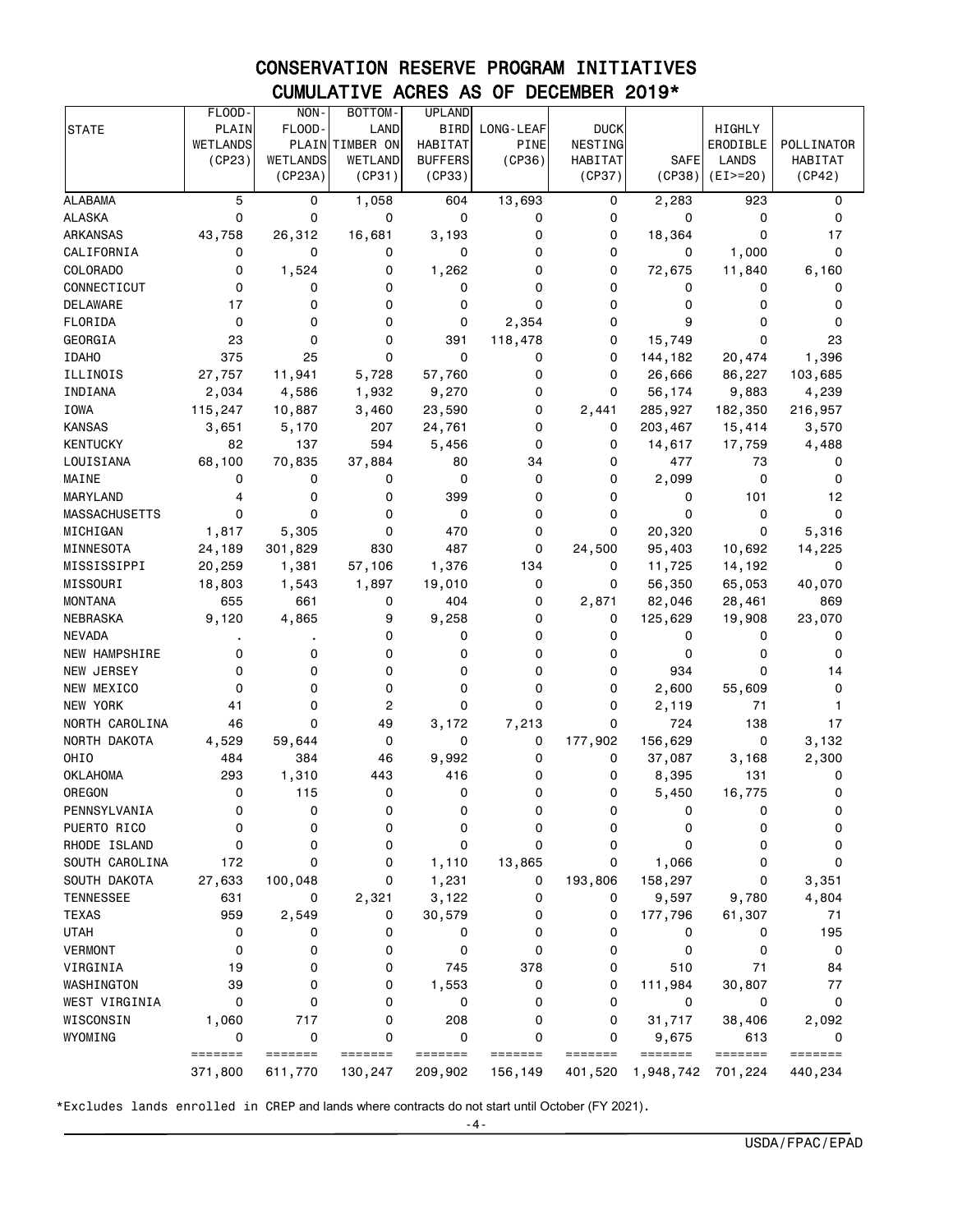**General Signup**. Producers with eligible lands compete nationally for acceptance based on an environmental benefits index (EBI) during specified enrollment periods. Producers may submit offers below soil-specific maximum rental rates and select wildlife-enhancing vegetative covers to increase EBI ranking.

**Continuous (Non-CREP) Sign-up**. Producers with eligible lands may enroll certain high priority conservation practices, such as filter strips, riparian buffers, and wetlands at any time during the year without competition. In addition to annual soil rental payment and cost-share assistance, many practices are eligible for additional annual and one-time up-front financial incentives.

**Conservation Reserve Enhancement Program (CREP)**. Under CREP agreements, Federal/State partnerships, implement projects designed to address specific environmental objectives through targeted CRP enrollments. Sign-up is held on a continuous basis, general sign-up practices may be included, and additional financial incentives are generally provided. State partners provide 20 percent of the costs.

**Farmable Wetland Program (FWP).** Producers enroll small non-flood plain wetlands, and new practices added by the 2008 Farm Bill, under modified continuous sign-up provisions.

**Grasslands**. Enrollments are to support grazing operations and to preserve and restore grasslands. No cropping history is required.

The accompanying tables are based on contract data developed and maintained in CRP data files by USDA Service Centers through the **end of December** and are based on the physical location of the CRP contracted land. Some adjustments have been made to correct miscoded data in the active contract files.

| Current Enrollment by Sign-up and Initial Contract Year |  |
|---------------------------------------------------------|--|
|                                                         |  |
|                                                         |  |
| Current Enrollment by State and Sign-up Type            |  |
|                                                         |  |
|                                                         |  |
|                                                         |  |
|                                                         |  |
|                                                         |  |
|                                                         |  |
|                                                         |  |
|                                                         |  |
|                                                         |  |
|                                                         |  |
|                                                         |  |
|                                                         |  |
|                                                         |  |
|                                                         |  |
|                                                         |  |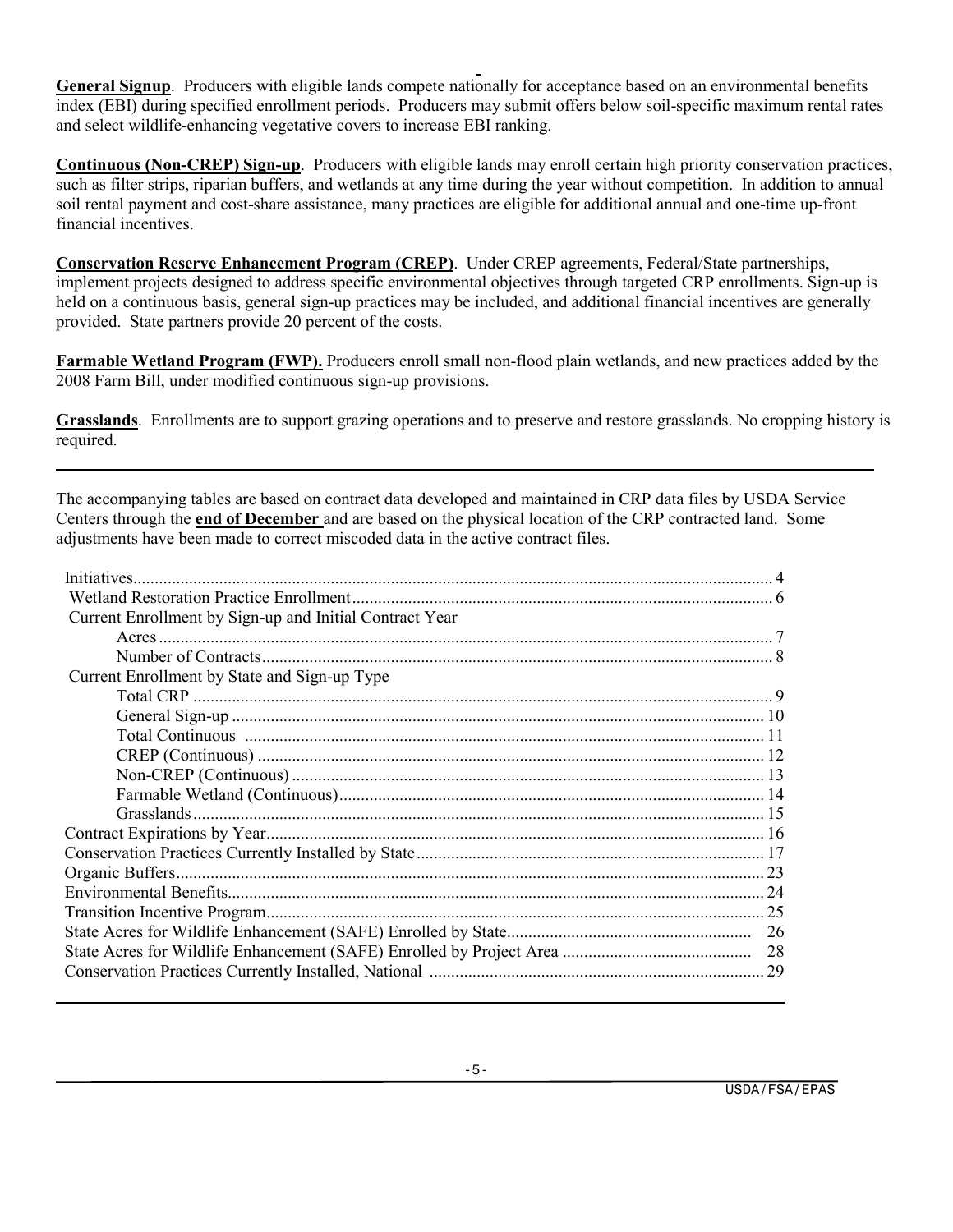## CONSERVATION RESERVE PROGRAM **W**ETLAND PRACTICES 1/ CUMULATIVE ACRES AS OF DECEMBER 2019

|                      |            | FLOOD-    | NON-              |                 | <b>BOTTOMLAND</b> | <b>DUCK</b> |              |              |
|----------------------|------------|-----------|-------------------|-----------------|-------------------|-------------|--------------|--------------|
|                      | GENERAL 2/ | PLAIN.    | <b>FLOODPLAIN</b> | <b>FARMABLE</b> | <b>HARDWOODS</b>  | NESTING     | <b>OTHER</b> |              |
| <b>STATE</b>         | (CP23)     | (CP23)    | (CP23A)           | WETLAND 3/      | (CP31)            | (CP37)      | WETLAND 4/   | <b>TOTAL</b> |
| <b>ALABAMA</b>       | 0          | 5         | 0                 | 14              | 1,058             | 0           | 107          | 1,184        |
| <b>ALASKA</b>        | 0          | 0         | 0                 | 0               | 0                 | 0           | 140          | 140          |
| ARKANSAS             | 22         | 43,758    | 26,324            | 2,012           | 16,976            | 0           | 7,300        | 96,392       |
| CALIFORNIA           | 572        | 0         | 0                 | 0               | 0                 | 0           | 0            | 572          |
| <b>COLORADO</b>      | 26         | 0         | 1,524             | 160             | 0                 | 0           | 44           | 1,754        |
| CONNECTICUT          | 0          | 0         | 0                 | 0               | 0                 | 0           | 0            | 0            |
| DELAWARE             | 0          | 112       | 74                | 0               | 0                 | 0           | 194          | 381          |
| FLORIDA              | 0          | 0         | 0                 | 0               | 0                 | 0           | 0            | 0            |
| GEORGIA              | 380        | 23        | 0                 | 0               | 0                 | 0           | 13           | 416          |
| HAWAII               | 0          | 0         | 0                 | 0               | 0                 | 0           | 0            | 0            |
| <b>IDAHO</b>         | 0          | 375       | 25                | 6               | 0                 | 0           | 76           | 482          |
| ILLINOIS             | 702        | 34,704    | 11,941            | 1,818           | 5,728             | 0           | 4,313        | 59,206       |
| INDIANA              | 943        | 3,938     | 8,106             | 752             | 9,574             | 0           | 1,617        | 24,929       |
| IOWA                 | 2,263      | 118,857   | 10,887            | 93,677          | 3,460             | 2,441       | 12,033       | 243,619      |
| <b>KANSAS</b>        | 378        | 3,651     | 5,170             | 2,128           | 207               | 0           | 9,908        | 21,442       |
| <b>KENTUCKY</b>      | 0          | 82        | 137               | 0               | 594               | 0           | 1,847        | 2,661        |
| LOUISIANA            | 101        | 68,100    | 70,835            | 3,556           | 49,420            | 0           | 885          | 192,897      |
| MAINE                | 0          | 0         | 0                 | 0               | 0                 | 0           | 11           | 11           |
| MARYLAND             | 9          | 1,915     | 324               | 0               | 0                 | 0           | 1,114        |              |
|                      | 0          | 0         | 0                 | 0               | 0                 | 0           | 0            | 3,362        |
| <b>MASSACHUSETTS</b> | 205        |           |                   | 64              | 0                 | 0           |              | 0            |
| MICHIGAN             |            | 3,864     | 13,606            |                 |                   |             | 1,741        | 19,480       |
| MINNESOTA            | 26,721     | 28,837    | 319,224           | 39,147          | 836               | 24,500      | 4,967        | 444,232      |
| MISSISSIPPI          | 0          | 20,851    | 1,381             | 11,379          | 59,464            | 0           | 618          | 93,693       |
| MISSOURI             | 83         | 18,886    | 1,543             | 222             | 1,921             | 0           | 3,069        | 25,724       |
| <b>MONTANA</b>       | 510        | 655       | 661               | 306             | 0                 | 2,871       | 247          | 5,251        |
| <b>NEBRASKA</b>      | 158        | 9,239     | 4,925             | 3,103           | 9                 | 0           | 1,588        | 19,022       |
| <b>NEVADA</b>        | 0          | 0         | 0                 | 0               | 0                 | 0           | 0            | 0            |
| <b>NEW HAMPSHIRE</b> | 0          | 0         | 0                 | 0               | 0                 | 0           | 0            | 0            |
| NEW JERSEY           | 0          | 0         | 0                 | 0               | 0                 | 0           | 4            |              |
| NEW MEXICO           | 0          | 0         | 0                 | 0               | 0                 | 0           | 0            | 0            |
| <b>NEW YORK</b>      | 2          | 55        | 3                 | 0               | 2                 | 0           | 1,106        | 1,168        |
| NORTH CAROLINA       | 0          | 677       | 0                 | 58              | 55                | 0           | 157          | 947          |
| NORTH DAKOTA         | 130,518    | 4,529     | 59,644            | 134,454         | 0                 | 177,902     | 2,834        | 509,881      |
| OHIO                 | 808        | 4,932     | 7,258             | 341             | 46                | 0           | 638          | 14,022       |
| <b>OKLAHOMA</b>      | 78         | 293       | 1,310             | 169             | 443               | 0           | 53           | 2,346        |
| OREGON               | 0          | 152       | 115               | 0               | 0                 | 0           | 551          | 819          |
| PENNSYLVANIA         | 0          | 575       | 0                 | 0               | 0                 | 0           | 450          | 1,026        |
| PUERTO RICO          | 0          | 0         | 0                 | 0               | 0                 | 0           | 0            | 0            |
| RHODE ISLAND         | 0          | 0         | 0                 | 0               | 0                 | 0           | 0            | 0            |
| SOUTH CAROLINA       | 0          | 172       | 0                 | 0               | 0                 | 0           | 71           | 243          |
| SOUTH DAKOTA         | 24,367     | 36,750    | 125,474           | 97,267          | 0                 | 231,605     | 19,143       | 534,605      |
| <b>TENNESSEE</b>     | 43         | 631       | 0                 | 0               | 2,321             | 0           | 152          | 3,147        |
| <b>TEXAS</b>         | 5,332      | 959       | 2,549             | 0               | 0                 | 0           | 86           | 8,925        |
| <b>UTAH</b>          | 0          | 0         | 0                 | 0               | 0                 | 0           | 0            | 0            |
| <b>VERMONT</b>       | 0          | 0         | 0                 | 0               | 0                 | 0           |              |              |
| VIRGINIA             | 0          | 141       | 0                 | 0               | 0                 | 0           | 52           | 193          |
| WASHINGTON           | 15         | 42        | 5                 | 10              | 0                 | 0           | 591          | 663          |
| WEST VIRGINIA        | 0          | 0         | 0                 | 0               | 0                 | 0           | 0            |              |
| WISCONSIN            | 845        | 2,798     | 1,267             | 119             | 0                 | 0           | 1,684        | 6,713        |
| WYOMING              | 0          | 0         | 0                 | 0               | 0                 | $\Omega$    | 0            | 0            |
|                      | ========== | ========= | $=$ ========      | =========       | ==========        |             | ========     | =========    |
|                      | 195,080    | 410,559   | 674,314           | 390,761         | 152,114           | 439,318     | 79,407       | 2,341,554    |

1/ Includes wetland and adjacent upland buffer acres and land enrolled in CREPs.

2/ Includes general signup and CREP before 2003, when CP23 was converted to continuous signup.

3/ CP27, CP28, CP39, CP40, CP41.

4/ CP9, CP30, and CP38 (SAFE) wetland.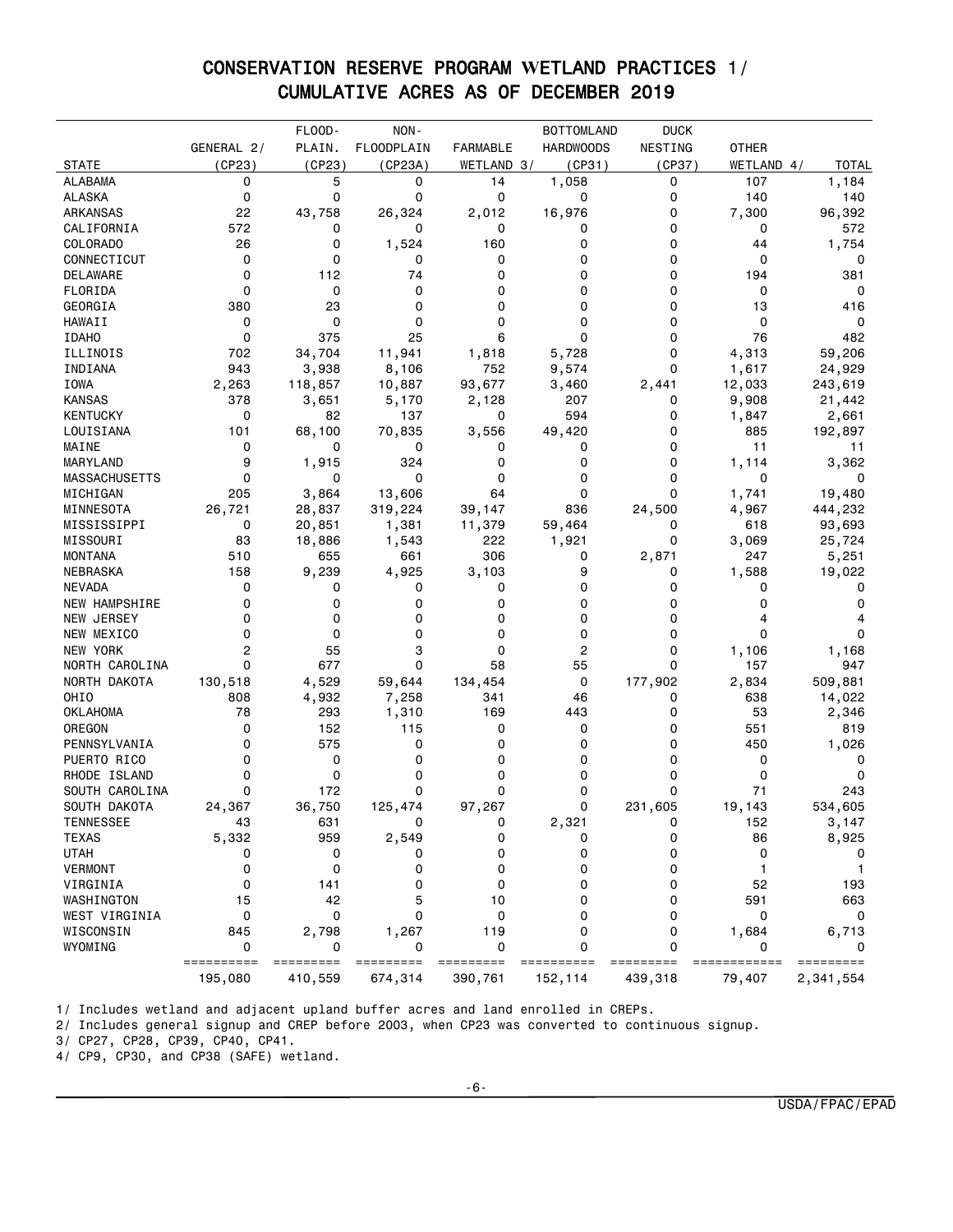#### CRP ENROLLMENT AS OF DECEMBER 2019 BY SIGN-UP AND INITIAL CONTRACT YEAR 1/ ACRES

|               | <b>BEFORE</b> |            |                |                                         |          |         |                                       |                  |         |         |                    |
|---------------|---------------|------------|----------------|-----------------------------------------|----------|---------|---------------------------------------|------------------|---------|---------|--------------------|
| <b>SIGNUP</b> | 2012          | 2012       | 2013           | 2014                                    | 2015     | 2016    | 2017                                  | 2018             | 2019    | 2020    | <b>TOTAL</b>       |
| 29            | 260,596       | $\Omega$   | $\Omega$       | 0                                       | $\Omega$ | 0       | 0                                     | 0                | 0       | 0       | 260,596            |
| 30            | 135,711       |            |                |                                         |          |         |                                       |                  |         | 0       | 135,711            |
| 31            | 207,027       |            |                |                                         |          |         |                                       |                  |         |         | 207,027            |
| 32            | 1,379,069     |            |                |                                         |          |         |                                       |                  |         |         | 1,379,069          |
| 33            | 179,577       |            |                |                                         |          |         |                                       |                  |         |         | 179,577            |
| 35            | 218,158       |            |                |                                         |          |         |                                       |                  |         | 0       | 218,158            |
| 36            | 238,541       |            |                |                                         |          |         |                                       |                  |         | 0       | 238,541            |
| 37            | 277,146       |            | 69             |                                         |          |         |                                       |                  |         | 0       | 277,214            |
| 38            | 584,039       |            |                |                                         |          |         |                                       |                  |         |         | 584,039            |
| 39            | 3,623,210     |            |                |                                         |          |         |                                       |                  |         | 0       | 3,623,210          |
| 40            | 169,200       | 304,168    |                |                                         |          |         |                                       |                  |         |         | 473,368            |
| 41            |               | 02,458,298 |                |                                         |          |         |                                       |                  |         | 0       | 2,458,298          |
| 42            |               | 114,478    | 481,043        |                                         |          |         |                                       |                  |         |         | 595,521            |
| 43            |               |            | 0, 3, 406, 848 |                                         |          |         |                                       |                  |         |         | 3,406,848          |
| 44            |               |            | 22,784         | 497,039                                 |          |         |                                       |                  |         | 0       | 519,824            |
| 45            |               |            |                | 0, 1, 522, 746                          |          |         |                                       |                  |         | 0       | 1,522,746          |
| 46            |               |            |                | 3,221                                   | 515,057  |         |                                       |                  |         | 0       | 518,278            |
| 47            |               |            |                | 0                                       | 171,863  | 689,098 |                                       |                  |         |         | 860,960            |
| 48            |               |            |                |                                         | 0        | 511,339 | 812,019                               | 7,403            |         |         | 1,330,762          |
| 49            |               |            |                |                                         |          | 0       | 383,955                               | 0                |         |         | 383,955            |
| 50            |               |            |                |                                         |          |         |                                       | 30,732 1,295,760 | 1,016   | 0       | 1,327,507          |
| 51            |               |            |                |                                         |          |         | ი                                     | 11,019           | 280,378 | 0       | 291,396            |
| 52            |               |            |                |                                         |          |         |                                       |                  | 432     | 244,388 | 244,820            |
| 53            |               |            |                |                                         |          |         |                                       |                  |         | 16      | 16                 |
| 200           |               |            |                |                                         |          | 464     | 87,908                                | 448,387          | 40      | 0       | 536,799            |
| 201           |               |            |                |                                         |          |         |                                       |                  | 383,264 |         | 383,264            |
| <b>ALL</b>    |               |            |                | 7,272,275 2,876,944 3,910,744 2,023,006 |          |         | 686,919 1,200,901 1,314,615 1,762,568 |                  | 665,129 |         | 244,404 21,957,505 |

1/ For CRP, contract year is the same as fiscal year, which begins October 1.

General Sign-up Numbers: 1-13, 15, 16, 18, 20, 26, 29, 33, 39, 41, 43, 45, 49.

Continuous Sign-up Numbers: 14, 17, 19, 21-25, 27, 28, 30, 31, 35, 36, 37, 38, 40, 42, 44, 46, 47, 48, 50, 51, 52.

Sign-up number 32 reflects re-enrollment of 2007-2010 expiring general sign-up contracts under 2006's early re-enrollment and extension offer (REX). Sign-up number 34 is reserved for Emergency Forestry CRP. Sign-ups 200 and 201 are CRP Grasslands.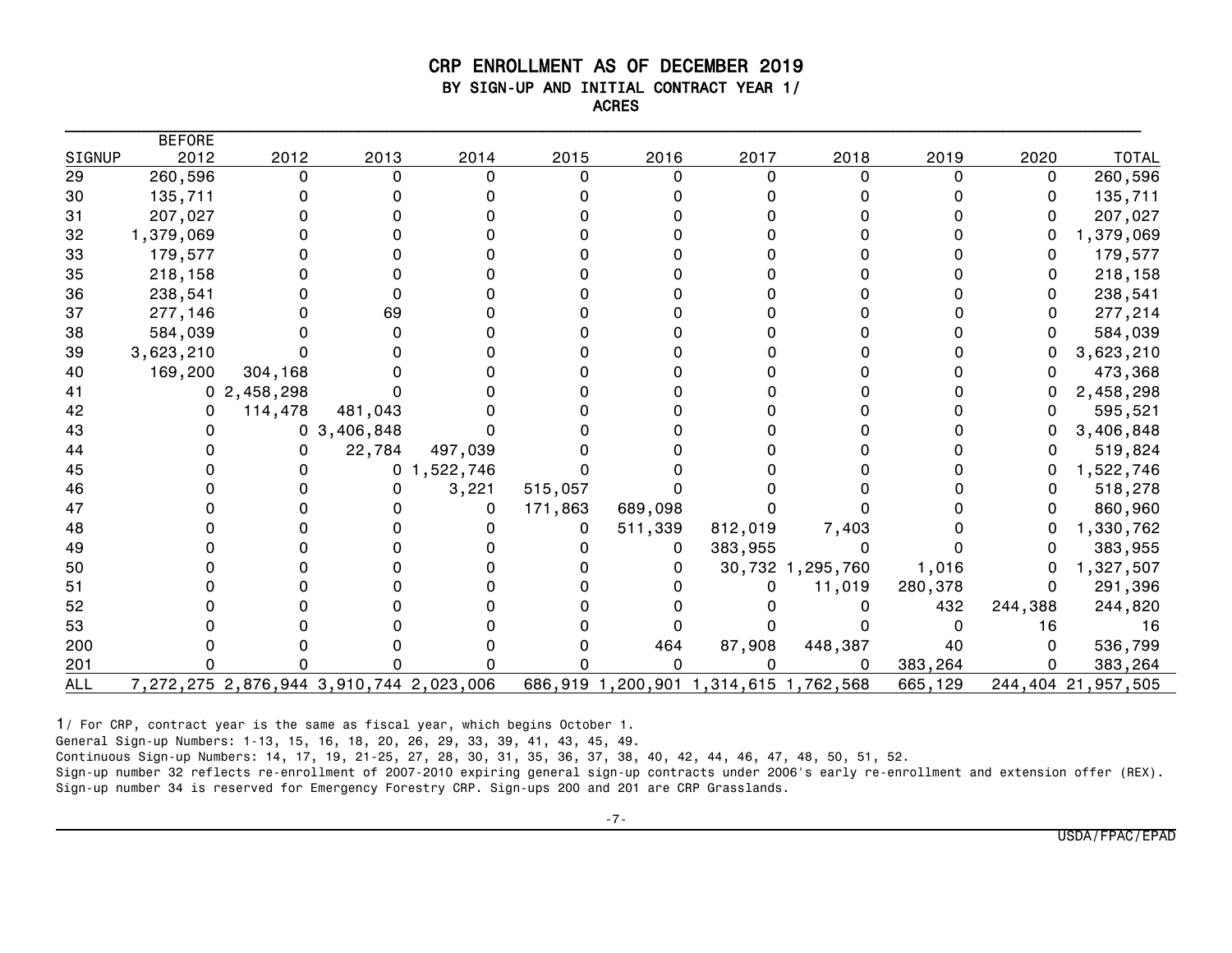#### CRP ENROLLMENT AS OF DECEMBER 2019 BY SIGN-UP AND INITIAL CONTRACT YEAR 1/ NUMBER OF CONTRACTS

\_\_\_\_\_\_\_\_\_\_\_\_\_\_\_\_\_\_\_\_\_\_\_\_\_\_\_\_\_\_\_\_\_\_\_\_\_\_\_\_\_\_\_\_\_\_\_\_\_\_\_\_\_\_\_\_\_\_\_\_\_\_\_\_\_\_\_\_\_\_\_\_\_\_\_\_\_\_\_\_\_\_\_\_\_\_\_\_\_\_\_\_\_\_\_\_\_\_\_\_\_\_\_\_\_\_\_\_\_\_\_\_\_\_\_\_\_

|            | <b>BEFORE</b> |          |          |          |          |          |          |        |        |          |              |
|------------|---------------|----------|----------|----------|----------|----------|----------|--------|--------|----------|--------------|
| SIGNUP     | 2012          | 2012     | 2013     | 2014     | 2015     | 2016     | 2017     | 2018   | 2019   | 2020     | <b>TOTAL</b> |
| 29         | 5,030         | $\Omega$ | $\Omega$ | $\Omega$ | $\Omega$ | $\Omega$ | O        | 0      | 0      | 0        | 5,030        |
| 30         | 6,397         |          |          |          |          |          |          |        |        | 0        | 6,397        |
| 31         | 13,475        |          |          |          |          |          |          |        |        | 0        | 13,475       |
| 32         | 22,156        |          |          | O        |          |          |          |        |        | 0        | 22,156       |
| 33         | 4,043         |          |          |          |          |          |          |        |        |          | 4,043        |
| 35         | 13,642        |          |          |          |          |          |          |        |        | 0        | 13,642       |
| 36         | 13,668        |          |          |          |          |          |          |        |        | 0        | 13,668       |
| 37         | 13,295        |          |          |          |          |          |          |        |        | 0        | 13,296       |
| 38         | 32,180        |          |          |          |          |          |          |        |        | 0        | 32,180       |
| 39         | 40,204        |          |          |          |          |          |          |        |        | 0        | 40,204       |
| 40         | 10,335        | 20,399   |          |          |          |          |          |        |        | 0        | 30,734       |
| 41         | 0             | 26,917   |          |          |          |          |          |        |        | 0        | 26,917       |
| 42         |               | 7,150    | 27,348   |          |          |          |          |        |        |          | 34,498       |
| 43         |               |          | 38,169   | o        |          |          |          |        |        | 0        | 38,169       |
| 44         |               |          | 922      | 28,273   |          |          |          |        |        | 0        | 29,195       |
| 45         |               |          | 0        | 22,781   |          |          |          |        |        | 0        | 22,781       |
| 46         |               |          | 0        | 218      | 26,033   |          |          |        |        | O        | 26,251       |
| 47         |               |          | O        | 0        | 8,553    | 38,928   |          |        |        | 0        | 47,481       |
| 48         |               |          |          | O        | 0        | 21,440   | 44,624   | 119    |        | $\Omega$ | 66,183       |
| 49         |               |          |          | O        |          | 0        | 4,635    | 0      |        | 0        | 4,635        |
| 50         |               |          |          |          |          |          | 1,745    | 51,808 | 16     | 0        | 53,569       |
| 51         |               |          |          |          |          |          | 0        | 770    | 18,166 | 0        | 18,936       |
| 52         |               |          |          |          |          |          |          |        | 81     | 20,435   | 20,516       |
| 53         |               |          |          |          |          |          |          |        |        | 2        | 2            |
| 200        |               |          |          |          |          |          | 297      | 2,091  |        | 0        | 2,394        |
| 201        |               |          |          | O        |          |          | $\Omega$ | 0      | 932    |          | 932          |
| <b>ALL</b> | 174,425       | 54,466   | 66,440   | 51,272   | 34,586   | 60,373   | 51,301   | 54,788 | 19,196 | 20,437   | 587,284      |

1/ For CRP, contract year is the same as fiscal year, which begins October 1.

General Sign-up Numbers: 1-13, 15, 16, 18, 20, 26, 29, 33, 39, 41, 43, 45, 49.

Continuous Sign-up Numbers: 14, 17, 19, 21-25, 27, 28, 30, 31, 35, 36, 37, 38, 40, 42, 44, 46, 47, 48, 50, 51, 52, and 53.

Sign-up number 32 reflects re-enrollment of 2007-2010 expiring general sign-up contracts under 2006's early re-enrollment and extension offer (REX). Sign-up number 34 is reserved for Emergency Forestry CRP. Sign-ups 200 and 201 are CRP Grasslands.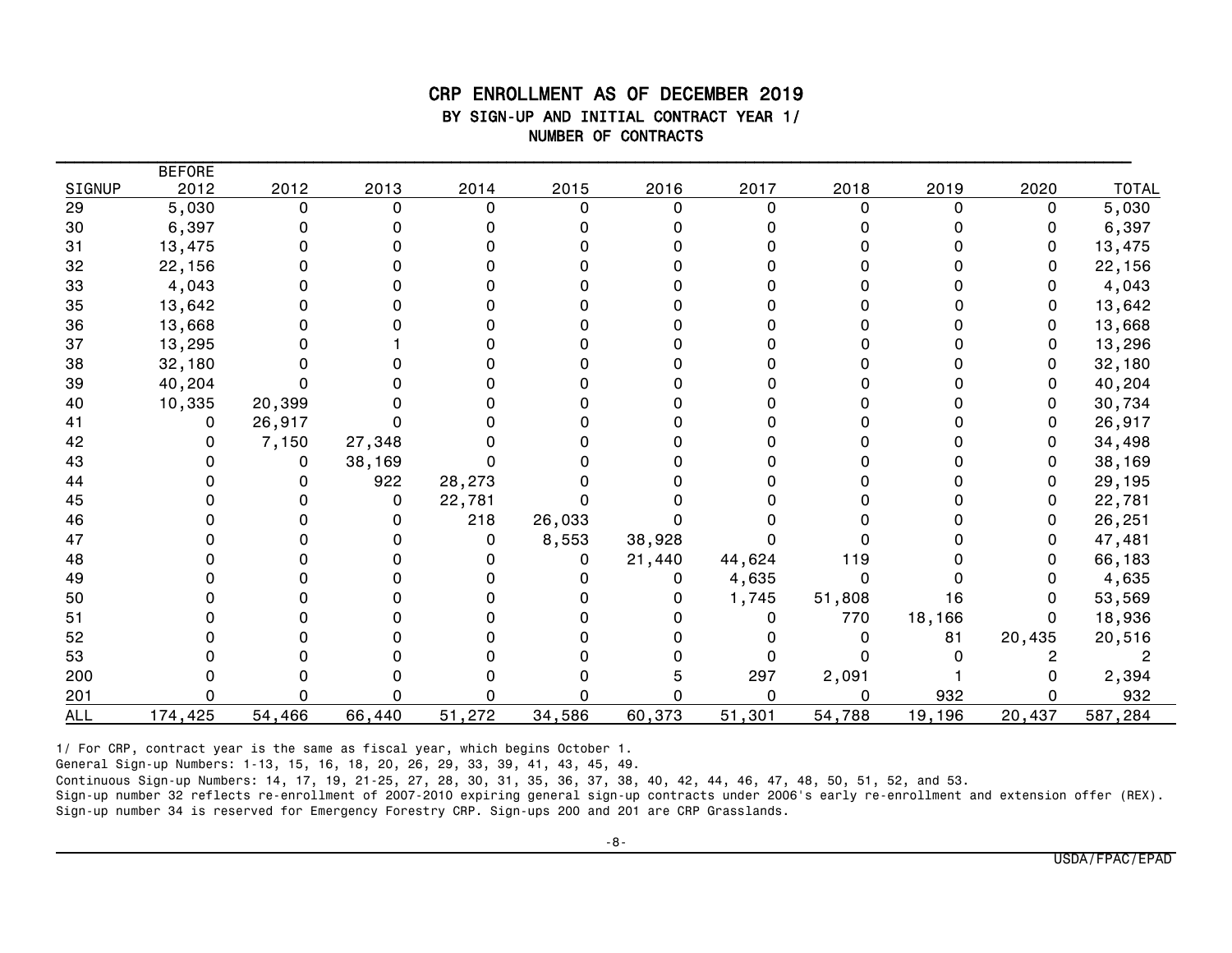#### CRP ENROLLMENT BY STATE AS OF DECEMBER 2019 ---------TOTAL CRP (ALL SIGN-UPS)---------

|                      | NUMBER OF | NUMBER OF    |              | ANNUAL RENTAL PAYMENTS 2/ |           |
|----------------------|-----------|--------------|--------------|---------------------------|-----------|
| STATE 1/             | CONTRACTS | <b>FARMS</b> | <b>ACRES</b> | ( \$1,000)                | (\$/ACRE) |
| U.S.                 | 587,284   | 332,502      | 21,957,505   | 1,796,088                 | 81.80     |
| ALABAMA              | 4,765     | 3,571        | 197,134      | 9,040                     | 45.86     |
| <b>ALASKA</b>        | 12        | 11           | 2,549        | 98                        | 38.34     |
| <b>ARKANSAS</b>      | 5,128     | 2,991        | 215,943      | 16,833                    | 77.95     |
| CALIFORNIA           | 159       | 117          | 42,427       | 2,233                     | 52.64     |
| <b>COLORADO</b>      | 9,822     | 5,274        | 1,831,489    | 63,664                    | 34.76     |
| CONNECTICUT          | 1         | 1            | 1            | 0                         | 67.00     |
| DELAWARE             | 301       | 181          | 3,589        | 505                       | 140.57    |
| FLORIDA              | 550       | 456          | 21,883       | 1,061                     | 48.50     |
| GEORGIA              | 6,256     | 4,317        | 206,570      | 13,263                    | 64.21     |
| HAWAII               | 30        | 19           | 1,274        | 62                        | 48.58     |
| <b>IDAHO</b>         | 3,513     | 1,985        | 535,337      | 28,256                    | 52.78     |
| ILLINOIS             | 74,923    | 42,160       | 841,672      | 166,020                   | 197.25    |
| INDIANA              | 32,125    | 18,202       | 214,147      | 40,258                    | 187.99    |
| IOWA                 | 104,165   | 52,953       | 1,702,788    | 382,090                   | 224.39    |
| <b>KANSAS</b>        | 33,633    | 20,011       | 1,899,092    | 83,835                    | 44.14     |
| KENTUCKY             | 11,918    | 6,251        | 198,674      | 31,687                    | 159.49    |
| LOUISIANA            | 4,427     | 2,907        | 273,213      | 24,979                    | 91.43     |
| MAINE                | 238       | 166          | 5,638        | 265                       | 47.01     |
| MARYLAND             | 4,722     | 2,740        | 49,096       | 10,816                    | 220.30    |
| <b>MASSACHUSETTS</b> | 3         | 3            | 10           | 1                         | 101.00    |
| MICHIGAN             | 8,891     | 5,256        | 116,228      | 15,331                    | 131.91    |
| MINNESOTA            | 54,096    | 28,643       | 1,022,678    | 136,166                   | 133.15    |
| MISSISSIPPI          | 14,210    | 9,382        | 590,407      | 44,358                    | 75.13     |
| MISSOURI             | 25,905    | 15,733       | 827,783      | 98,857                    | 119.42    |
| <b>MONTANA</b>       | 5,996     | 2,726        | 1,022,611    | 31,344                    | 30.65     |
| NEBRASKA             | 19,201    | 11,480       | 1,051,101    | 71,065                    | 67.61     |
| <b>NEVADA</b>        | 1         | 1            | 146          | 1                         | 10.16     |
| NEW HAMPSHIRE        | 1         | 1            | 4            | 0                         | 63.00     |
| NEW JERSEY           | 346       | 207          | 1,875        | 173                       | 92.26     |
| NEW MEXICO           | 1,645     | 1,072        | 424,718      | 13,427                    | 31.61     |
| NEW YORK             | 1,387     | 1,024        | 21,239       | 1,943                     | 91.47     |
| NORTH CAROLINA       | 3,137     | 2,272        | 46,007       | 3,245                     | 70.54     |
| NORTH DAKOTA         | 20,160    | 10,572       | 1,272,792    | 65,987                    | 51.84     |
| OHIO                 | 34,766    | 19,345       | 238,065      | 42,716                    | 179.43    |
| OKLAHOMA             | 5,425     | 3,792        | 638,240      | 21,123                    | 33.10     |
| OREGON               | 3,649     | 2,032        | 440,412      | 27,987                    | 63.55     |
| PENNSYLVANIA         | 7,163     | 4,825        | 112,026      | 14,905                    | 133.05    |
| PUERTO RICO          | 3         | 3            | 495          | 25                        | 51.21     |
| RHODE ISLAND         | 1         | 1            | 28           | $\overline{c}$            | 74.00     |
| SOUTH CAROLINA       | 2,635     | 1,545        | 56,875       | 2,292                     | 40.29     |
| SOUTH DAKOTA         | 27,982    | 13,231       | 1,124,317    | 100,374                   | 89.28     |
| <b>TENNESSEE</b>     | 5,078     | 3,489        | 125,740      | 12,110                    | 96.31     |
| <b>TEXAS</b>         | 18,728    | 13,469       | 2,786,951    | 102,574                   | 36.81     |
| <b>UTAH</b>          | 782       | 515          | 161,560      | 5,436                     | 33.65     |
| <b>VERMONT</b>       | 339       | 252          | 2,288        | 266                       | 116.19    |
| VIRGINIA             | 3,598     | 2,794        | 33,564       | 2,288                     | 68.16     |
| WASHINGTON           | 10,787    | 5,027        | 1,181,015    | 70,856                    | 60.00     |
| WEST VIRGINIA        | 489       | 406          | 7,775        | 502                       | 64.61     |
| WISCONSIN            | 13,455    | 8,618        | 202,385      | 30,779                    | 152.08    |
| WYOMING              | 737       | 473          | 205,652      | 4,991                     | 24.27     |

1/ State in which land is located.

2/ Approximate payments scheduled to be made October 2020.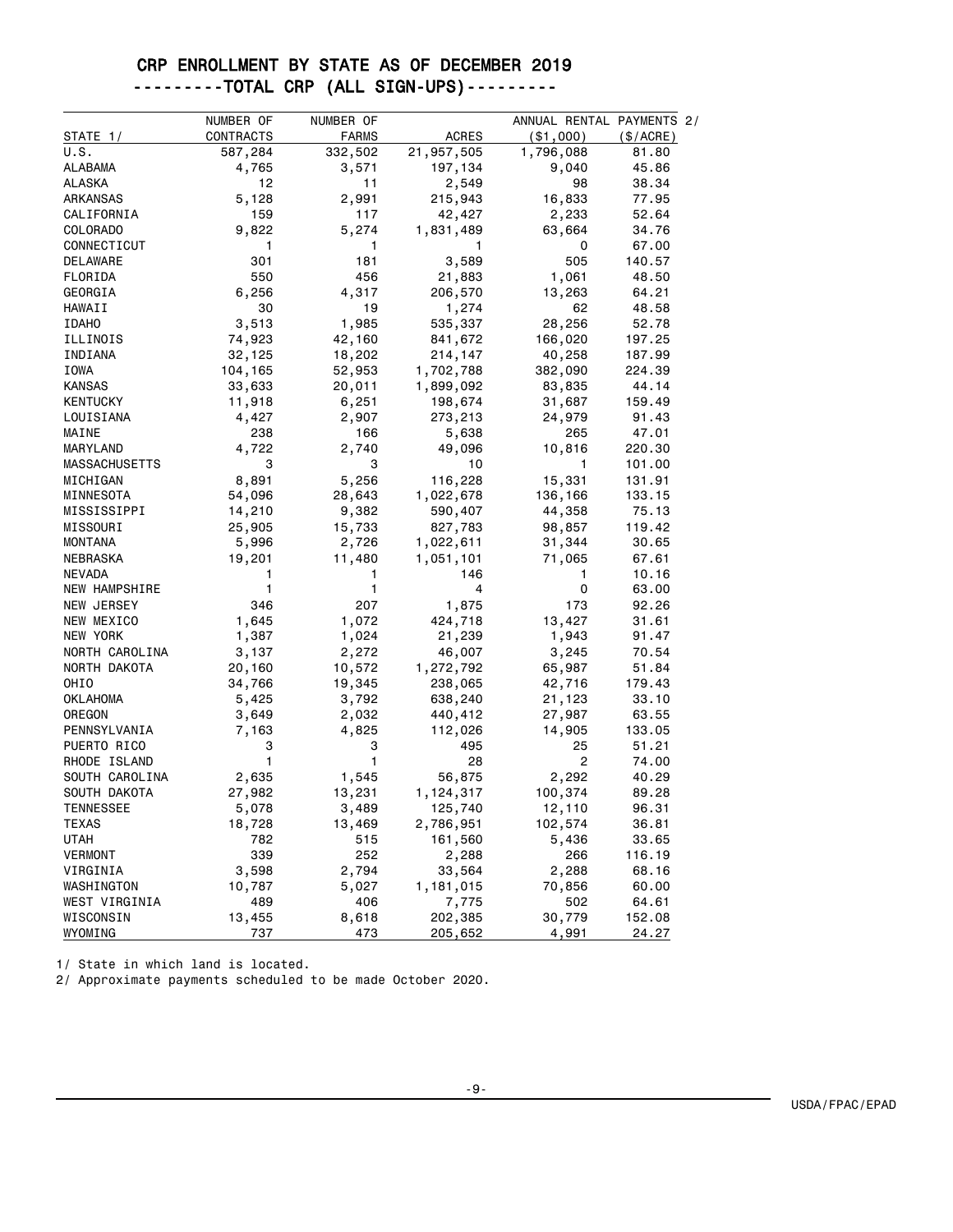### CRP ENROLLMENT BY STATE AS OF DECEMBER 2019

#### ---------------GENERAL SIGN-UP------------

| STATE 1/             | NUMBER OF<br>CONTRACTS | NUMBER OF<br><b>FARMS</b> | <b>ACRES</b>      | ANNUAL RENTAL PAYMENTS 2/<br>( \$1,000) | (\$/ACRE)      |
|----------------------|------------------------|---------------------------|-------------------|-----------------------------------------|----------------|
| U.S.                 | 163,935                | 118,295                   | 13,214,300        | 686,127                                 | 51.92          |
| ALABAMA              | 3,446                  | 2,651                     | 152,703           | 6,844                                   | 44.82          |
| ALASKA               | 8                      | $\overline{7}$            | 2,358             | 85                                      | 36.01          |
| ARKANSAS             | 881                    | 693                       | 46,779            | 3,001                                   | 64.14          |
| CALIFORNIA           | 147                    | 107                       | 39,725            | 2,172                                   | 54.69          |
| COLORADO             | 8,352                  | 4,641                     | 1,617,269         | 54,296                                  | 33.57          |
| CONNECTICUT          | 0                      | 0                         | 0                 | 0                                       | $\blacksquare$ |
| DELAWARE             | 13                     | 11                        | 273               | 18                                      | 65.84          |
| FLORIDA              | 469                    | 403                       | 19,079            | 911                                     | 47.75          |
| GEORGIA              | 1,933                  | 1,460                     | 68,740            | 4,002                                   | 58.23          |
| HAWAII               | 0                      | 0                         | 0                 | 0                                       | $\mathbf{r}$   |
| <b>IDAHO</b>         | 2,269                  | 1,407                     | 322,971           | 17,045                                  | 52.78          |
| ILLINOIS             | 11,792                 | 9,133                     | 247,915           | 32,008                                  | 129.11         |
| INDIANA              | 2,490                  | 2,121                     | 45,132            | 5,413                                   | 119.94         |
| IOWA                 | 16,976                 | 12,988                    | 467,725           | 70,282                                  | 150.26         |
| <b>KANSAS</b>        | 19,622                 | 13,489                    | 1,558,106         | 63,800                                  | 40.95          |
| <b>KENTUCKY</b>      | 2,070                  | 1,562                     | 61,167            | 7,108                                   | 116.21         |
| LOUISIANA            | 592                    | 486                       | 38,647            | 2,149                                   | 55.60          |
| MAINE                | 116                    | 86                        | 3,393             | 110                                     | 32.42          |
| MARYLAND             | 87                     | 79                        | 1,286             | 112                                     | 87.26          |
| <b>MASSACHUSETTS</b> | 0                      | 0                         | 0                 | 0                                       | ä,             |
| MICHIGAN             | 1,374                  | 1,151                     | 33,025            | 2,958                                   | 89.55          |
| MINNESOTA            | 10,152                 | 7,766                     | 327,206           | 24,768                                  | 75.70          |
| MISSISSIPPI          | 6,080                  | 4,871                     | 312,217           | 17,295                                  | 55.39          |
| MISSOURI             | 12,240                 | 9,138                     | 553,508           | 61,393                                  | 110.92         |
| <b>MONTANA</b>       | 4,236                  | 2,131                     | 781,101           | 23,283                                  | 29.81          |
| NEBRASKA             | 5,752                  | 4,169                     | 436,346           | 24,222                                  | 55.51          |
| <b>NEVADA</b>        | 1                      | 1                         | 146               | 1                                       | 10.16          |
| <b>NEW HAMPSHIRE</b> | 0                      | 0                         | 0                 | 0                                       |                |
| NEW JERSEY           | 0                      | 0                         | 0                 | 0                                       |                |
| NEW MEXICO           | 1,227                  | 856                       | 271,313           | 10,262                                  | 37.82          |
| NEW YORK             | 199                    | 169                       | 4,520             | 226                                     | 50.03          |
| NORTH CAROLINA       | 1,358                  | 1,106                     | 25,524            | 1,346                                   | 52.74          |
| NORTH DAKOTA         | 6,614                  | 4,544                     | 606,327           | 22,839                                  | 37.67          |
| OHIO                 | 1,809                  | 1,580                     | 36,335            | 3,476                                   | 95.66          |
| <b>OKLAHOMA</b>      | 4,947                  | 3,490                     | 589,254           | 20,115                                  | 34.14          |
| OREGON               | 1,816                  | 1,104                     | 352,611           | 21,935                                  | 62.21          |
| PENNSYLVANIA         | 38                     | 34                        | 738               | 33                                      | 44.36          |
| PUERTO RICO          | 0                      | 0                         | 0                 | 0                                       |                |
| RHODE ISLAND         | 0                      | 0                         | 0                 | 0                                       |                |
| SOUTH CAROLINA       | 907                    | 697                       | 31,005            | 1,006                                   | 32.44          |
| SOUTH DAKOTA         | 2,976                  | 2,062                     | 246,897           | 12,726                                  | 51.55          |
| <b>TENNESSEE</b>     |                        |                           | 83,585            | 7,556                                   | 90.40          |
| <b>TEXAS</b>         | 2,649<br>15,808        | 2,088<br>11,865           | 2,464,178         | 90,390                                  | 36.68          |
| <b>UTAH</b>          | 764                    | 501                       | 160,420           | 5,414                                   | 33.75          |
| <b>VERMONT</b>       | 1                      | 1                         | 7                 | 0                                       | 64.00          |
| VIRGINIA             | 488                    | 421                       | 10,271            | 432                                     | 42.04          |
| WASHINGTON           | 6,018                  | 3,141                     | 939,002           | 52,223                                  | 55.62          |
| WEST VIRGINIA        | 1                      | 1                         | 58                | 2                                       | 35.29          |
| WISCONSIN            | 4,596                  | 3,683                     |                   | 8,439                                   | 99.24          |
| WYOMING              | 621                    | 401                       | 85,032<br>170,405 | 4,431                                   | 26.00          |

1/ State in which land is located.

2/ Approximates payments scheduled to be made October 2020.

.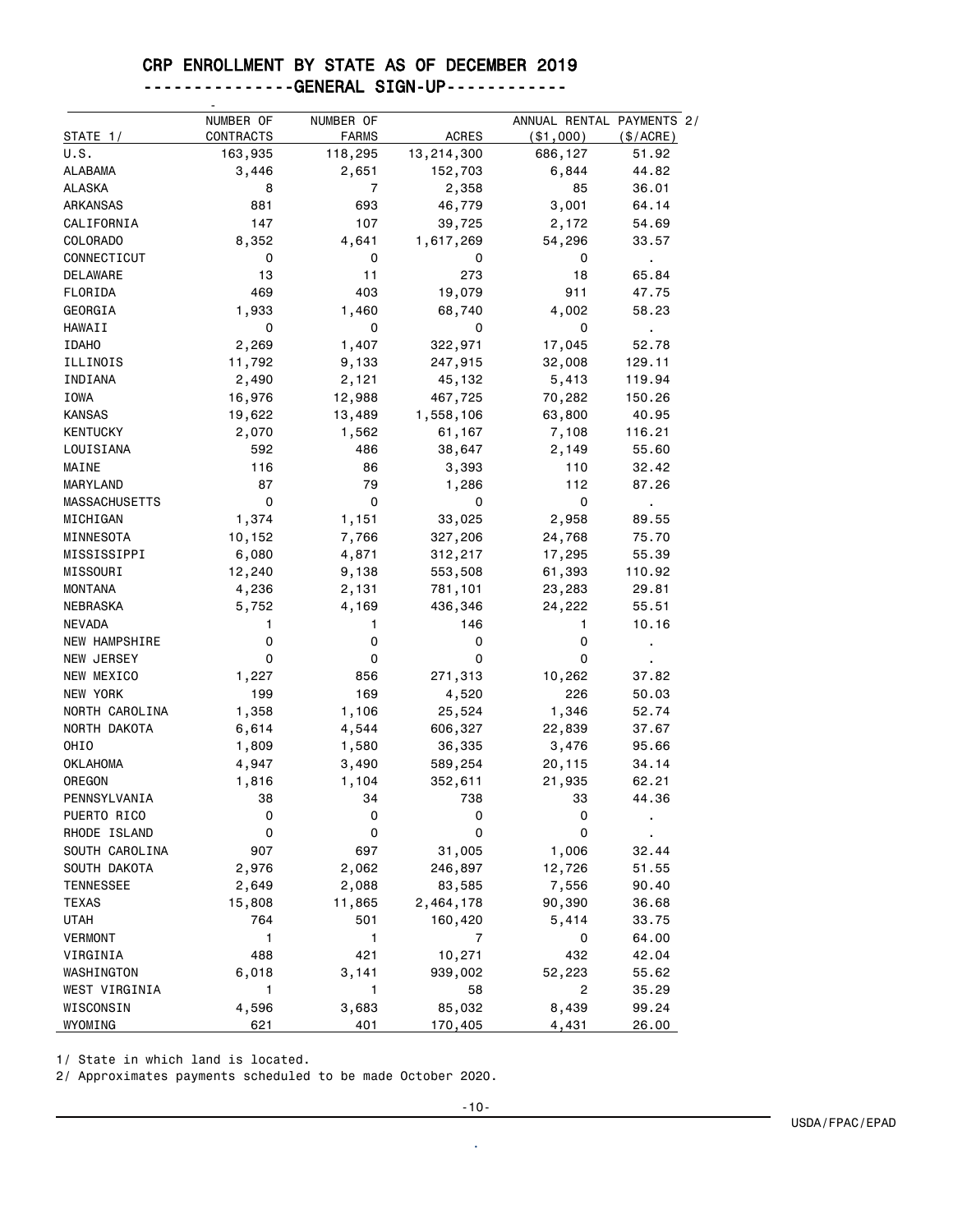#### CRP ENROLLMENT BY STATE AS OF DECEMBER 2019 ------------- TOTAL CONTINUOUS 1/ --------

|                      | NUMBER OF | NUMBER OF    |              | ANNUAL RENTAL PAYMENTS 3/ |             |
|----------------------|-----------|--------------|--------------|---------------------------|-------------|
| STATE 2/             | CONTRACTS | <b>FARMS</b> | <b>ACRES</b> | ( \$1,000)                | $(\$/ACRE)$ |
| U.S.                 | 420,023   | 242,485      | 7,823,142    | 1,097,525                 | 140.29      |
| ALABAMA              | 1,288     | 1,024        | 42,358       | 2,162                     | 51.04       |
| <b>ALASKA</b>        | 4         | 4            | 190          | 13                        | 67.19       |
| <b>ARKANSAS</b>      | 4,246     | 2,512        | 169,104      | 13,831                    | 81.79       |
| CALIFORNIA           | 7         | 7            | 1,267        | 38                        | 30.25       |
| <b>COLORADO</b>      | 1,283     | 788          | 131,935      | 8,517                     | 64.55       |
| CONNECTICUT          | 1         | 1            | 1            | 0                         | 67.00       |
| DELAWARE             | 288       | 172          | 3,317        | 487                       | 146.72      |
| FLORIDA              | 74        | 57           | 2,427        | 143                       | 58.82       |
| GEORGIA              | 4,294     | 3,030        | 136,394      | 9,230                     | 67.67       |
| HAWAII               | 30        | 19           | 1,274        | 62                        | 48.58       |
| <b>IDAHO</b>         | 1,240     | 786          | 188,582      | 10,913                    | 57.87       |
| ILLINOIS             | 63,119    | 36,917       | 593,295      | 133,998                   | 225.85      |
| INDIANA              | 29,629    | 16,872       | 168,912      | 34,841                    | 206.27      |
| IOWA                 | 87,126    | 46,865       | 1,231,943    | 311,692                   | 253.01      |
| <b>KANSAS</b>        | 13,889    | 8,640        | 315,705      | 19,760                    | 62.59       |
| KENTUCKY             | 9,765     | 5,148        | 133,988      | 24,490                    | 182.78      |
| LOUISIANA            | 3,827     | 2,545        | 233,183      | 22,804                    | 97.79       |
| MAINE                | 122       | 94           | 2,245        | 155                       | 69.06       |
| MARYLAND             | 4,624     | 2,709        | 46,881       | 10,669                    | 227.57      |
| <b>MASSACHUSETTS</b> | 3         | 3            | 10           | 1                         | 101.00      |
| MICHIGAN             | 7,439     | 4,337        | 76,843       | 12,272                    | 159.71      |
| MINNESOTA            | 43,894    | 24,250       | 692,968      | 111,343                   | 160.68      |
| MISSISSIPPI          | 8,120     | 5,506        | 277,614      | 27,055                    | 97.46       |
| MISSOURI             | 13,627    | 8,685        | 272,284      | 37,413                    | 137.40      |
| <b>MONTANA</b>       | 1,573     | 782          | 193,208      | 7,445                     | 38.53       |
| NEBRASKA             | 12,460    | 8,126        | 281,066      | 42,399                    | 150.85      |
| <b>NEVADA</b>        | 0         | 0            | 0            | 0                         | ٠           |
| NEW HAMPSHIRE        | 1         | 1            | 4            | 0                         | 63.00       |
| NEW JERSEY           | 342       | 205          | 1,721        | 170                       | 98.82       |
| NEW MEXICO           | 255       | 193          | 58,769       | 1,989                     | 33.85       |
| NEW YORK             | 1,149     | 849          | 15,090       | 1,683                     | 111.56      |
| NORTH CAROLINA       | 1,761     | 1,191        | 19,935       | 1,889                     | 94.76       |
| NORTH DAKOTA         | 13,446    | 7,270        | 641,028      | 42,719                    | 66.64       |
| OHIO                 | 32,843    | 18,418       | 197,563      | 39,158                    | 198.20      |
| OKLAHOMA             | 328       | 278          | 14,164       | 593                       | 41.87       |
| OREGON               | 1,803     | 1,140        | 70,737       | 5,796                     | 81.93       |
| PENNSYLVANIA         | 7,111     | 4,798        | 110,746      | 14,862                    | 134.20      |
| PUERTO RICO          | 3         | 3            | 495          | 25                        | 51.21       |
| RHODE ISLAND         | 1         | 1            | 28           | $\overline{c}$            | 74.00       |
| SOUTH CAROLINA       | 1,725     | 957          | 25,769       | 1,284                     | 49.82       |
| SOUTH DAKOTA         | 24,505    | 12,155       | 741,812      | 85,405                    | 115.13      |
| <b>TENNESSEE</b>     | 2,393     | 1,695        | 38,890       | 4,506                     | 115.88      |
| TEXAS                | 2,825     | 1,889        | 292,457      | 11,845                    | 40.50       |
| <b>UTAH</b>          | 7         | 8            | 258          | 11                        | 43.20       |
| VERMONT              | 338       | 251          | 2,281        | 265                       | 116.36      |
| VIRGINIA             | 3,085     | 2,390        | 22,223       | 1,840                     | 82.82       |
| WASHINGTON           | 4,755     | 2,708        | 236,886      | 18,578                    | 78.42       |
| WEST VIRGINIA        | 458       | 387          | 5,578        | 469                       | 84.12       |
| WISCONSIN            | 8,828     | 5,753        | 116,493      | 22,320                    | 191.60      |
| WYOMING              | 89        | 66           | 13,220       | 383                       | 28.96       |

1/ Includes Farmable Wetland enrollment.

2/ State in which land is located.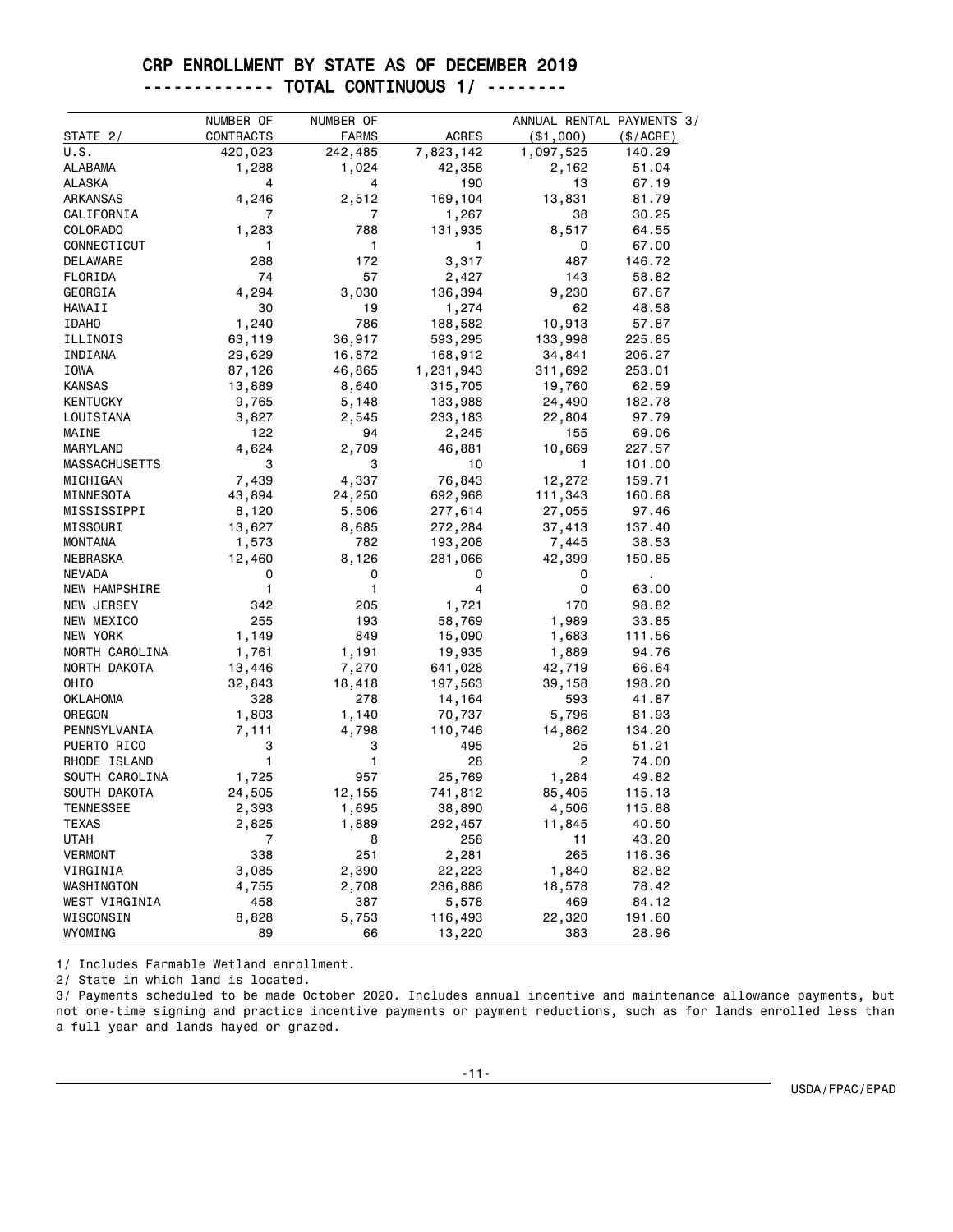#### CRP ENROLLMENT BY STATE AS OF DECEMBER 2019

#### ------------------CREP ONLY---------------

|                          | NUMBER OF   | NUMBER OF    |              |              | ANNUAL RENTAL PAYMENTS 2/ |
|--------------------------|-------------|--------------|--------------|--------------|---------------------------|
| STATE 1/                 | CONTRACTS   | <b>FARMS</b> | <b>ACRES</b> | ( \$1,000)   | $(\$/ACRE)$               |
| U.S.                     | 55,230<br>0 | 37,538<br>0  | 927,346      | 154,941<br>0 | 167.08                    |
| ALABAMA<br><b>ALASKA</b> | 0           | 0            | 0<br>0       | 0            |                           |
|                          | 12          |              |              |              |                           |
| ARKANSAS                 |             | 10           | 483          | 56           | 116.19                    |
| CALIFORNIA               | 0           | 0            | 0            | 0            | $\blacksquare$            |
| COLORADO                 | 249         | 178          | 34,667       | 4,522        | 130.46                    |
| CONNECTICUT              | 0           | 0            | 0            | 0            |                           |
| DELAWARE                 | 266         | 169          | 3,197        | 473          | 148.10                    |
| FLORIDA                  | 0           | 0            | 0            | 0            |                           |
| GEORGIA                  | 0           | 0            | 0            | 0            |                           |
| HAWAII                   | 30          | 19           | 1,274        | 62           | 48.58                     |
| <b>IDAHO</b>             | 189         | 123          | 18,451       | 2,467        | 133.72                    |
| ILLINOIS                 | 4,233       | 3,124        | 65,135       | 16,928       | 259.88                    |
| INDIANA                  | 1,863       | 1,402        | 19,844       | 5,237        | 263.92                    |
| IOWA                     | 125         | 121          | 3,662        | 1,125        | 307.27                    |
| KANSAS                   | 129         | 95           | 23,289       | 3,041        | 130.59                    |
| KENTUCKY                 | 1,907       | 971          | 63,473       | 12,316       | 194.04                    |
| LOUISIANA                | 723         | 535          | 47,811       | 3,794        | 79.36                     |
| MAINE                    | 0           | 0            | 0            | 0            |                           |
| MARYLAND                 | 4,324       | 2,616        | 45,711       | 10,545       | 230.68                    |
| <b>MASSACHUSETTS</b>     | 0           | 0            | 0            | 0            | ٠                         |
| MICHIGAN                 | 2,801       | 1,827        | 29,472       | 4,863        | 165.01                    |
| MINNESOTA                | 814         | 712          | 27,479       | 7,583        | 275.96                    |
| MISSISSIPPI              | 95          | 78           | 3,950        | 547          | 138.55                    |
| MISSOURI                 | 813         | 585          | 24,631       | 2,500        | 101.49                    |
| MONTANA                  | 121         | 53           | 12,068       | 776          | 64.33                     |
| NEBRASKA                 | 1,067       | 886          | 49,301       | 6,790        | 137.72                    |
| NEVADA                   | 0           | 0            | 0            | 0            | $\blacksquare$            |
| NEW HAMPSHIRE            | 0           | 0            | 0            | 0            |                           |
| NEW JERSEY               | 263         | 161          | 764          | 112          | 146.37                    |
| NEW MEXICO               | 0           | 0            | 0            | 0            | $\blacksquare$            |
| NEW YORK                 | 980         | 719          | 11,590       | 1,486        | 128.20                    |
| NORTH CAROLINA           | 508         | 402          | 6,321        | 775          | 122.66                    |
| NORTH DAKOTA             | 16          | 13           | 1,060        | 51           | 48.43                     |
| OHIO                     | 15,707      | 9,975        | 120,087      | 27,239       | 226.82                    |
| OKLAHOMA                 | 68          | 57           | 609          | 38           | 62.96                     |
| OREGON                   | 1,650       | 1,061        | 47,134       | 4,209        | 89.30                     |
| PENNSYLVANIA             | 7,093       | 4,782        | 110,717      | 14,860       | 134.21                    |
| PUERTO RICO              | 0           | 0            | 0            | 0            |                           |
| RHODE ISLAND             | 0           | 0            | 0            | 0            |                           |
| SOUTH CAROLINA           | 0           | 0            | 0            | 0            |                           |
| SOUTH DAKOTA             | 1,008       | 617          | 79,445       | 8,516        | 107.19                    |
| TENNESSEE                | 0           | 0            | 0            | 0            |                           |
| TEXAS                    | 0           | 0            | 0            | 0            |                           |
| <b>UTAH</b>              | 0           | 0            | 0            | 0            |                           |
| <b>VERMONT</b>           | 329         | 249          | 2,248        | 263          | 117.18                    |
| VIRGINIA                 | 2,592       | 2,097        | 18,623       | 1,593        | 85.52                     |
| WASHINGTON               | 1,157       | 953          | 13,693       | 3,647        | 266.35                    |
| WEST VIRGINIA            | 456         | 385          | 5,573        | 469          | 84.16                     |
| WISCONSIN                | 3,642       | 2,563        | 35,584       | 8,054        | 226.35                    |
| WYOMING                  | 0           | 0            | 0            | 0            |                           |

1/ State in which land is located.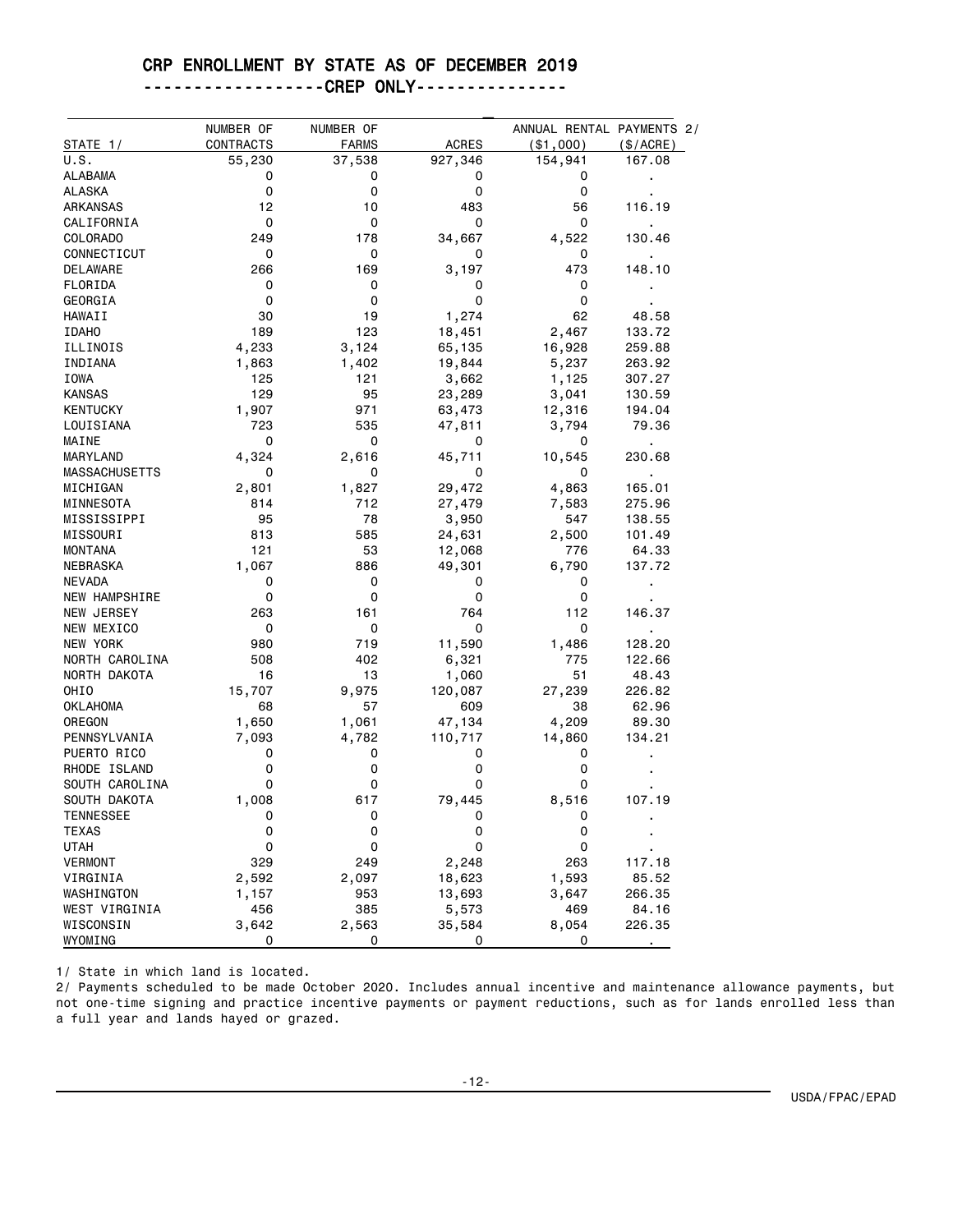#### CRP ENROLLMENT BY STATE AS OF DECEMBER 2019 ----------- CONTINUOUS NON-CREP 1/---------

|                      | NUMBER OF | NUMBER OF    |              | ANNUAL RENTAL PAYMENTS 3/ |           |
|----------------------|-----------|--------------|--------------|---------------------------|-----------|
| STATE 2/             | CONTRACTS | <b>FARMS</b> | <b>ACRES</b> | ( \$1,000)                | (\$/ACRE) |
| U.S.                 | 350,011   | 332,502      | 6,505,035    | 881,105                   | 135.45    |
| <b>ALABAMA</b>       | 1,285     | 3,571        | 42,344       | 2,161                     | 51.04     |
| ALASKA               | 4         | 11           | 190          | 13                        | 67.19     |
| ARKANSAS             | 4,215     | 2,991        | 166,609      | 13,605                    | 81.66     |
| CALIFORNIA           | 7         | 117          | 1,267        | 38                        | 30.25     |
| <b>COLORADO</b>      | 1,033     | 5,274        | 97,108       | 3,986                     | 41.05     |
| CONNECTICUT          | 1         | 1.           | 1            | 0                         | 67.00     |
| DELAWARE             | 22        | 181          | 120          | 13                        | 109.81    |
| FLORIDA              | 74        | 456          | 2,427        | 143                       | 58.82     |
| GEORGIA              | 4,294     | 4,317        | 136,394      | 9,230                     | 67.67     |
| HAWAII               | 0         | 19           | 0            | 0                         |           |
| <b>IDAHO</b>         | 1,050     | 1,985        | 170,126      | 8,445                     | 49.64     |
| ILLINOIS             | 58,781    | 42,160       | 526,342      | 116,564                   | 221.46    |
| INDIANA              | 27,681    | 18,202       | 148,316      | 29,465                    | 198.66    |
| IOWA                 | 82,017    | 52,953       | 1,134,604    | 283,729                   | 250.07    |
| <b>KANSAS</b>        | 13,641    | 20,011       | 290,288      | 16,594                    | 57.16     |
| <b>KENTUCKY</b>      | 7,858     | 6,251        | 70,515       | 12,174                    | 172.64    |
| LOUISIANA            | 3,059     | 2,907        | 181,815      | 18,662                    | 102.64    |
| MAINE                | 122       | 166          | 2,245        | 155                       | 69.06     |
| MARYLAND             | 300       | 2,740        | 1,170        | 124                       | 106.11    |
| <b>MASSACHUSETTS</b> | 3         | 3            | 10           | $\mathbf{1}$              | 101.00    |
| MICHIGAN             | 4,632     | 5,256        | 47,307       | 7,403                     | 156.48    |
| MINNESOTA            | 40,870    | 28,643       | 626,343      | 97,206                    | 155.20    |
| MISSISSIPPI          | 7,935     | 9,382        | 262,285      | 25,397                    | 96.83     |
| MISSOURI             | 12,810    | 15,733       | 247,431      | 34,888                    | 141.00    |
| <b>MONTANA</b>       | 1,445     | 2,726        | 180,834      | 6,654                     | 36.80     |
| NEBRASKA             | 11,097    | 11,480       | 228,662      | 35,080                    | 153.41    |
| <b>NEVADA</b>        | 0         | 1            | 0            | 0                         | ٠         |
| <b>NEW HAMPSHIRE</b> | 1         | 1            | 4            | 0                         | 63.00     |
| NEW JERSEY           | 79        | 207          | 957          | 58                        | 60.88     |
| NEW MEXICO           | 255       | 1,072        | 58,769       | 1,989                     | 33.85     |
| NEW YORK             | 169       | 1,024        | 3,500        | 198                       | 56.46     |
| NORTH CAROLINA       | 1,251     | 2,272        | 13,556       | 1,108                     | 81.73     |
| NORTH DAKOTA         | 10,597    | 10,572       | 505,515      | 30,626                    | 60.58     |
| OHIO                 | 17,083    | 19,345       | 77,135       | 11,871                    | 153.89    |
| OKLAHOMA             | 257       | 3,792        | 13,386       | 544                       | 40.64     |
| OREGON               | 153       | 2,032        | 23,603       | 1,587                     | 67.23     |
| PENNSYLVANIA         | 18        | 4,825        | 29           | 2                         | 71.51     |
| PUERTO RICO          | 3         | 3            | 495          | 25                        | 51.21     |
| RHODE ISLAND         | 1         | 1            | 28           | 2                         | 74.00     |
| SOUTH CAROLINA       | 1,725     | 1,545        | 25,769       | 1,284                     | 49.82     |
| SOUTH DAKOTA         | 19,595    | 13,231       | 565,099      | 63,910                    | 113.10    |
| <b>TENNESSEE</b>     | 2,393     | 3,489        | 38,890       | 4,506                     | 115.88    |
| TEXAS                | 2,825     | 13,469       | 292,457      | 11,845                    | 40.50     |
| <b>UTAH</b>          | 7         | 515          | 258          | 11                        | 43.20     |
| <b>VERMONT</b>       | 9         | 252          | 32           | $\overline{c}$            | 58.96     |
| VIRGINIA             | 493       | 2,794        | 3,600        | 248                       | 68.84     |
| WASHINGTON           | 3,596     | 5,027        | 223,182      | 14,929                    | 66.89     |
| WEST VIRGINIA        | 2         | 406          | 5            | 0                         | 38.00     |
| WISCONSIN            | 5,174     | 8,618        | 80,790       | 14,245                    | 176.32    |
| WYOMING              | 89        | 473          | 13,220       | 383                       | 28.96     |

1/ Farmable Wetland Program enrollment not included.

2/ State in which land is located.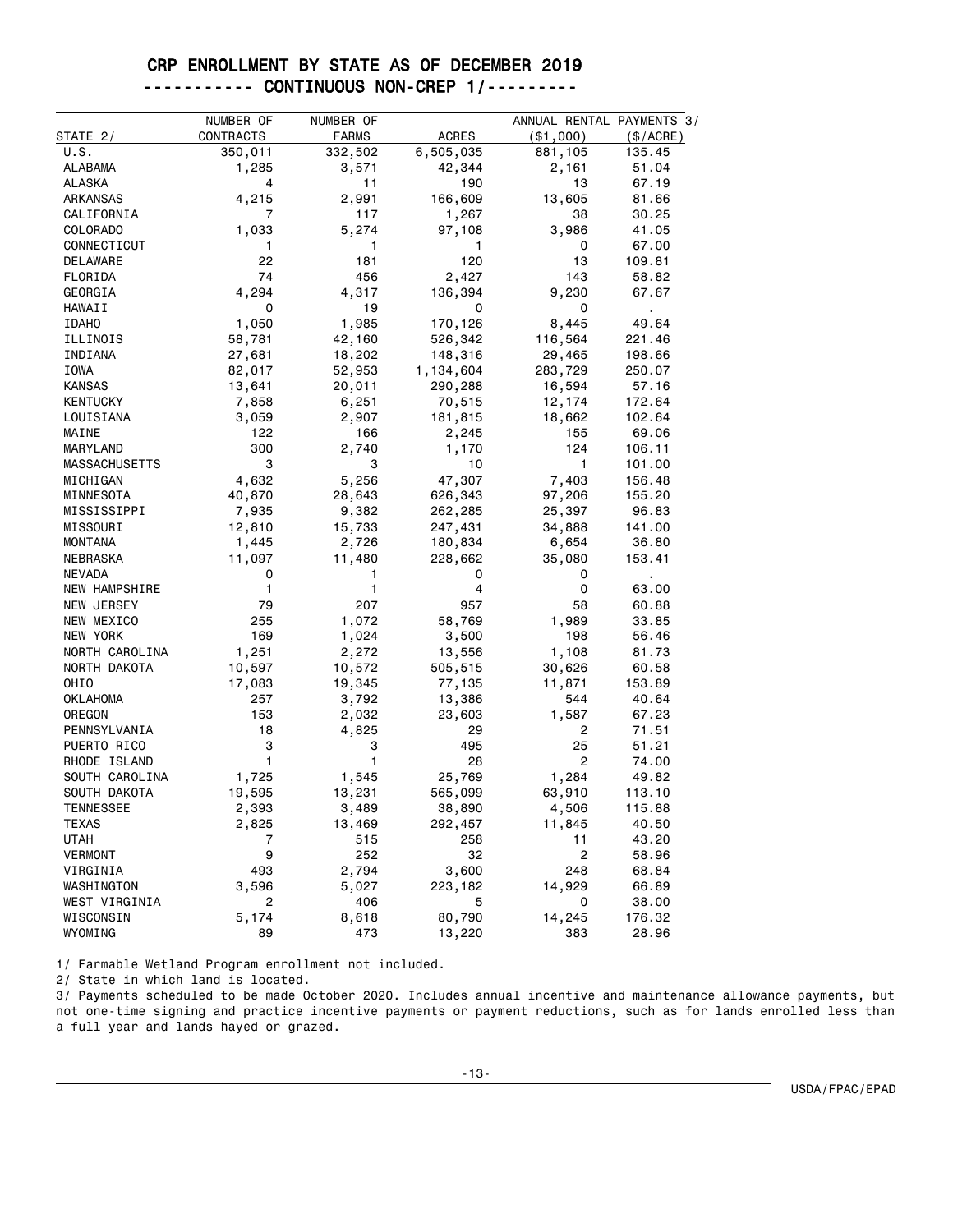#### CRP ENROLLMENT BY STATE AS OF DECEMBER 2019 -----------FARMABLE WETLAND PROGRAM-------

|                      | NUMBER OF      | NUMBER OF      |              | ANNUAL RENTAL PAYMENTS 2/ |                |
|----------------------|----------------|----------------|--------------|---------------------------|----------------|
| STATE 1/             | CONTRACTS      | <b>FARMS</b>   | <b>ACRES</b> | ( \$1,000)                | (\$/ACRE)      |
| U.S.                 | 14,782         | 11,402         | 390,761      | 61,479                    | 157.33         |
| ALABAMA              | 3              | 3              | 14           | 1                         | 36.59          |
| <b>ALASKA</b>        | 0              | 0              | 0            | 0                         | $\blacksquare$ |
| <b>ARKANSAS</b>      | 19             | 13             | 2,012        | 170                       | 84.40          |
| CALIFORNIA           | 0              | 0              | 0            | 0                         |                |
| COLORADO             | 1              | 1              | 160          | 8                         | 52.45          |
| CONNECTICUT          | 0              | 0              | 0            | 0                         |                |
| DELAWARE             | 0              | 0              | 0            | 0                         |                |
| FLORIDA              | 0              | 0              | 0            | 0                         |                |
| GEORGIA              | 0              | 0              | 0            | 0                         |                |
| HAWAII               | 0              | 0              | 0            | 0                         |                |
| <b>IDAHO</b>         | 1              | 1              | 6            | 0                         | 78.55          |
| ILLINOIS             | 105            | 96             | 1,818        | 506                       | 278.11         |
| INDIANA              | 85             | 76             | 752          | 139                       | 184.46         |
| IOWA                 | 4,984          | 4,110          | 93,677       | 26,837                    | 286.49         |
| <b>KANSAS</b>        | 119            | 110            | 2,128        | 124                       | 58.48          |
| <b>KENTUCKY</b>      | 0              | 0              | 0            | 0                         | $\blacksquare$ |
| LOUISIANA            | 45             | 34             | 3,556        | 348                       | 97.79          |
| MAINE                | 0              | 0              | 0            | 0                         |                |
| MARYLAND             | 0              | 0              | 0            | 0                         |                |
| <b>MASSACHUSETTS</b> | 0              | 0              | 0            | 0                         |                |
| MICHIGAN             | 6              | 6              | 64           | 6                         | 99.93          |
| MINNESOTA            | 2,210          | 1,892          | 39,147       | 6,553                     | 167.41         |
| MISSISSIPPI          | 90             | 79             | 11,379       | 1,110                     | 97.58          |
| MISSOURI             | 4              | 3              | 222          | 25                        | 113.39         |
| <b>MONTANA</b>       | 7              | 6              | 306          | 14                        | 46.71          |
| NEBRASKA             | 296            | 263            | 3,103        | 530                       | 170.67         |
| <b>NEVADA</b>        | 0              | 0              | 0            | 0                         |                |
| <b>NEW HAMPSHIRE</b> | 0              | 0              | 0            | 0                         |                |
| NEW JERSEY           | 0              | 0              | 0            | 0                         |                |
| NEW MEXICO           | 0              | 0              | 0            | 0                         |                |
| NEW YORK             | 0              | 0              | 0            | 0                         |                |
|                      | 2              | 1              |              | 6                         |                |
| NORTH CAROLINA       |                |                | 58           |                           | 99.53          |
| NORTH DAKOTA         | 2,833          | 1,804          | 134,454      | 12,042                    | 89.56          |
| OHIO                 | 53<br>3        | 54             | 341          | 48                        | 142.13         |
| OKLAHOMA             | 0              | 3              | 169          | 11                        | 62.99          |
| OREGON               | 0              | 0<br>0         | 0            | 0                         |                |
| PENNSYLVANIA         |                |                | 0            | 0                         |                |
| PUERTO RICO          | 0              | 0              | 0            | 0                         |                |
| RHODE ISLAND         | 0              | 0              | 0            | 0                         |                |
| SOUTH CAROLINA       | 0              | 0              | 0            | 0                         |                |
| SOUTH DAKOTA         | 3,902          | 2,833          | 97,267       | 12,979                    | 133.44         |
| <b>TENNESSEE</b>     | 0              | 0              | 0            | 0                         |                |
| <b>TEXAS</b>         | 0              | 0              | 0            | 0                         |                |
| <b>UTAH</b>          | 0              | 0              | 0            | 0                         |                |
| <b>VERMONT</b>       | 0              | 0              | 0            | 0                         |                |
| VIRGINIA             | 0              | 0              | 0            | 0                         |                |
| WASHINGTON           | $\overline{c}$ | $\overline{c}$ | 10           | 1                         | 110.54         |
| <b>WEST VIRGINIA</b> | 0              | 0              | 0            | 0                         |                |
| WISCONSIN            | 12             | 12             | 119          | 20                        | 171.02         |
| WYOMING              | 0              | 0              | 0            | 0                         |                |

1/ State in which land is located.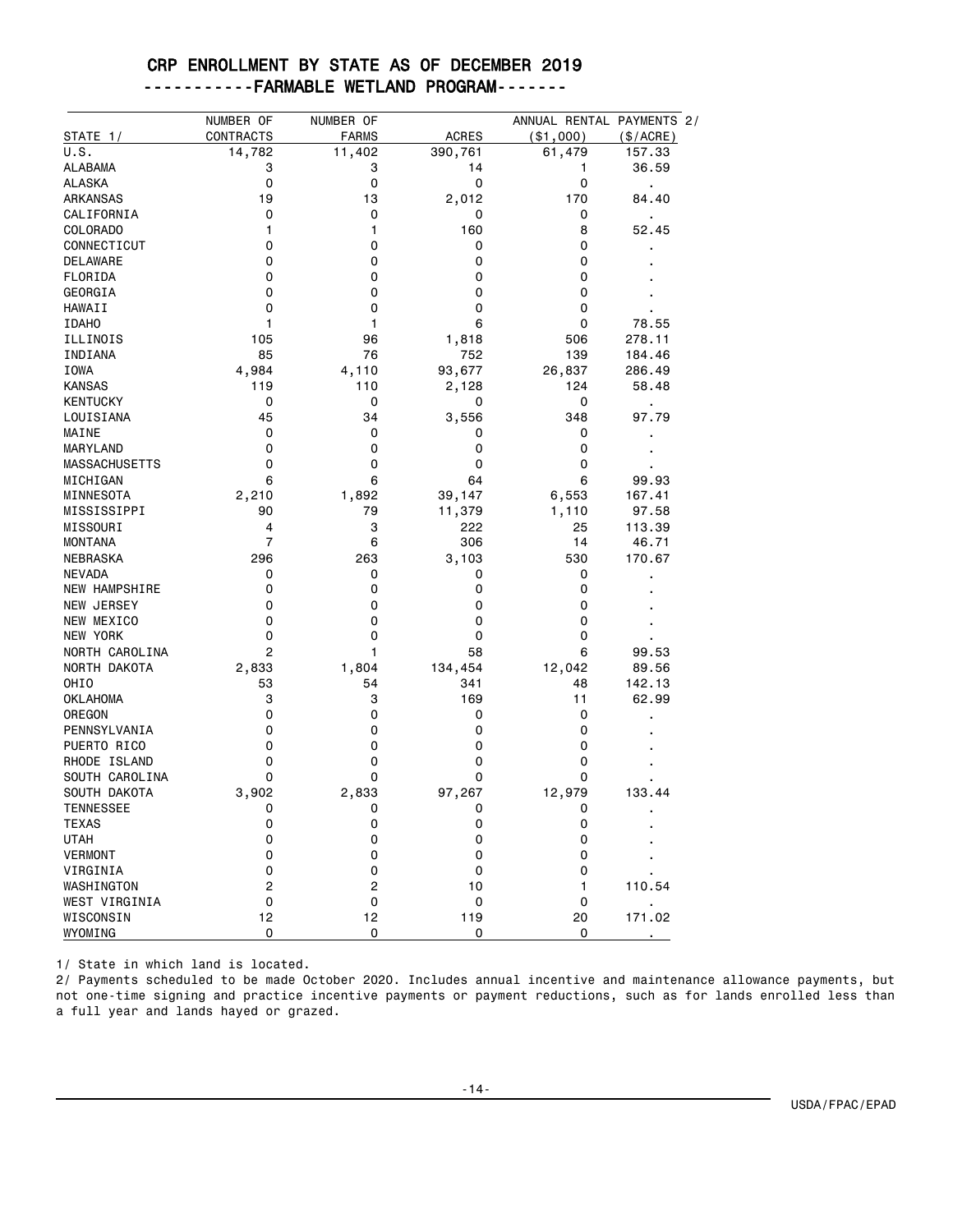# CRP ENROLLMENT BY STATE AS OF DECEMBER 2019

|  | -------------GRASSLAND SIGNUP---------- |
|--|-----------------------------------------|
|  |                                         |

|                      | NUMBER OF      | NUMBER OF      |          | ANNUAL RENTAL PAYMENTS 3/ |                |
|----------------------|----------------|----------------|----------|---------------------------|----------------|
| STATE 1/             | CONTRACTS      | <b>FARMS</b>   | ACRES 2/ | ( \$1,000)                | (\$/ACRE)      |
| U.S.                 | 3,326          | 2,069          | 920,063  | 12,436                    | 13.52          |
| ALABAMA              | 31             | 21             | 2,073    | 34                        | 16.42          |
| ALASKA               | 0              | 0              | 0        | 0                         | $\blacksquare$ |
| <b>ARKANSAS</b>      | 1              | 1              | 60       | 1                         | 15.00          |
| CALIFORNIA           | 5              | 5              | 1,435    | 22                        | 15.67          |
| COLORADO             | 187            | 103            | 82,286   | 850                       | 10.34          |
| CONNECTICUT          | 0              | 0              | 0        | 0                         | j,             |
| DELAWARE             | 0              | 0              | 0        | 0                         |                |
| FLORIDA              | $\overline{7}$ | 5              | 378      | $\overline{7}$            | 19.78          |
| GEORGIA              | 29             | 26             | 1,435    | 31                        | 21.75          |
| HAWAII               | 0              | 0              | 0        | 0                         | l,             |
| <b>IDAHO</b>         | 4              | 4              | 23,784   | 297                       | 12.51          |
| ILLINOIS             | 12             | 8              | 462      | 15                        | 31.72          |
| INDIANA              | 6              | 5              | 103      | 4                         | 37.06          |
| IOWA                 | 63             | 52             | 3,120    | 117                       | 37.35          |
| <b>KANSAS</b>        | 122            | 88             | 25,281   | 275                       | 10.88          |
|                      |                |                |          |                           |                |
| <b>KENTUCKY</b>      | 83             | 48             | 3,519    | 88                        | 25.14          |
| LOUISIANA            | 8              | 6              | 1,382    | 26                        | 19.14          |
| MAINE                | 0              | 0              | 0        | 0                         | $\blacksquare$ |
| MARYLAND             | 11             | 11             | 929      | 35                        | 37.20          |
| <b>MASSACHUSETTS</b> | 0              | 0              | 0        | 0                         | $\blacksquare$ |
| MICHIGAN             | 78             | 44             | 6,360    | 101                       | 15.96          |
| MINNESOTA            | 50             | 41             | 2,505    | 55                        | 21.95          |
| MISSISSIPPI          | 10             | 10             | 577      | 8                         | 14.66          |
| MISSOURI             | 38             | 32             | 1,992    | 51                        | 25.80          |
| <b>MONTANA</b>       | 187            | 50             | 48,303   | 615                       | 12.74          |
| NEBRASKA             | 989            | 615            | 333,688  | 4,444                     | 13.32          |
| <b>NEVADA</b>        | 0              | 0              | 0        | 0                         | $\blacksquare$ |
| <b>NEW HAMPSHIRE</b> | 0              | 0              | 0        | 0                         |                |
| NEW JERSEY           | 4              | 3              | 154      | 3                         | 18.87          |
| NEW MEXICO           | 163            | 114            | 94,636   | 1,176                     | 12.42          |
| NEW YORK             | 39             | 34             | 1,629    | 33                        | 20.32          |
| NORTH CAROLINA       | 18             | 13             | 548      | 10                        | 18.34          |
| NORTH DAKOTA         | 100            | 64             | 25,437   | 428                       | 16.83          |
| OHIO                 | 114            | 90             | 4,166    | 82                        | 19.67          |
| OKLAHOMA             | 150            | 107            | 34,822   | 416                       | 11.94          |
| OREGON               | 30             | 23             | 17,064   | 256                       | 14.98          |
| PENNSYLVANIA         | 14             | 14             | 542      | 11                        | 19.50          |
| PUERTO RICO          | 0              | 0              | 0        | 0                         |                |
| RHODE ISLAND         | 0              | 0              | 0        | 0                         |                |
| SOUTH CAROLINA       | 3              | 2              | 101      | 2                         | 22.11          |
| SOUTH DAKOTA         | 501            | 222            | 135,607  | 2,242                     | 16.53          |
| <b>TENNESSEE</b>     | 36             | 31             | 3,264    | 48                        | 14.60          |
| <b>TEXAS</b>         | 95             | 77             | 30,317   | 339                       | 11.19          |
| <b>UTAH</b>          | 11             | 10             | 882      | 11                        | 13.03          |
| VERMONT              | 0              | 0              | 0        | 0                         | ×,             |
| VIRGINIA             | 25             | 18             | 1,070    | 16                        | 14.51          |
| WASHINGTON           | 14             | $\overline{7}$ | 5,126    | 56                        | 10.84          |
| WEST VIRGINIA        | 30             | 21             | 2,140    | 31                        | 14.54          |
| WISCONSIN            | 31             | 28             | 860      | 20                        | 23.59          |
| WYOMING              | 27             | 16             | 22,027   | 178                       | 8.07           |

1/ State in which land is located.

2/ Includes 3,255 acres of pollinator habitat plantings (CP42).

3/ Payments scheduled to be made October 2020.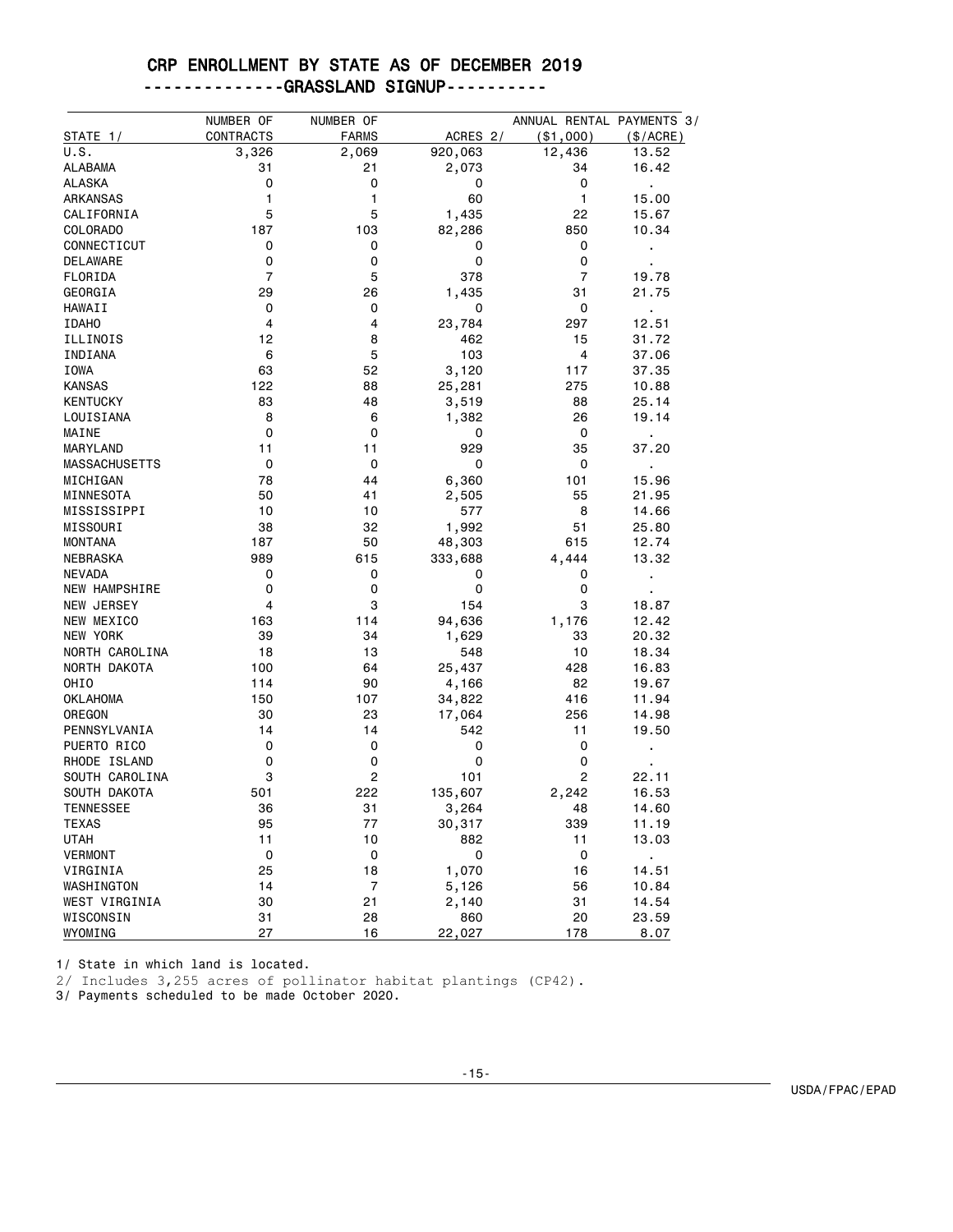## CRP CONTRACT EXPIRATIONS BY YEAR 1/ ACRES AS OF DECEMBER 2019

| STATE<br>2020<br>2021<br>2022<br>2023<br>2024<br>2025<br>2026                          | $2027+$ |
|----------------------------------------------------------------------------------------|---------|
| ALABAMA<br>49,433<br>43,129<br>47,169<br>20,609<br>3,961<br>4,228<br>5,250             | 20,472  |
| 134<br>ALASKA<br>2,332<br>33<br>50<br>0<br>0<br>0                                      | 0       |
| 19,331<br>19,784<br>26,918<br>21,135<br>10,125<br>14,333<br>13,574<br>ARKANSAS         | 78,696  |
| 0<br>CALIFORNIA<br>8,573<br>16,377<br>3,244<br>0<br>718<br>11,032                      | 1,484   |
| COLORADO<br>693,654<br>297,069<br>459,865<br>159,952<br>8,740<br>3,011<br>63,210       | 127,940 |
| CONNECTICUT<br>0<br>1<br>0<br>0<br>0<br>0<br>0                                         | 0       |
| 412<br>312<br>144<br>263<br>104<br>DELAWARE<br>105<br>284                              | 1,859   |
| FLORIDA<br>5,520<br>4,329<br>6,456<br>3,084<br>61<br>223<br>473                        | 1,427   |
| GEORGIA<br>25,982<br>53,056<br>17,865<br>12,396<br>18,805<br>8,535                     | 43,425  |
| 21,552<br>0<br>0<br>0<br>147<br>2<br>329<br>HAWAII<br>0                                | 797     |
| 114,095<br>50,501<br><b>IDAHO</b>                                                      | 28,983  |
| 115,621<br>139,795<br>21,440<br>12,767<br>20,284<br>67,323                             |         |
| 138,520<br>67,955<br>95,744<br>34,448<br>72,060<br>123,174<br>ILLINOIS                 | 141,554 |
| 18,717<br>34,500<br>18,604<br>20,939<br>25,062<br>9,434<br>27,911<br>INDIANA           | 38,264  |
| IOWA<br>327,971<br>89,556<br>119,094<br>111,830<br>74,968<br>155,273<br>276,273        | 241,765 |
| 522,735<br>367,187<br>295,514<br>177,794<br>118,903<br>KANSAS<br>132,083<br>15,446     | 177,050 |
| 30,314<br>12,987<br>57,120<br>KENTUCKY<br>25,621<br>7,920<br>12,921<br>20,282          | 14,189  |
| 48,772<br>26,434<br>9,937<br>19,742<br>LOUISIANA<br>13,033<br>20,318<br>7,803          | 109,490 |
| MAINE<br>2,065<br>25<br>1,418<br>1,085<br>1,016<br>1.<br>10                            | 15      |
| 3,575<br>MARYLAND<br>4,528<br>3,120<br>4,711<br>4,399<br>3,671<br>3,216                | 16,630  |
| MASSACHUSETTS<br>0<br>0<br>0<br>0<br>0<br>0<br>0                                       | 10      |
| 4,228<br>4,343<br>20,739<br>9,123<br>9,520<br>13,086<br>12,449<br>MICHIGAN             | 35,548  |
| 165,347<br>61,737<br>105,087<br>66,158<br>42,832<br>55,454<br>83,515<br>MINNESOTA      | 347,078 |
| 106,738<br>77,282<br>99,681<br>40,453<br>14,434<br>34,396<br>25,465<br>MISSISSIPPI     | 163,803 |
| 136,364<br>131,855<br>233,372<br>112,586<br>23,614<br>31,158<br>71,519<br>MISSOURI     | 48,575  |
| 331,557<br>137,397<br>126,155<br>10,109<br>MONTANA<br>190,035<br>3,893<br>28,210       | 101,200 |
| NEBRASKA<br>195,077<br>95,749<br>80,827<br>51,457<br>17,890<br>59,226<br>73,270        | 405,518 |
| NEVADA<br>146<br>0<br>0<br>0<br>0<br>0                                                 |         |
| 4<br>0<br>NEW HAMPSHIRE<br>0<br>0<br>0<br>0<br>0                                       | 0       |
| 140<br>139<br>NEW JERSEY<br>261<br>170<br>328<br>55<br>184                             | 390     |
| NEW MEXICO<br>19,547<br>113,728<br>125,145<br>28,020<br>3,806<br>6,241<br>14,229       | 94,636  |
| NEW YORK<br>4,890<br>2,366<br>2,667<br>1,621<br>612<br>810<br>1,385                    | 5,494   |
| NORTH CAROLINA<br>14,270<br>9,353<br>8,116<br>3,973<br>1,285<br>2,043<br>2,466         | 3,732   |
| NORTH DAKOTA<br>205,864<br>132,876<br>373,487<br>104,724<br>61,048<br>57,355<br>37,856 | 189,288 |
| OHIO<br>49,772<br>26,524<br>23,376<br>20,689<br>14,266<br>16,228<br>8,497              | 59,209  |
| OKLAHOMA<br>221,635<br>151,346<br>154,917<br>50,717<br>1,969<br>16,282<br>1,543        | 37,718  |
| 91,515<br>OREGON<br>85,319<br>82,111<br>57,944<br>40,151<br>1,644<br>3,150             | 51,826  |
| 16,005<br>19,357<br>PENNSYLVANIA<br>12,384<br>6,089<br>6,361<br>6,214<br>5,414         | 31,456  |
| PUERTO RICO<br>0<br>0<br>0<br>435<br>60<br>0                                           | 0       |
| RHODE ISLAND<br>0<br>28<br>0<br>0<br>0<br>0<br>0                                       | 0       |
| SOUTH CAROLINA<br>14,825<br>6,675<br>12,286<br>4,571<br>2,054<br>3,938<br>1,600        | 8,267   |
| SOUTH DAKOTA<br>189,095<br>110,895<br>138,074<br>78,447<br>55,653<br>71,161<br>81,488  | 289,923 |
| TENNESSEE<br>20,612<br>23,178<br>29,392<br>15,364<br>1,982<br>4,639<br>14,705          | 8,596   |
| TEXAS<br>905,861<br>541,623<br>91,386<br>718,327<br>298,425<br>23,858<br>56,064        | 118,891 |
| 195<br>0<br>UTAH<br>102,402<br>27,064<br>23,955<br>5,984<br>1,060                      | 900     |
| <b>VERMONT</b><br>101<br>268<br>320<br>205<br>256<br>154<br>86                         | 831     |
| VIRGINIA<br>5,186<br>3,831<br>4,745<br>2,780<br>2,571<br>3,132<br>1,041                | 9,196   |
| 213,714<br>194,142<br>168,308<br>WASHINGTON<br>371,917<br>95,003<br>9,259<br>31,553    | 65,399  |
| WEST VIRGINIA<br>760<br>836<br>658<br>300<br>461<br>338<br>555                         | 3,682   |
| 40,359<br>17,704<br>19,713<br>6,930<br>12,235<br>WISCONSIN<br>18,191<br>20,252         | 48,663  |
| WYOMING<br>41,956<br>151<br>179<br>10,116<br>89,130<br>32,678<br>8,128                 | 22,879  |
|                                                                                        |         |
| 5,362,320 3,008,140 4,016,205 2,001,837<br>493,456<br>978,653 1,539,941 3,196,747      |         |

/ Includes general and continuous sign-up acreage. Note: Contracts expire at the end of the fiscal year, September 30.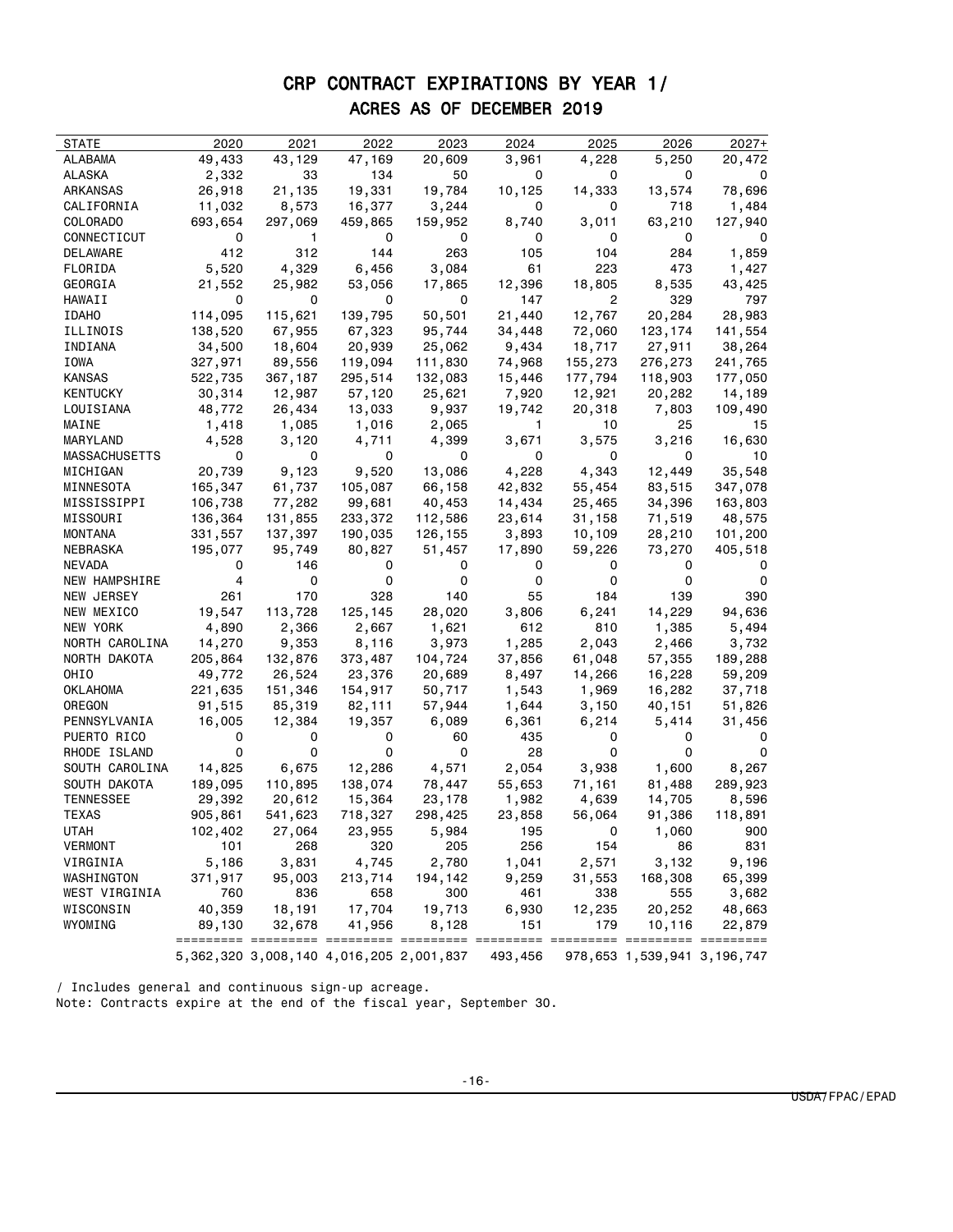|                      | <b>GRASS PLANTINGS</b> |           |                  | TREE PLANTINGS |                  | WILDLIFE    | WILDLIFE | FIELD                |
|----------------------|------------------------|-----------|------------------|----------------|------------------|-------------|----------|----------------------|
| <b>STATE</b>         | INTROD.                | NATIVE    | <b>SOFTWOODS</b> | LONGLEAF       | <b>HARDWOODS</b> | HABITAT     |          | CORRIDORS WINDBREAKS |
|                      | (CP1)                  | (CP2)     | (CP3)            | PINE           | (CP3A)           | $(CP4D)$ 2/ | (CP4B)   | (CP5)                |
|                      |                        |           |                  | $(CP3A)$ 1/    |                  |             |          |                      |
| <b>ALABAMA</b>       | 13,806                 | 2,816     | 85,732           | 8,503          | 2,338            | 4,266       | 20       | 0                    |
| <b>ALASKA</b>        | 1,100                  | 0         | 0                | 0              | 0                | 0           | 0        | 0                    |
| <b>ARKANSAS</b>      | 3,567                  | 3,153     | 15,276           | 0              | 12,334           | 1,539       | 53       | 0                    |
| CALIFORNIA           | 19,659                 | 157       | 14               | 0              | 0                | 9,651       | 0        | 0                    |
| COLORADO             | 69,345                 | 848,294   | 11               | 0              | 0                | 280,617     | 0        | 842                  |
| CONNECTICUT          | 0                      | 0         | 0                | 0              | 0                | 0           | 0        | 0                    |
| DELAWARE             | 15                     | 23        | 0                | 0              | 2,087            | 528         | 0        | 0                    |
| FLORIDA              | 28                     | 108       | 12,679           | 743            | 32               | 330         | 0        | 0                    |
| <b>GEORGIA</b>       | 707                    | 47        | 46,266           | 6,368          | 1,411            | 1,354       | 4        | 0                    |
| HAWAII               | 0                      | 0         | 0                | 0              | 13               | 0           | 0        | 0                    |
| <b>IDAHO</b>         | 203,722                | 40,231    | 5,219            | 0              | 26               | 56,030      | 10       | 34                   |
| ILLINOIS             | 181,192                | 42,747    | 1,362            | 0              | 31,326           | 78,660      | 21       | 1,768                |
| INDIANA              | 16,888                 | 11,520    | 256              | 0              | 11,707           | 5,853       | 23       | 1,066                |
| IOWA                 | 228,003                | 124,649   | 553              | 0              | 15,988           | 92,520      | 234      | 5,273                |
| <b>KANSAS</b>        | 12,455                 | 621,854   | 16               | 0              | 297              | 319,686     | 463      | 912                  |
| KENTUCKY             | 30,529                 | 19,028    | 190              | 0              | 2,788            | 232         | 8        | 0                    |
| LOUISIANA            | 599                    | 1,140     | 17,206           | 6,027          | 11,563           | 32,353      | 0        | 0                    |
| MAINE                | 2,228                  | 0         | 90               | 0              | 0                | 38          | 0        | 0                    |
| MARYLAND             | 6,366                  | 1,847     | 530              | 0              | 358              | 1,059       | 3        | 0                    |
| <b>MASSACHUSETTS</b> | 0                      | 0         | 0                | 0              | 0                | 0           | 0        | 0                    |
| MICHIGAN             | 14,638                 | 8,162     | 2,647            | 0              | 1,839            | 6,696       | 179      | 1,562                |
| MINNESOTA            | 61,521                 | 39,503    | 6,843            | 0              | 12,279           | 70,830      | 97       | 4,946                |
| MISSISSIPPI          | 21,467                 | 2,158     | 189,767          | 6,284          | 27,467           | 2,293       | 36       | 0                    |
| MISSOURI             | 426,457                | 123,730   | 350              | 0              | 12,805           | 2,007       | 0        | 25                   |
| MONTANA              | 375,755                | 211,472   | 26               | 0              | 5                | 9,624       | 84       | 42                   |
| NEBRASKA             | 27,754                 | 236,800   | 201              | 0              | 315              | 35,178      | 13       | 17,714               |
| <b>NEVADA</b>        | 130                    | 0         | 0                | 0              | 0                | 0           | 0        | 0                    |
| <b>NEW HAMPSHIRE</b> | 0                      | 0         | 0                | 0              | 0                | 0           | 0        | 0                    |
| NEW JERSEY           | 0                      | 0         | 0                | 0              | 0                | 0           | 0        | 2                    |
| NEW MEXICO           | 52,411                 | 261,855   | 0                | 0              | 0                | 140         | 0        | 0                    |
| NEW YORK             | 4,676                  | 372       | 304              | 0              | 153              | 394         | 0        | 0                    |
| NORTH CAROLINA       | 932                    | 94        | 14,143           | 2,915          | 3,492            | 628         | 0        | 8                    |
| NORTH DAKOTA         | 130,004                | 13,458    | 62               | 0              | 355              | 198,209     | 0        | 2,399                |
| OHIO                 | 11,038                 | 44,372    | 1,512            | 0              | 4,831            | 8,107       | 40       | 3,112                |
| <b>OKLAHOMA</b>      | 115,410                | 288,499   | 0                | 0              | 37               | 884         | 0        | 31                   |
| OREGON               | 201,402                | 58,639    | 859              | 0              | 39               | 8,288       | 1        | 0                    |
| PENNSYLVANIA         | 61,630                 | 21,796    | 37               | 0              | 237              | 3,513       | 0        | 0                    |
| PUERTO RICO          | 0                      | 0         | 0                | 0              | 0                | 0           | 0        | 0                    |
| RHODE ISLAND         | 0                      | 0         | 0                | 0              | 0                | 0           | 0        | 0                    |
| SOUTH CAROLINA       | 570                    | 182       | 17,066           | 1,419          | 87               | 595         |          | 9                    |
| SOUTH DAKOTA         | 48,447                 | 63,464    | 6                | 0              | 14               | 36,623      | 0        | 16,350               |
| <b>TENNESSEE</b>     | 31,344                 | 20,299    | 18,964           | 0              | 4,580            | 2,156       | 8        | 0                    |
| TEXAS                | 271,735                | 1,605,903 | 1,149            | 0              | 10               | 12,309      | 743      | 0                    |
| UTAH                 | 68,939                 | 13,900    | 0                | 0              | 0                | 1,805       | 0        | 0                    |
| VERMONT              | 7                      | 0         | 0                | 0              | 0                | 0           | 0        | 0                    |
| VIRGINIA             | 1,815                  | 706       | 5,471            | 0              | 35               | 220         | 0        | 0                    |
| WASHINGTON           | 262,949                | 498,983   | 2,418            | 0              | 0                | 106,062     | 48       | 6                    |
| WEST VIRGINIA        | 185                    | 0         | 0                | 0              | $\overline{7}$   | 0           | 0        | 0                    |
| WISCONSIN            | 54,335                 | 21,544    | 6,571            | 0              | 15,512           | 2,763       | 99       | 88                   |
| WYOMING              | 97,084                 | 1,620     | 2                | 0              | 0                | 1,320       | 0        | 104                  |
|                      | ==========             | $=$ $=$   |                  |                |                  | === =       |          | ====== ==========    |
|                      | 3, 132, 847            | 5,255,126 | 453,798          | 32,258         | 176,370          | 1,395,360   | 2,186    | 56,293               |

1/ See also CP36 (p. 23).

2/ Seedings that meet multiple seasonal requirements for wildlife of local or regional concern.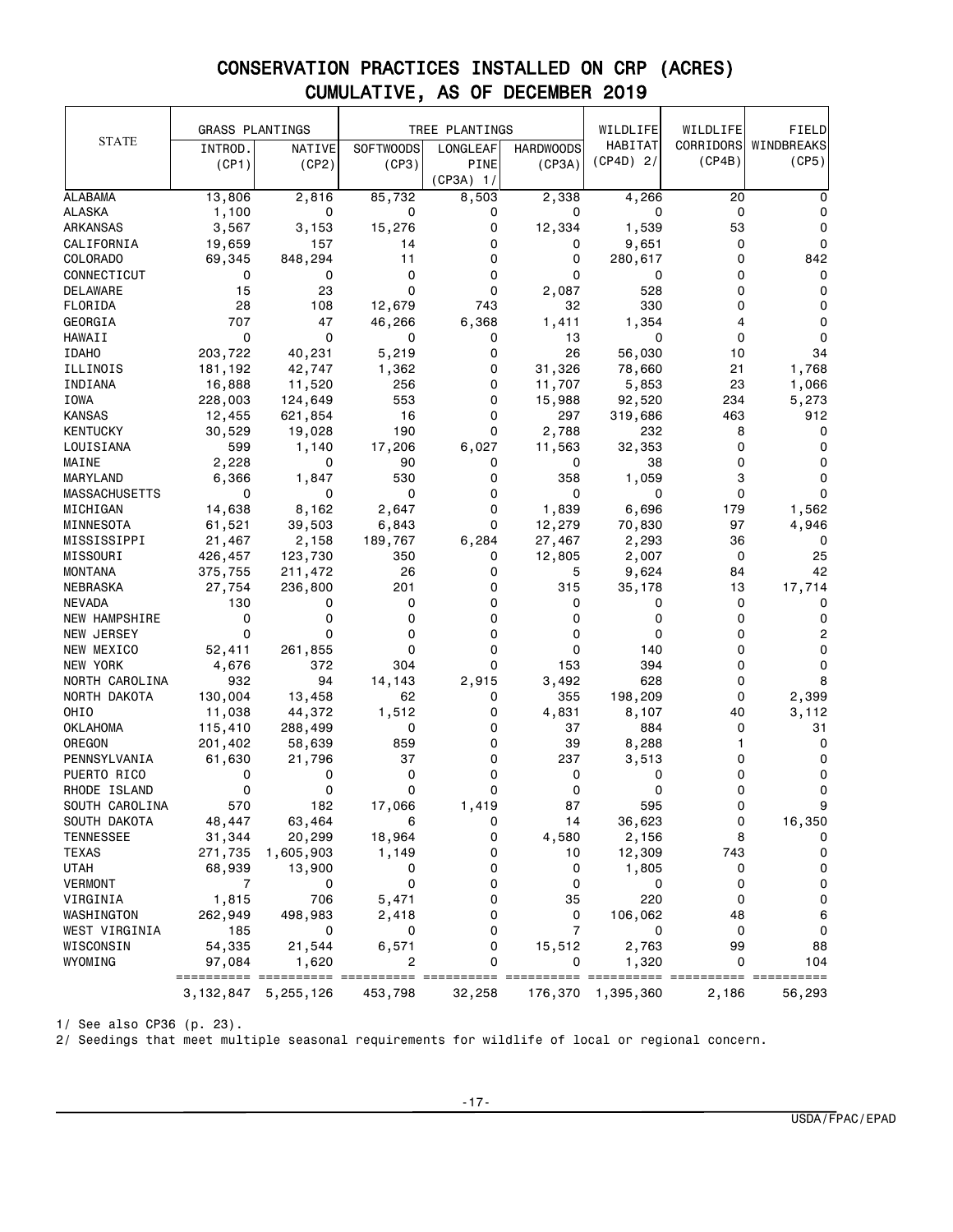|                      | DIVERSIONS     |              |                  |                |                        |              |                                                                                                                                                                                                                                                                                                                                                                                                                                                                                        |              |
|----------------------|----------------|--------------|------------------|----------------|------------------------|--------------|----------------------------------------------------------------------------------------------------------------------------------------------------------------------------------------------------------------------------------------------------------------------------------------------------------------------------------------------------------------------------------------------------------------------------------------------------------------------------------------|--------------|
| <b>STATE</b>         | & EROSION      |              | SHALLOW          |                |                        |              | <b>CONTOUR</b>                                                                                                                                                                                                                                                                                                                                                                                                                                                                         |              |
|                      | CONTROL        | <b>GRASS</b> | <b>WATER FOR</b> | EXISTING       | EXISTING               | WILDLIFE     | <b>GRASS</b>                                                                                                                                                                                                                                                                                                                                                                                                                                                                           | SHELTER-     |
|                      | STRUCT.1/      | WATERWAYS    | WILDLIFE         | <b>GRASS</b>   | <b>TREES</b>           | FOOD PLOTS   | <b>STRIPS</b>                                                                                                                                                                                                                                                                                                                                                                                                                                                                          | <b>BELTS</b> |
|                      |                | (CP8)        | (CP9)            | (CP10)         | (CP11)                 | (CP12)       | (CP15)                                                                                                                                                                                                                                                                                                                                                                                                                                                                                 | (CP16)       |
| <b>ALABAMA</b>       | 0              | 8            | 107              | 9,935          | 26,060                 | 756          | 0                                                                                                                                                                                                                                                                                                                                                                                                                                                                                      | 0            |
| <b>ALASKA</b>        | 0              | 0            | 0                | 1,258          | 0                      | 0            | 0                                                                                                                                                                                                                                                                                                                                                                                                                                                                                      | 0            |
| ARKANSAS             | 0              | 5            | 461              | 3,774          | 7,390                  | 272          | 0                                                                                                                                                                                                                                                                                                                                                                                                                                                                                      | 0            |
| CALIFORNIA           | 0              | 0            | 0                | 8,851          | 0                      | 1            | 0                                                                                                                                                                                                                                                                                                                                                                                                                                                                                      | 0            |
| COLORADO             | 0              | 357          | 12               | 450,949        | 22                     | 96           | 9                                                                                                                                                                                                                                                                                                                                                                                                                                                                                      | 1,830        |
| CONNECTICUT          | 0              | 0            | 0                | 0              | 0                      | 0            | 0                                                                                                                                                                                                                                                                                                                                                                                                                                                                                      | 0            |
| DELAWARE             | 0              | 1            | 194              | 77             | $\Omega$               | 3            | 0                                                                                                                                                                                                                                                                                                                                                                                                                                                                                      | 0            |
| FLORIDA              | 0              | 0            | 0                | $\overline{7}$ | 5,131                  | 21           | 0                                                                                                                                                                                                                                                                                                                                                                                                                                                                                      | 0            |
| GEORGIA              | 0              | 21           | 13               | 684            | 12,101                 | 93           | 0                                                                                                                                                                                                                                                                                                                                                                                                                                                                                      | 0            |
| HAWAII               | 0              | 0            | $\mathbf 0$      | 0              | 0                      | 0            | 0                                                                                                                                                                                                                                                                                                                                                                                                                                                                                      | 0            |
| <b>IDAHO</b>         | 0              | 0            | 23               | 49,999         | 291                    | 67           | 37                                                                                                                                                                                                                                                                                                                                                                                                                                                                                     | 16           |
|                      | $\overline{7}$ | 30,273       |                  |                |                        |              | 759                                                                                                                                                                                                                                                                                                                                                                                                                                                                                    | 91           |
| ILLINOIS             | 0              |              | 4,010            | 24,524         | 3,526                  | 3,617<br>295 | 20                                                                                                                                                                                                                                                                                                                                                                                                                                                                                     |              |
| INDIANA              | 0              | 17,463       | 857              | 3,924          | 1,316                  |              |                                                                                                                                                                                                                                                                                                                                                                                                                                                                                        | 16           |
| IOWA                 |                | 34,341       | 9,972            | 47,871         | 1,239                  | 3,725        | 9,506                                                                                                                                                                                                                                                                                                                                                                                                                                                                                  | 1,655        |
| <b>KANSAS</b>        | 0              | 6,607        | 863              | 75,720         | 54                     | 2,914        | 2,398                                                                                                                                                                                                                                                                                                                                                                                                                                                                                  | 403          |
| <b>KENTUCKY</b>      | 0              | 5,008        | 1,728            | 2,258          | 272                    | 408          | 30                                                                                                                                                                                                                                                                                                                                                                                                                                                                                     | 0            |
| LOUISIANA            | 0              | 2            | 447              | 369            | 5,079                  | 500          | 0                                                                                                                                                                                                                                                                                                                                                                                                                                                                                      | 0            |
| MAINE                | 0              | 43           | 0                | 823            | 212                    | 0            | 0                                                                                                                                                                                                                                                                                                                                                                                                                                                                                      | 0            |
| MARYLAND             | 0              | 197          | 960              | 164            | 108                    | 12           | 1                                                                                                                                                                                                                                                                                                                                                                                                                                                                                      | 0            |
| MASSACHUSETTS        | 0              | 0            | 0                | 0              | 0                      | 0            | 0                                                                                                                                                                                                                                                                                                                                                                                                                                                                                      | 0            |
| MICHIGAN             | 40             | 392          | 1,142            | 3,870          | 1,241                  | 566          | 0                                                                                                                                                                                                                                                                                                                                                                                                                                                                                      | 21           |
| MINNESOTA            | 70             | 3,145        | 135              | 35,948         | 4,007                  | 2,796        | 704                                                                                                                                                                                                                                                                                                                                                                                                                                                                                    | 2,586        |
| MISSISSIPPI          | 0              | 20           | 470              | 8,924          | 66,828                 | 1,651        | 17                                                                                                                                                                                                                                                                                                                                                                                                                                                                                     | 0            |
| MISSOURI             | 1              | 1,707        | 1,626            | 41,823         | 1,040                  | 2,727        | 532                                                                                                                                                                                                                                                                                                                                                                                                                                                                                    | 47           |
| <b>MONTANA</b>       | 0              | 58           | 11               | 163,801        | 113                    | 628          | 0                                                                                                                                                                                                                                                                                                                                                                                                                                                                                      | 94           |
| NEBRASKA             | 0              | 1,088        | 126              | 55,404         | 268                    | 376          | 231                                                                                                                                                                                                                                                                                                                                                                                                                                                                                    | 902          |
| <b>NEVADA</b>        | 0              | 0            | 0                | 0              | 0                      | 0            | 0                                                                                                                                                                                                                                                                                                                                                                                                                                                                                      | 0            |
| <b>NEW HAMPSHIRE</b> | 0              | 0            | 0                | 0              | 0                      | 0            | 0                                                                                                                                                                                                                                                                                                                                                                                                                                                                                      | 0            |
| NEW JERSEY           | 0              | 177          | 0                | 0              | 0                      | 0            | 1                                                                                                                                                                                                                                                                                                                                                                                                                                                                                      | 0            |
| NEW MEXICO           | 0              | 0            | 0                | 11,791         | 0                      | 0            | 0                                                                                                                                                                                                                                                                                                                                                                                                                                                                                      | 0            |
| NEW YORK             | 0              | 26           | 0                | 2,467          | 81                     | 33           | 0                                                                                                                                                                                                                                                                                                                                                                                                                                                                                      | 0            |
| NORTH CAROLINA       | 0              | 196          | 157              | 452            | 6,635                  | 10           | 0                                                                                                                                                                                                                                                                                                                                                                                                                                                                                      | 5            |
| NORTH DAKOTA         | 0              | 73           | 0                | 121,473        | 102                    | 1,757        | 1                                                                                                                                                                                                                                                                                                                                                                                                                                                                                      | 2,532        |
| OHI <sub>0</sub>     | 0              | 11,424       | 453              | 3,566          | 786                    | 306          | 13                                                                                                                                                                                                                                                                                                                                                                                                                                                                                     | 58           |
| OKLAHOMA             | 0              | 124          | 53               | 167,300        | 84                     | 665          | 0                                                                                                                                                                                                                                                                                                                                                                                                                                                                                      | 21           |
| OREGON               | 0              | 16           | 0                | 57,692         | 281                    | 100          | 0                                                                                                                                                                                                                                                                                                                                                                                                                                                                                      | 0            |
| PENNSYLVANIA         | 0              | 188          | 31               | 2,853          | 5                      | 508          | 28                                                                                                                                                                                                                                                                                                                                                                                                                                                                                     | 0            |
| PUERTO RICO          | 0              | 0            | 0                | 0              | 0                      | 0            | 60                                                                                                                                                                                                                                                                                                                                                                                                                                                                                     | 0            |
| RHODE ISLAND         | 0              | 0            | 0                | 0              | 0                      | 0            | 0                                                                                                                                                                                                                                                                                                                                                                                                                                                                                      | 0            |
| SOUTH CAROLINA       | 0              | 14           | 9                | 898            | 10,257                 | 82           | $\Omega$                                                                                                                                                                                                                                                                                                                                                                                                                                                                               | $\Omega$     |
| SOUTH DAKOTA         | 0              | 1,389        | 41               | 66,470         | 58                     | 2,297        | 25                                                                                                                                                                                                                                                                                                                                                                                                                                                                                     | 8,641        |
| <b>TENNESSEE</b>     | 0              | 172          | 57               | 10,643         | 5,057                  | 252          | 20                                                                                                                                                                                                                                                                                                                                                                                                                                                                                     | 0            |
| <b>TEXAS</b>         | 0              | 1,078        | 83               | 617,494        | 1,095                  | 2,348        | 71                                                                                                                                                                                                                                                                                                                                                                                                                                                                                     | 0            |
| <b>UTAH</b>          | 0              | 6            | 0                | 75,049         | 0                      | 8            | 18                                                                                                                                                                                                                                                                                                                                                                                                                                                                                     | 0            |
| <b>VERMONT</b>       | 0              | 15           | 0                | 0              | $\mathbf 0$            | 0            | 0                                                                                                                                                                                                                                                                                                                                                                                                                                                                                      | 0            |
| VIRGINIA             | 0              | 75           | 52               | 522            | 1,450                  | 16           | $\overline{c}$                                                                                                                                                                                                                                                                                                                                                                                                                                                                         | 0            |
| WASHINGTON           | 0              | 321          | 50               | 94,179         | 423                    | 706          | 41,579                                                                                                                                                                                                                                                                                                                                                                                                                                                                                 | 8            |
| WEST VIRGINIA        | 0              | 0            | 0                | 0              | 0                      | 0            | 0                                                                                                                                                                                                                                                                                                                                                                                                                                                                                      | 0            |
| WISCONSIN            | 1              | 1,247        | 1,592            | 16,085         | 3,808                  | 849          | 401                                                                                                                                                                                                                                                                                                                                                                                                                                                                                    | 3            |
| WYOMING              | $\Omega$       | 0            | 0                | 70,946         | 12                     | 15           | 0                                                                                                                                                                                                                                                                                                                                                                                                                                                                                      | 2            |
|                      |                |              |                  | ===            | ----------- ---------- |              | $\begin{array}{cccccccccc} \multicolumn{2}{c}{} & \multicolumn{2}{c}{} & \multicolumn{2}{c}{} & \multicolumn{2}{c}{} & \multicolumn{2}{c}{} & \multicolumn{2}{c}{} & \multicolumn{2}{c}{} & \multicolumn{2}{c}{} & \multicolumn{2}{c}{} & \multicolumn{2}{c}{} & \multicolumn{2}{c}{} & \multicolumn{2}{c}{} & \multicolumn{2}{c}{} & \multicolumn{2}{c}{} & \multicolumn{2}{c}{} & \multicolumn{2}{c}{} & \multicolumn{2}{c}{} & \multicolumn{2}{c}{} & \multicolumn{2}{c}{} & \mult$ |              |
|                      | 119            | 117,276      | 25,737           | 2,310,836      | 166,432                | 31,476       | 56,462                                                                                                                                                                                                                                                                                                                                                                                                                                                                                 | 18,929       |
|                      |                |              |                  |                |                        |              |                                                                                                                                                                                                                                                                                                                                                                                                                                                                                        |              |

1/ Includes CP6, CP7, CP26, and CP34.

USDA/FPAC/EPAD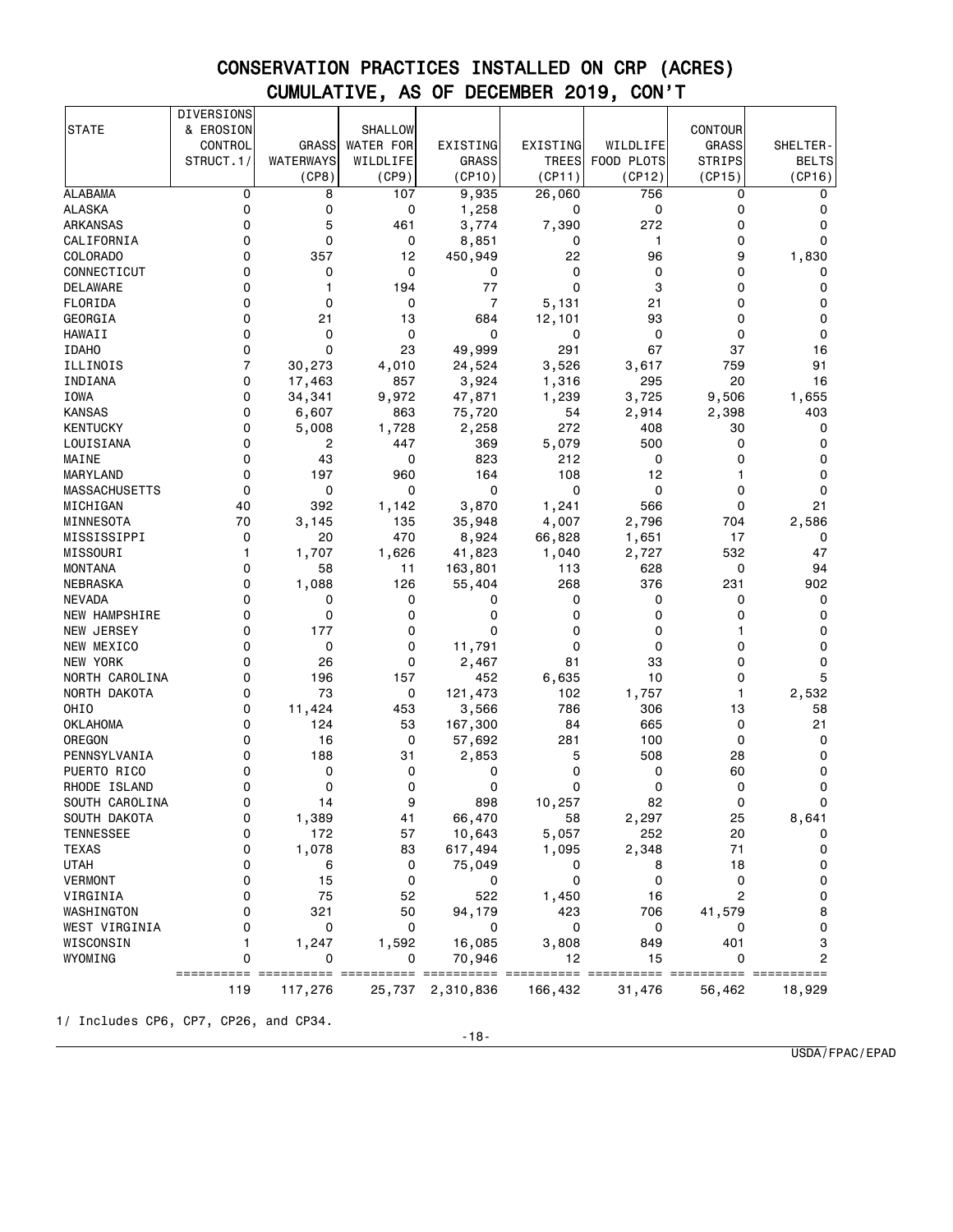|                      |                    |            |               |                |             | WETLAND RESTORATION |                   |               |
|----------------------|--------------------|------------|---------------|----------------|-------------|---------------------|-------------------|---------------|
| <b>STATE</b>         |                    | SALINITY   |               | RIPARIAN       | $(CP23)$ 2/ | <b>FLOODPLAIN</b>   | NON-              | <b>CROSS</b>  |
|                      | LIVING             | REDUCING   | FILTER-       | <b>BUFFERS</b> |             | (CP23) 3/           | <b>FLOODPLAIN</b> | WIND TRAP     |
|                      | <b>SNOW FENCES</b> | VEGETATION | <b>STRIPS</b> | 1/             |             |                     | $(CP23A)$ 3/      | <b>STRIPS</b> |
|                      | (CP17)             | (CP18)     | (CP21)        | (CP22)         |             |                     |                   | (CP24)        |
| ALABAMA              | 0                  | 0          | 249           | 21,908         | 0           | 5                   | 0                 | 0             |
| <b>ALASKA</b>        | 0                  | 0          | 0             | 50             | 0           | 0                   | 0                 | 0             |
| ARKANSAS             | 0                  | 0          | 4,367         | 50,023         | 22          | 43,758              | 26,324            | 0             |
| CALIFORNIA           | 0                  | 0          | 0             | 268            | 572         | 0                   | 0                 | 0             |
| COLORADO             | 23                 | 7          | 60            | 418            | 26          | 0                   | 1,524             | 0             |
| CONNECTICUT          | 0                  | 0          | 0             | 1              | 0           | 0                   | 0                 | 0             |
| DELAWARE             | 0                  | 0          | 416           | 57             | 0           | 112                 | 74                | 0             |
| FLORIDA              | 0                  | 0          | 0             | 64             | 0           | 0                   | 0                 | 0             |
| GEORGIA              | 0                  | 0          | 368           | 630            | 380         | 23                  | 0                 | 0             |
| <b>HAWAII</b>        | 0                  | 0          | 0             | 1,261          | 0           | 0                   | 0                 | 0             |
| <b>IDAHO</b>         | 0                  | 0          | 718           | 2,688          | 0           | 375                 | 25                | 0             |
| ILLINOIS             | 37                 | 1          | 97,622        | 94,014         | 702         | 34,704              | 11,941            | 0             |
| INDIANA              | 0                  | 0          | 42,141        | 4,581          | 943         | 3,938               | 8,106             | 0             |
| IOWA                 | 537                | 0          |               |                |             |                     |                   | 0             |
|                      |                    |            | 179,539       | 39,554         | 2,263       | 118,857             | 10,887            |               |
| <b>KANSAS</b>        | 35                 | 521        | 18,052        | 2,118          | 378         | 3,651               | 5,170             | 46            |
| KENTUCKY             | 0                  | 0          | 15,290        | 13,420         | 0           | 82                  | 137               | 0             |
| LOUISIANA            | 0                  | 0          | 259           | 3,465          | 101         | 68,100              | 70,835            | 0             |
| MAINE                | 0                  | 0          | 57            | 29             | 0           | 0                   | 0                 | 0             |
| MARYLAND             | 0                  | 0          | 21,956        | 10,141         | 9           | 1,915               | 324               | 0             |
| <b>MASSACHUSETTS</b> | 0                  | 0          | 10            | 0              | 0           | 0                   | 0                 | 0             |
| MICHIGAN             | 11                 | 0          | 21,222        | 1,364          | 205         | 3,864               | 13,606            | 0             |
| MINNESOTA            | 2,128              | 4,240      | 108,393       | 22,827         | 26,721      | 28,837              | 319,224           | 0             |
| MISSISSIPPI          | 0                  | 0          | 4,224         | 151,821        | 0           | 20,851              | 1,381             | 0             |
| MISSOURI             | 0                  | 0          | 20,621        | 18,791         | 83          | 18,886              | 1,543             | 0             |
| MONTANA              | 188                | 62,380     | 177           | 1,859          | 510         | 655                 | 661               | 0             |
| NEBRASKA             | 67                 | 449        | 12,781        | 1,282          | 158         | 9,239               | 4,925             | 0             |
| <b>NEVADA</b>        | 0                  | 0          | 0             | 0              | 0           | 0                   | 0                 | 0             |
| <b>NEW HAMPSHIRE</b> | 0                  | 0          | 0             | 4              | 0           | 0                   | 0                 | 0             |
| NEW JERSEY           | 0                  | 0          | 321           | 272            | 0           | 0                   | 0                 | 0             |
| NEW MEXICO           | 0                  | 0          | 0             | 560            | 0           | 0                   | 0                 | 0             |
| NEW YORK             | 0                  | 0          | 252           | 6,209          | 2           | 55                  | 3                 | 0             |
| NORTH CAROLINA       | 0                  | 0          | 651           | 3,199          | 0           | 677                 | 0                 | 0             |
| NORTH DAKOTA         | 436                | 89,848     | 7,031         | 223            | 130,518     | 4,529               | 59,644            | 0             |
| OHIO                 | 0                  | 0          | 66,892        | 6,597          | 808         | 4,932               | 7,258             | 0             |
| OKLAHOMA             | 0                  | 1,488      | 465           | 819            | 78          | 293                 | 1,310             | 0             |
| OREGON               | 0                  | 0          | 1,449         | 30,088         | 0           | 152                 | 115               | 0             |
| PENNSYLVANIA         | 0                  | 0          | 690           | 17,684         | 0           | 575                 | 0                 | 0             |
| PUERTO RICO          | 0                  | 0          | 0             | 94             | 0           | 0                   | 0                 | 0             |
| RHODE ISLAND         | 0                  | 0          | 0             | 28             | 0           | 0                   | 0                 | 0             |
| SOUTH CAROLINA       | 0                  | 0          | 875           | 8,400          | 0           | 172                 | ŋ                 | 0             |
| SOUTH DAKOTA         | 494                | 16,360     | 9,347         | 4,055          | 24,367      | 36,750              | 125,474           | 0             |
| <b>TENNESSEE</b>     | 0                  | 0          | 3,788         | 4,460          | 43          | 631                 | 0                 | 0             |
| <b>TEXAS</b>         | 0                  | 406        | 550           | 11,395         | 5,332       | 959                 | 2,549             | $\mathbf 0$   |
| UTAH                 | 0                  | 0          | 0             | 17             | 0           | 0                   | 0                 | 0             |
| <b>VERMONT</b>       | 0                  | 0          | 120           | 2,145          | 0           | 0                   | 0                 | 0             |
| VIRGINIA             | 0                  | 0          | 2,209         | 17,230         | 0           | 141                 | 0                 | 0             |
| WASHINGTON           | 0                  | 0          | 31,324        | 17,701         | 15          | 42                  | 5                 | 0             |
| WEST VIRGINIA        | 0                  | 0          | 572           | 4,871          | 0           | 0                   | 0                 | 0             |
| WISCONSIN            | 10                 | 0          | 18,595        | 5,984          | 845         | 2,798               | 1,267             | 0             |
| WYOMING              | 0                  | 0          | 0             | 1,719          | 0           | 0                   | 0                 | 0             |
|                      | ==========         | ========== | ==========    |                |             |                     |                   | ==========    |
|                      | 3,968              | 175,701    | 693,652       | 586,388        | 195,080     | 410,559             | 674,314           | 46            |

1/ Includes cropland and marginal pasture.

2/ Acres enrolled under general sign-up and CREP through 2003.

3/ Acres enrolled under continuous CREP and non-CREP sign-up after 2003.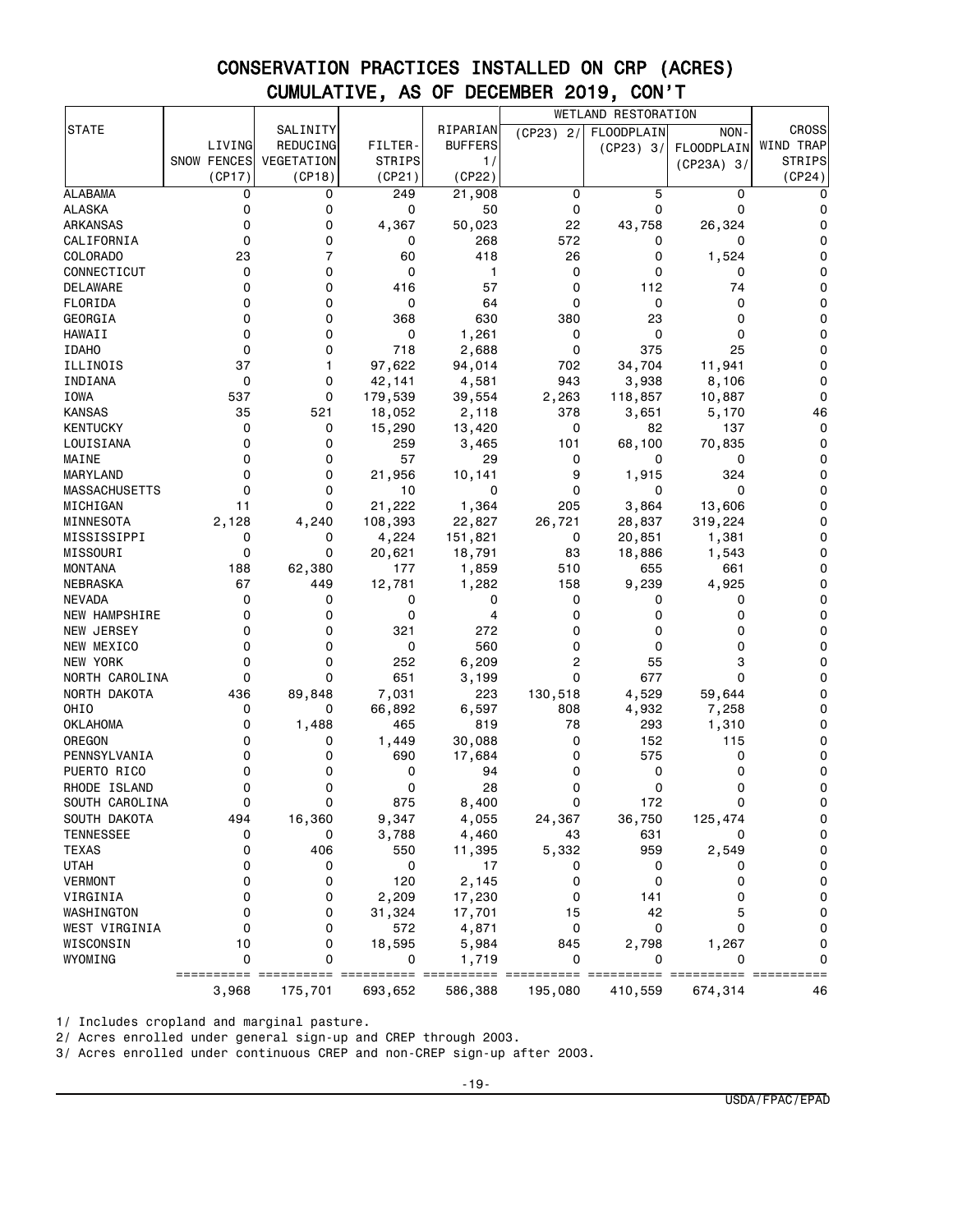|                               | RARE AND        | FARMABLE WETLAND |                | MARGINAL PASTURE |                |                   |                 | <b>UPLAND</b>  |
|-------------------------------|-----------------|------------------|----------------|------------------|----------------|-------------------|-----------------|----------------|
|                               | DECLINING       | PROGRAM 1/       |                |                  | <b>BUFFERS</b> | <b>BOTTOMLAND</b> | EXPIRED         | <b>BIRD</b>    |
|                               | <b>HABITAT</b>  | WETLAND          | <b>BUFFER</b>  | WILDLIFE         | WETLAND        | <b>HARDWOOD</b>   | <b>HARDWOOD</b> | <b>HABITAT</b> |
| STATE                         | (CP25)          | (CP27)           | (CP28)         | (CP29)           | (CP30)         | <b>TREES</b>      | <b>TREES</b>    | <b>BUFFERS</b> |
|                               |                 |                  |                |                  |                | (CP31)            | (CP32)          | (CP33)         |
| ALABAMA                       | 393             | 0                | 0              | 368              | 0              | 1,058             | 0               | 604            |
| <b>ALASKA</b>                 | 0               | 0                | 0              | 0                | 140            | 0                 | 0               | 0              |
| ARKANSAS                      | 0               | 0                | 0              | 258              | 2,706          | 16,976            | $\mathbf 0$     | 3,193          |
| CALIFORNIA                    | 0               | 0                | 0              | 0                | 0              | 0                 | $\mathbf 0$     | 0              |
| COLORADO                      | 1,709           | 34               | 127            | 58               | 32             | 0                 | 0               | 1,262          |
| CONNECTICUT                   | 0               | 0                | 0              | 0                | 0              | 0                 | 0               | 0              |
| DELAWARE                      | 0               | 0                | 0              | 0                | 0              | 0                 | $\mathbf 0$     | 0              |
| FLORIDA                       | 0               | 0                | 0              | 0                | 0              | 0                 | 0               | 0              |
| GEORGIA                       | 0               | 0                | 0              | 26               | 0              | 0                 | 0               | 391            |
| <b>HAWAII</b>                 | 0               | 0                | 0              | 0                | 0              | 0                 | $\mathbf 0$     | 0              |
| <b>IDAHO</b>                  | 79              | 4                | $\overline{c}$ | 103              | 53             | 0                 | 0               | 0              |
| ILLINOIS                      | 517             | 658              | 1,129          | 169              | 20             | 5,728             | 0               | 57,760         |
| INDIANA                       | 1,961           | 265              | 468            | 52               | 41             | 9,574             | 0               | 9,270          |
| IOWA                          | 139,396         | 27,310           | 65,950         | 4,364            | 1,143          | 3,460             | 0               | 23,590         |
| <b>KANSAS</b>                 | 563,305         | 729              | 1,392          | 0                | 0              | 207               | 0               | 24,761         |
| KENTUCKY                      | 31,801          | 0                | 0              | 46,594           | 0              | 594               | $\mathbf 0$     | 5,456          |
| LOUISIANA                     | 0               | 335              | 0              | 0                | 176            | 49,420            | 0               | 80             |
| MAINE                         | 0               | 0                | 0              | 5                | 11             | 0                 | 0               | 0              |
| MARYLAND                      | 596             | 0                | 0              | 1,032            | 154            | 0                 | $\Omega$        | 399            |
| MASSACHUSETTS                 | 0               | 0                | 0              | 0                | 0              | 0                 | 0               | 0              |
| MICHIGAN                      | 35              | 19               | 45             | 4                | 224            | 0                 | 0               | 470            |
| MINNESOTA                     | 82,108          | 12,371           | 25,634         | 140              | 4,832          | 836               | $\Omega$        | 487            |
| MISSISSIPPI                   | 0               | 40               | 157            | 40               | 37             | 59,464            | 0               | 1,376          |
| MISSOURI                      | 21,883          | 0                | 0              | 792              | 1,443          | 1,921             | 0               | 23,872         |
| MONTANA                       | 55,480          | 98               | 207            | 0                | 1              | 0                 | $\Omega$        | 404            |
| NEBRASKA                      | 145,894         | 1,382            | 1,721          | 508              | 285            | 9                 | 0               | 9,258          |
| <b>NEVADA</b>                 | 0               | 0                | 0              | 0                | 0              | 0                 | 0               | 0              |
| NEW HAMPSHIRE                 | 0               | 0                | 0              | 0                | 0              | 0                 | 0               | 0              |
| NEW JERSEY                    | 0               | 0                | 0              | 0                | 0              | 0                 | 0               | 0              |
| NEW MEXICO                    | 0               | 0                | 0              | 0                | 0              | 0                 | 0               | 0              |
| <b>NEW YORK</b>               | 0               | 0                | 0              | 1,332            | 1,105          | 2                 | $\Omega$        | 0              |
| NORTH CAROLINA                | 0               | 0                | 0              | 24               | 0              | 55                | 0               | 3,172          |
| NORTH DAKOTA                  | 10,744          | 26,158           | 59,593         | 35               | 0              | 0                 | 0               | 0              |
| OHIO                          | 4,105           | 78               | 193            | 2,926            | 106            | 46                | 0               | 9,992          |
| <b>OKLAHOMA</b>               | 16,293          | 47               | 122            | 0                | 0              | 443               | 0               | 416            |
| OREGON                        | 41,733          | 0                | 0              | 16,139           | 551            | 0                 | 0               | 0              |
| PENNSYLVANIA                  | 0               | 0                | 0              | 971              | 420            | 0                 | 0               | 317            |
| PUERTO RICO                   | 0               | 0                | 0              | 341              | 0              | 0                 | 0               | 0              |
| RHODE ISLAND                  | 0               | 0<br>0           | 0<br>O         | 0<br>28          | 0              | 0<br>O            | 0<br>$\Omega$   | 0              |
| SOUTH CAROLINA                | 0               |                  |                |                  | 61             |                   |                 | 1,110          |
| SOUTH DAKOTA                  | 13,117          | 26,957           | 56,961         | 3,814            | 18,414         | 0                 | 0               | 1,231          |
| <b>TENNESSEE</b>              | 0               | 0                | 0              | 74               | 0              | 2,321             | 0               | 3,122          |
| <b>TEXAS</b>                  | 0               | 0                | 0              | 1,160            | 2              | 0                 | 0               | 30,579         |
| <b>UTAH</b><br><b>VERMONT</b> | 0<br>0          | 0                | 0              | 0                | 0              | 0                 | 0               | 0              |
|                               |                 | 0                | 0              | 0                |                | 0                 | 0               | 0              |
| VIRGINIA                      | 0               | 0                | 0              | 724              | 0              | 0                 | 0               | 745            |
| WASHINGTON                    | 1,162           | 2                | 8              | 630              | 541            | 0                 | 0               | 1,553          |
| WEST VIRGINIA                 | 0               | 0                | 0              | 0                | 0              | 0                 | 0               | 0              |
| WISCONSIN                     | 12,024          | 54               | 65             | 817              | 22             | 0                 | 1               | 208            |
| WYOMING                       | 0<br>========== | 0                | 0              | 1,107            | 0              | 0                 | 0               | 0<br>========= |
|                               | 1, 144, 332     | 96,541           | 213,773        | 84,636           | 32,524         | 152,114           | 1               | 215,082        |

1/ For more FWP see page 23.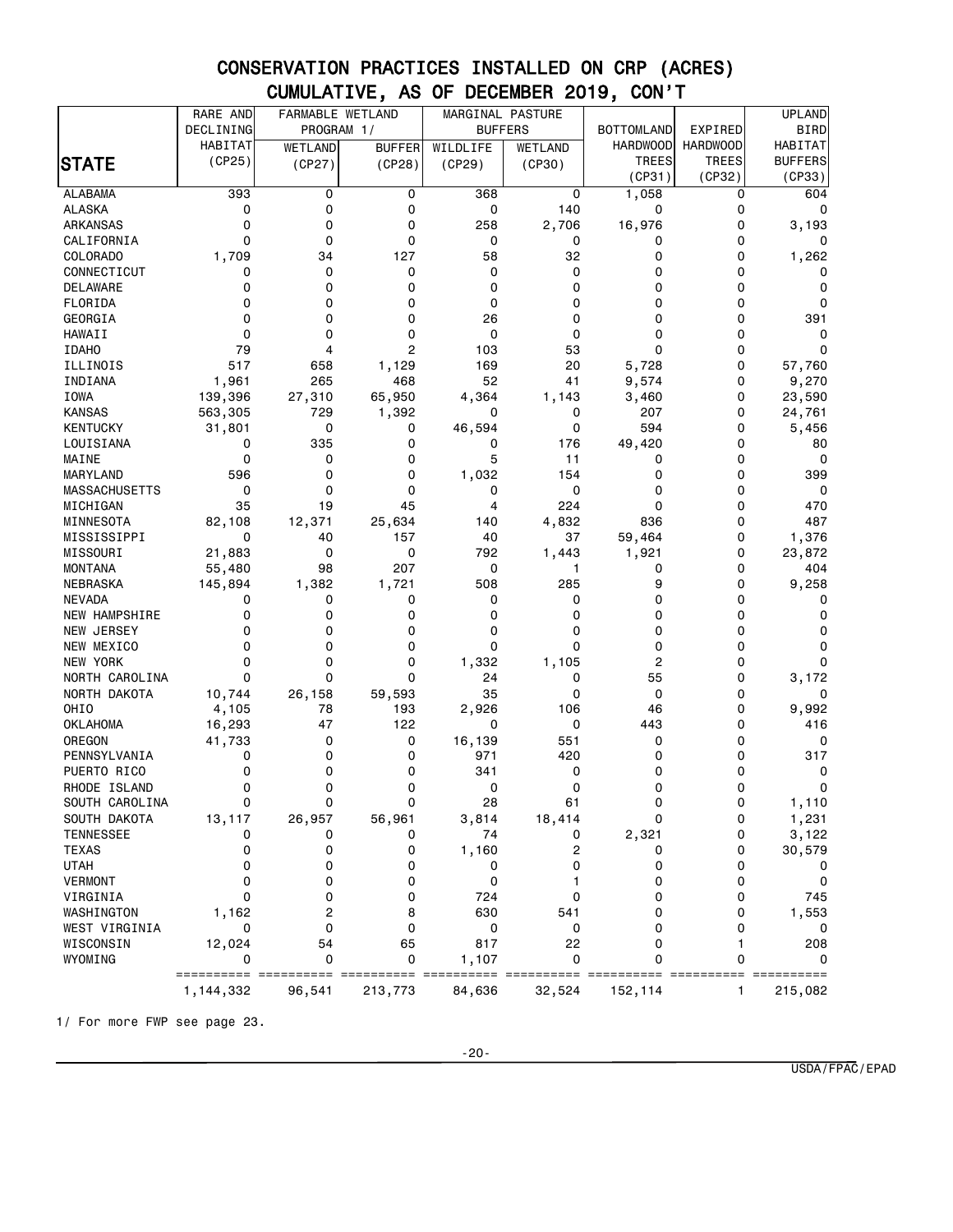|                      |             |              | <b>STATE</b>       |                    |                          |                 |                |
|----------------------|-------------|--------------|--------------------|--------------------|--------------------------|-----------------|----------------|
| <b>STATE</b>         | LONGLEAF    | DUCK NESTING | ACRES FOR          |                    | FARMABLE WETLAND PROGRAM |                 | POLLINATOR     |
|                      | PINE        | HABITAT      | WILDLIFE           | <b>CONSTRUCTED</b> | <b>AQUACULTURE</b>       | <b>FLOODED</b>  | HABITAT $2/$   |
|                      | (CP36)      | (CP37)       | <b>ENHANCEMENT</b> | WETLANDS           | <b>WETLANDS</b>          | PRAIRIE         | (CP42)         |
|                      |             |              | (CP38)             | $(CP39)$ 1/        | (CP40)                   | <b>WETLANDS</b> |                |
|                      |             |              |                    |                    |                          | (CP41)<br>1/    |                |
| <b>ALABAMA</b>       | 13,693      | 0            | 2,283              | 0                  | 14                       | 0               | 85             |
| ALASKA               | 0           | 0            | 0                  | 0                  | 0                        | 0               | 0              |
| ARKANSAS             | 0           | 0            | 18,364             | 0                  | 2,012                    | 0               | 50             |
| CALIFORNIA           | 0           | 0            | 0                  | 0                  | 0                        | 0               | 1,819          |
| <b>COLORADO</b>      | 0           | 0            | 72,675             | 0                  | 0                        | 0               | 19,222         |
| CONNECTICUT          | 0           | 0            | 0                  | 0                  | 0                        | 0               | 0              |
| <b>DELAWARE</b>      | $\mathbf 0$ | 0            | 0                  | 0                  | 0                        | 0               | $\overline{c}$ |
| FLORIDA              | 2,354       | 0            | 9                  | 0                  | 0                        | 0               | 0              |
| GEORGIA              | 118,478     | 0            | 15,749             | 0                  | 0                        | 0               | 27             |
| <b>HAWAII</b>        | 0           | 0            | 0                  | 0                  | 0                        | 0               | $\mathbf 0$    |
| <b>IDAHO</b>         | 0           | 0            | 144,182            | 0                  | 0                        | 0               | 7,621          |
| ILLINOIS             | 0           | 0            | 26,666             | 32                 | 0                        | 0               | 105,617        |
| INDIANA              | 0           | 0            | 56,174             | 19                 | 0                        | 0               | 5,309          |
| IOWA                 | 0           | 2,441        | 285,927            | 292                | 0                        | 125             | 218,536        |
| <b>KANSAS</b>        | 0           | 0            | 203,467            | 7                  | 0                        | 0               | 5,608          |
| <b>KENTUCKY</b>      | 0           | 0            | 14,617             | 0                  | 0                        | 0               | 4,773          |
| LOUISIANA            | 34          | 0            | 477                | 1                  | 3,220                    | 0               | 22             |
| MAINE                | 0           | 0            | 2,099              | 0                  | 0                        | 0               | 0              |
| MARYLAND             | 0           | 0            | 0                  | 0                  | 0                        | 0               | 34             |
| <b>MASSACHUSETTS</b> | 0           | 0            | 0                  | 0                  | 0                        | 0               | $\Omega$       |
| MICHIGAN             | 0           | 0            | 20,320             | 0                  | 0                        | 0               | 5,485          |
| MINNESOTA            | 0           | 24,500       | 95,403             | 89                 | 0                        | 1,052           | 14,986         |
| MISSISSIPPI          | 134         | 0            | 11,725             | 0                  | 11,182                   | 0               | 0              |
| MISSOURI             | 0           | 0            | 56,350             | 0                  | 222                      | 0               | 44,445         |
| <b>MONTANA</b>       | 0           | 2,871        | 82,046             | 0                  | 0                        | 0               | 5,473          |
| NEBRASKA             | 0           | 0            | 125,629            | 0                  | 0                        | 0               | 28,602         |
| <b>NEVADA</b>        | 0           | 0            | 0                  | 0                  | 0                        | 0               | 16             |
| NEW HAMPSHIRE        | 0           | 0            | 0                  | 0                  | 0                        | 0               | 0              |
| <b>NEW JERSEY</b>    | 0           | 0            | 934                | 0                  | 0                        | 0               | 14             |
| NEW MEXICO           | 0           | 0            | 2,600              | 0                  | 0                        | 0               | 857            |
| <b>NEW YORK</b>      | 0           | 0            | 2,119              | 0                  | 0                        | 0               | 44             |
| NORTH CAROLINA       | 7,213       | 0            | 724                | 0                  | 58                       | 0               | 20             |
| NORTH DAKOTA         | 0           | 177,902      | 156,629            | 0                  | 0                        | 48,703          | 4,938          |
| OHI <sub>0</sub>     | 0           | 0            | 37,087             | 69                 | 0                        | 0               | 3,304          |
| <b>OKLAHOMA</b>      | 0           | 0            | 8,395              | 0                  | 0                        | 0               | 146            |
| OREGON               | 0           | 0            | 5,450              | 0                  | 0                        | 0               | 353            |
| PENNSYLVANIA         | 0           | 0            | 0                  | 0                  | 0                        | 0               | 8              |
| PUERTO RICO          | 0           | 0            | 0                  | 0                  | 0                        | 0               | 0              |
| RHODE ISLAND         | 0           | 0            | 0                  | 0                  | 0                        | 0               | 0              |
| SOUTH CAROLINA       | 13,865      | 0            | 1,066              | 0                  | 0                        | 0               | $\mathbf 0$    |
| SOUTH DAKOTA         | 0           | 231,605      | 158,297            | 14                 | 0                        | 13,335          | 4,455          |
| <b>TENNESSEE</b>     | 0           | 0            | 9,597              | 0                  | 0                        | 0               | 4,887          |
| <b>TEXAS</b>         | 0           | 0            | 177,796            | 0                  | 0                        | 0               | 11,954         |
| <b>UTAH</b>          | 0           | 0            | 0                  | 0                  | 0                        | 0               | 937            |
| <b>VERMONT</b>       | 0           | 0            | 0                  | 0                  | 0                        | 0               | 0              |
| VIRGINIA             | 378         | 0            | 510                | 0                  | 0                        | 0               | 194            |
| WASHINGTON           | 0           | 0            | 111,984            | 0                  | 0                        | 0               | 3,142          |
| WEST VIRGINIA        | 0           | 0            | 0                  | 0                  | 0                        | 0               | 0              |
| WISCONSIN            | 0           | 0            | 31,717             | 0                  | 0                        | 0               | 2,236          |
| WYOMING              | 0           | 0            | 9,675              | 0                  | 0                        | 0               | 229            |
|                      | ==========  | ==========   | ==========         | ==========         | ==========               | ==========      | ==========     |
|                      | 156,149     | 439,318      | 1,948,742          | 524                | 16,708                   | 63,215          | 505,451        |

1/ Includes buffers.

2/ Does not include about 40,000 acres from signup 39 before CP42 was implemented.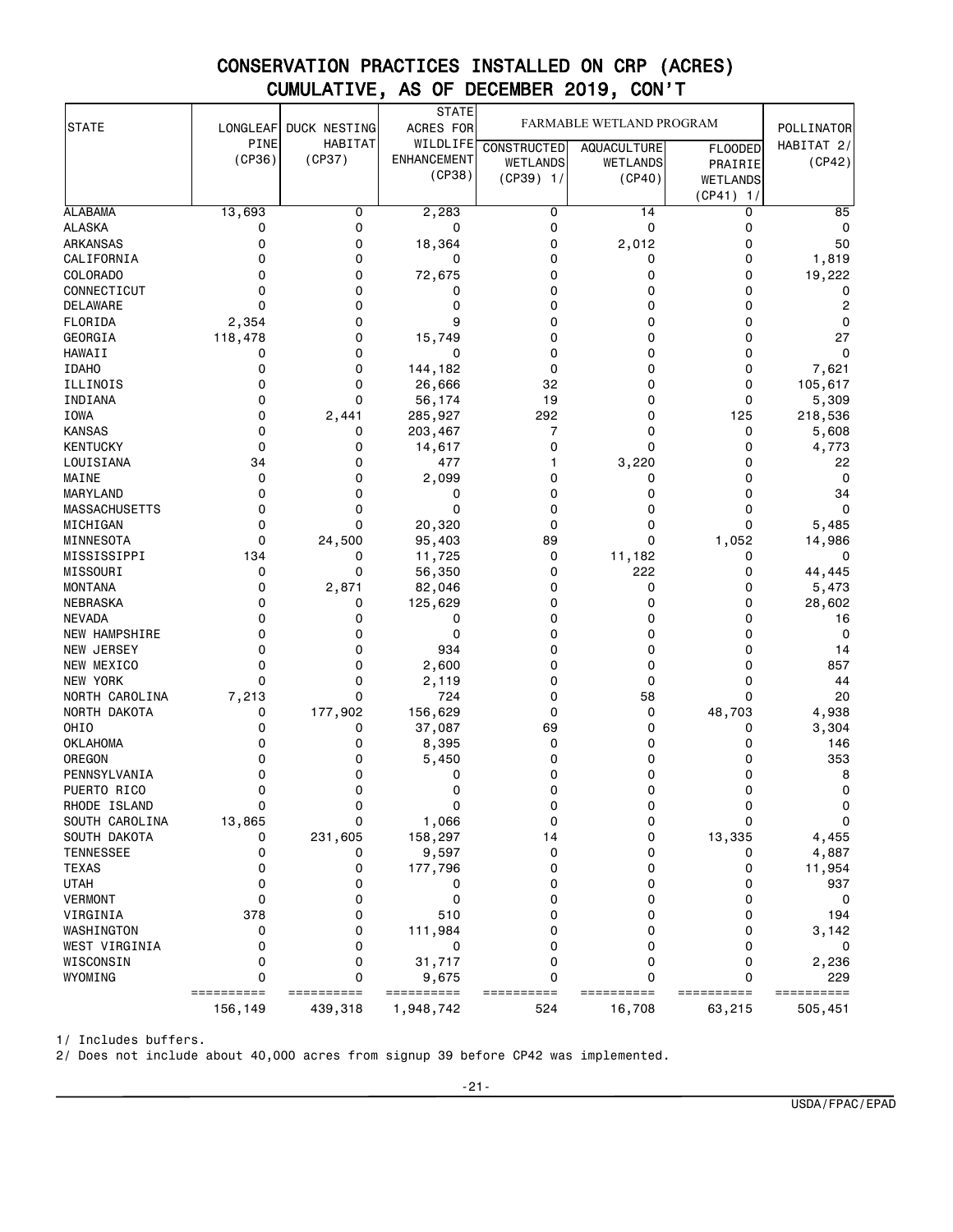|                 | GRASSLANDS 1/      |                  |            |
|-----------------|--------------------|------------------|------------|
| <b>STATE</b>    |                    |                  |            |
|                 | INTRODUCED         | NATIVE           | TOTAL CRP  |
|                 | <b>GRASSES</b>     | <b>GRASSES</b>   |            |
| ALABAMA         | $(CP87)*$<br>1,842 | $(CP88)*$<br>166 | 197,134    |
| ALASKA          | 0                  | 0                | 2,549      |
| ARKANSAS        | 0                  | 60               | 215,943    |
| CALIFORNIA      | 847                | 588              | 42,427     |
| COLORADO        | 1,401              | 80,529           | 1,831,489  |
| CONNECTICUT     | 0                  | 0                | 1          |
| DELAWARE        | 0                  | 0                | 3,589      |
| FLORIDA         | 378                | 0                | 21,883     |
| GEORGIA         | 1,431              | 0                | 206,570    |
| HAWAII          | 0                  | 0                | 1,274      |
| <b>IDAHO</b>    | 0                  | 23,784           | 535,337    |
| ILLINOIS        | 450                | 3                | 841,672    |
| INDIANA         | 54                 | 47               | 214,147    |
| IOWA            | 2,256              | 793              | 1,702,788  |
| KANSAS          | 618                | 24,373           | 1,899,092  |
| KENTUCKY        | 3,376              | 51               | 198,674    |
| LOUISIANA       | 1,217              | 165              | 273,213    |
| MAINE           | 0                  | 0                | 5,638      |
| MARYLAND        | 894                | 35               | 49,096     |
| MASSACHUSETTS   | 0                  | 0                | 10         |
| MICHIGAN        | 6,360              | 0                | 116,228    |
| MINNESOTA       | 752                | 1,722            | 1,022,678  |
| MISSISSIPPI     | 420                | 156              | 590,407    |
| MISSOURI        | 1,171              | 783              | 827,783    |
| MONTANA         | 4,773              | 43,114           | 1,022,611  |
| NEBRASKA        | 21,093             | 311,450          | 1,051,101  |
| NEVADA          | 0                  | 0                | 146        |
| NEW HAMPSHIRE   | 0                  | 0                | 4          |
| NEW JERSEY      | 154                | 0                | 1,875      |
| NEW MEXICO      | 1,944              | 92,560           | 424,718    |
| <b>NEW YORK</b> | 1,607              | 2                | 21,239     |
| NORTH CAROLINA  | 538                | 7                | 46,007     |
| NORTH DAKOTA    | 2,966              | 22,471           | 1,272,792  |
| OHIO            | 4,007              | 61               | 238,065    |
| OKLAHOMA        | 1,577              | 33,242           | 638,240    |
| OREGON          | 1,133              | 15,930           | 440,412    |
| PENNSYLVANIA    | 425                | 110              | 112,026    |
| PUERTO RICO     | 0                  | 0                | 495        |
| RHODE ISLAND    | 0                  | 0                | 28         |
| SOUTH CAROLINA  | 101                | 0                | 56,875     |
| SOUTH DAKOTA    | 6,440              | 128,994          | 1,124,317  |
| TENNESSEE       | 2,243              | 1,022            | 125,740    |
| TEXAS           | 1,731              | 28,521           | 2,786,951  |
| UTAH            | 85                 | 797              | 161,560    |
| VERMONT         | 0                  | 0                | 2,288      |
| VIRGINIA        | 987                | 80               | 33,564     |
| WASHINGTON      | 276                | 4,850            | 1,181,015  |
| WEST VIRGINIA   | 2,140              | 0                | 7,775      |
| WISCONSIN       | 821                | 23               | 202,385    |
| WYOMING         | 1,751              | 20,067           | 205,652    |
|                 | ==========         | ==========       | ========== |
|                 | 80,258             | 836,555          | 21,957,505 |

1/ Not including 3,255 acres of pollinator habitat.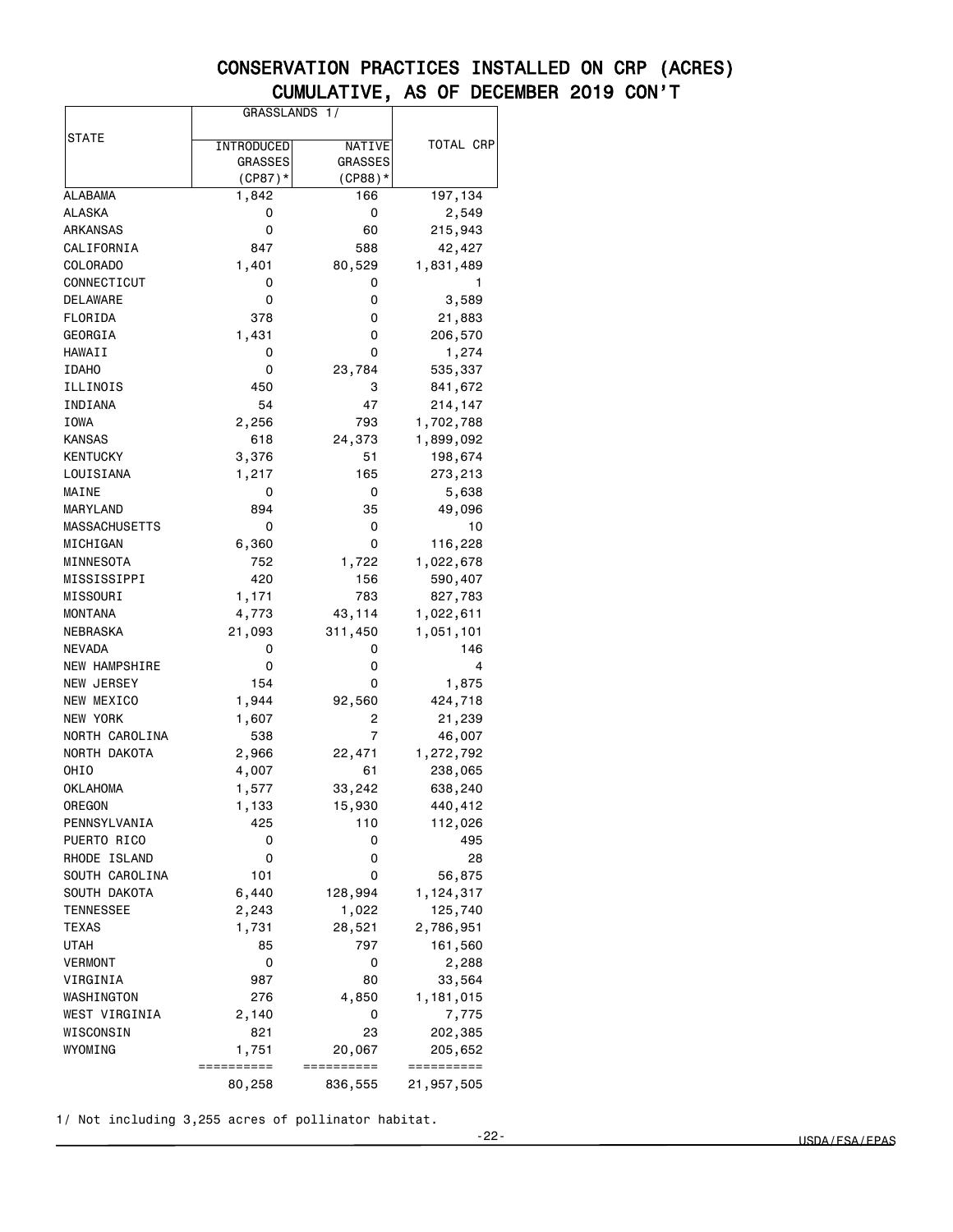# Conservation Reserve Program - Organic Buffer Initiative

| <b>Organic Operation Status</b>                        | <b>Number of</b><br><b>Contracts</b> | <b>Practice</b><br>Acres <sup>*</sup> |
|--------------------------------------------------------|--------------------------------------|---------------------------------------|
| <b>Adjacent to Organic Farm</b>                        | 98                                   | 1,228.2                               |
| CP21                                                   | 45                                   | 213.4                                 |
| <b>CP33</b>                                            | 5                                    | 33.7                                  |
| <b>CP42</b>                                            | 42                                   | 966.4                                 |
| CP5A                                                   | 6                                    | 14.6                                  |
| <b>Certified Farm</b>                                  | 259                                  | 5,531.2                               |
| CP21                                                   | 131                                  | 760.5                                 |
| <b>CP33</b>                                            | 16                                   | 183.3                                 |
| <b>CP42</b>                                            | 111                                  | 4,311.1                               |
| CP5A                                                   | 1                                    | 6.1                                   |
| <b>Reported as Transitioning to Organic Production</b> | 84                                   | 948.0                                 |
| CP16A                                                  | $\overline{2}$                       | 1.3                                   |
| CP21                                                   | 22                                   | 162.3                                 |
| <b>CP33</b>                                            | $\overline{4}$                       | 28.4                                  |
| <b>CP42</b>                                            | 56                                   | 755.9                                 |
| <b>Totals:</b>                                         | 441                                  | 7,707.3                               |

# as of December, 2019

\_\_\_\_\_\_\_\_\_\_\_\_\_\_\_\_\_\_\_\_\_\_\_\_\_\_\_\_\_\_\_\_\_\_\_\_\_\_\_\_\_\_\_\_\_\_\_\_\_\_\_\_\_\_\_\_\_\_\_\_\_\_\_\_\_\_\_\_\_\_\_\_\_\_\_\_\_\_\_\_\_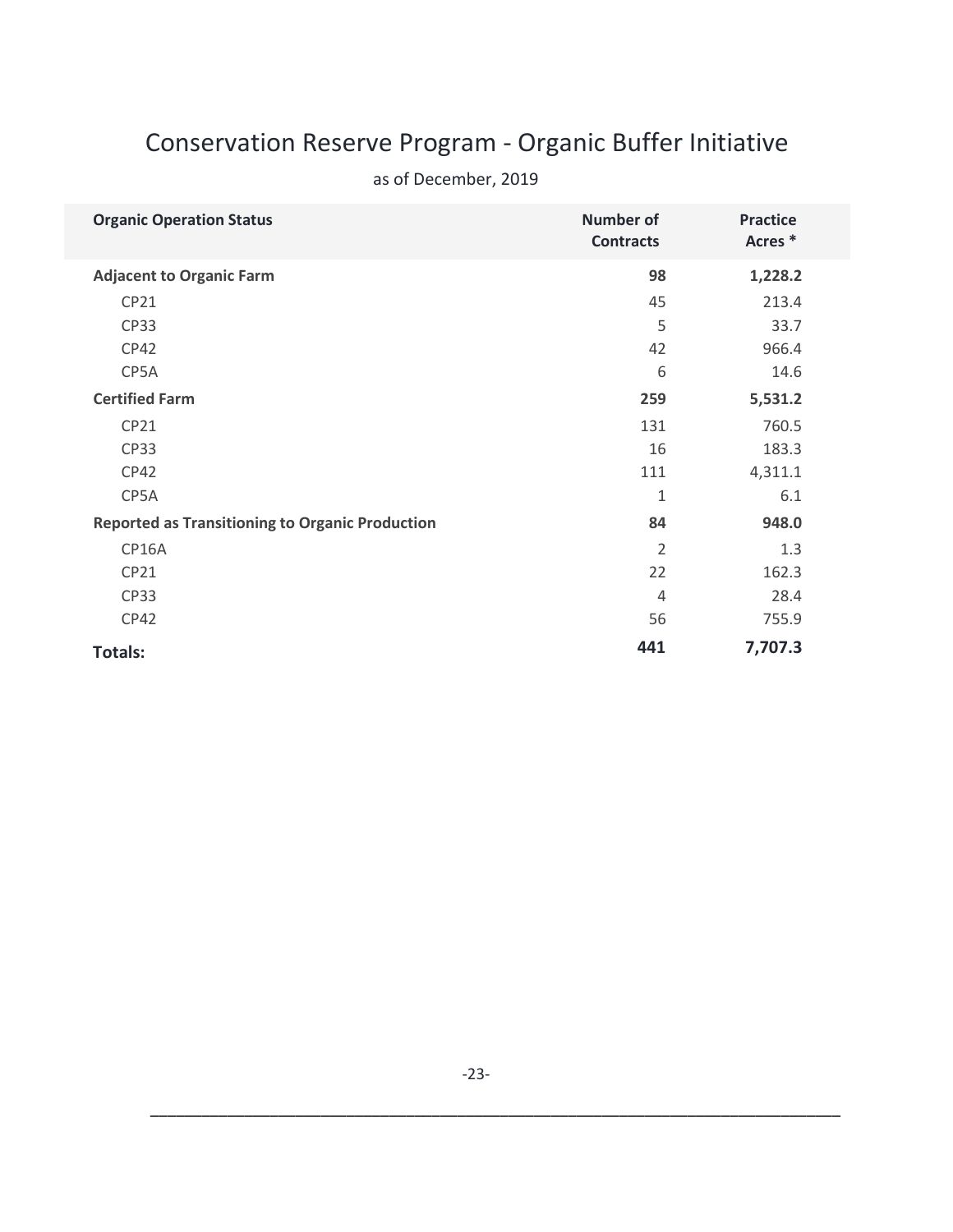# *Selected Environmental Benefits of the Conservation Reserve Program – 2012-2018*

|                                                                | <b>Fiscal Year</b> | 2012 | 2013 | 2014 | 2015 | 2016 | 2017 | 2018 |  |
|----------------------------------------------------------------|--------------------|------|------|------|------|------|------|------|--|
| Land Enrolled*                                                 | million acres      | 29.5 | 26.8 | 25.4 | 24.2 | 23.9 | 23.4 | 22.6 |  |
| In Wetlands                                                    | million acres      | 2.3  | 2.1  | 2.0  | 1.9  | 2.1  | 2.2  | 2.3  |  |
| <b>In Buffers</b>                                              | million acres      | 2.0  | 1.9  | 1.8  | 1.8  | 1.7  | 1.6  | 1.5  |  |
| Reductions (not leaving field or are intercepted by buffers)** |                    |      |      |      |      |      |      |      |  |
| <b>Sediment</b>                                                | million tons       | 230  | 216  | 207  | 202  | 198  | 192  | 185  |  |
| <b>Nitrogen</b>                                                | million lbs.       | 630  | 586  | 559  | 541  | 535  | 521  | 503  |  |
| <b>Phosphorus</b>                                              | million lbs.       | 125  | 116  | 111  | 108  | 106  | 103  | 98   |  |
| Greenhouse Gas Reduction (CO2 equivalent/year)**               |                    |      |      |      |      |      |      |      |  |
| <b>CO2</b> Sequestered                                         | Mil. metric tons   | 42   | 38   | 37   | 35   | 34   | 34   | 33   |  |
| <b>Reduced Fuel and</b>                                        |                    |      |      |      |      |      |      |      |  |
| <b>Fertilizer Use</b>                                          | Mil. metric tons   | 13   | 12   | 11   | 10   | 10   | 10   | 10   |  |
| <b>Total</b>                                                   | Mil. metric tons   | 54   | 49   | 47   | 45   | 45   | 44   | 43   |  |

\*Cumulative acres. \*\* Annual estimates.

-24-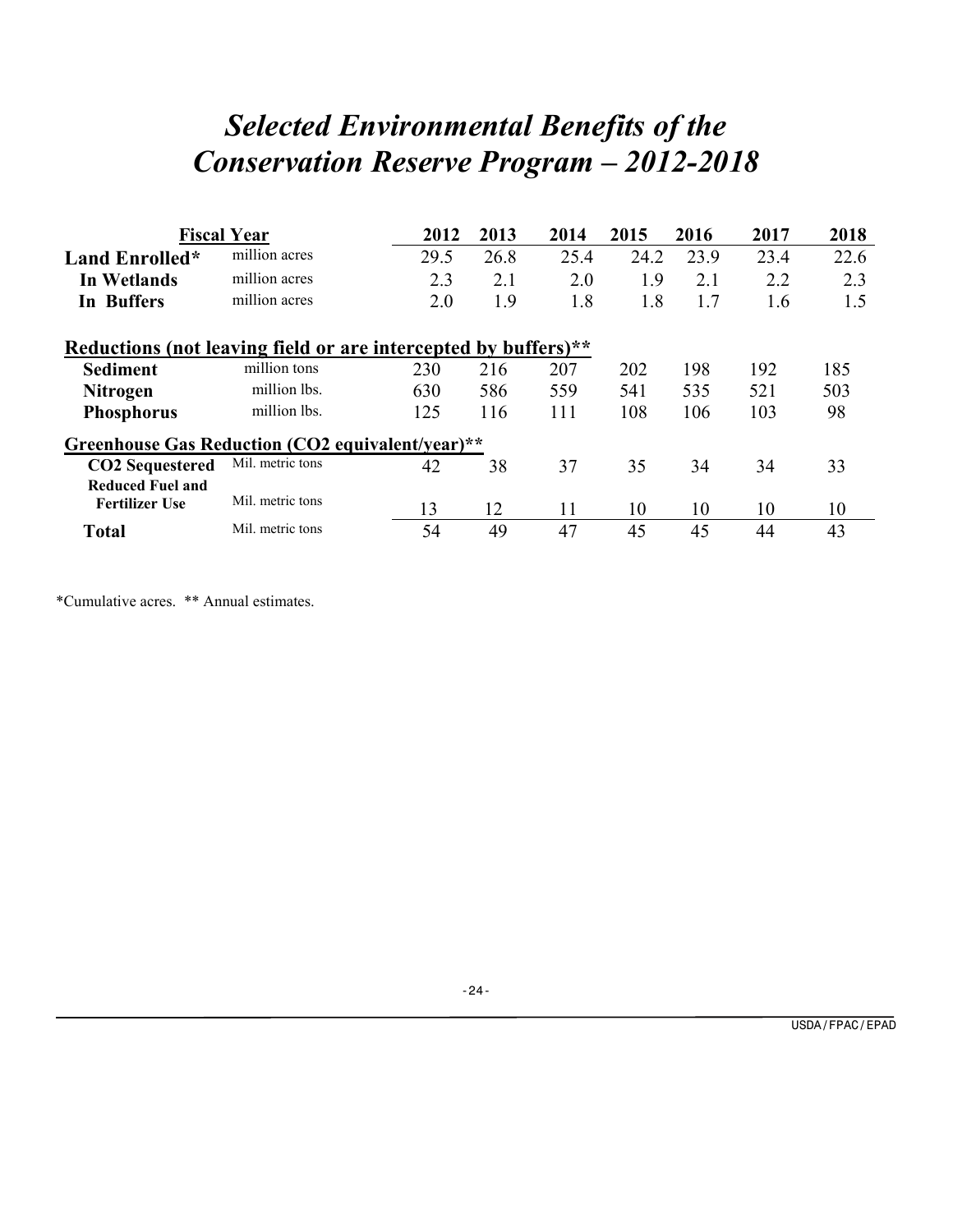# **2014 Farm Bill TIP Activity as of**

| December, 2019     |                                      |                           |                                |
|--------------------|--------------------------------------|---------------------------|--------------------------------|
| <b>State</b>       | <b>Number of</b><br><b>Contracts</b> | <b>Total TIP</b><br>Acres | <b>Total Rental</b><br>Payment |
| Colorado           | 54                                   | 12,589                    | \$946,023                      |
| Idaho              | 10                                   | 1,276                     | \$167,075                      |
| <b>Illinois</b>    | 14                                   | 641                       | \$95,317                       |
| lowa               | 127                                  | 7,626                     | \$1,833,212                    |
| Kansas             | 74                                   | 10,519                    | \$859,477                      |
| Kentucky           | 15                                   | 587                       | \$93,157                       |
| Michigan           | 9                                    | 340                       | \$44,862                       |
| Minnesota          | 326                                  | 36,706                    | \$3,912,543                    |
| Missouri           | 79                                   | 5,460                     | \$791,948                      |
| Montana            | 218                                  | 50,092                    | \$3,660,631                    |
| Nebraska           | 132                                  | 9,223                     | \$1,527,475                    |
| <b>New Mexico</b>  | 16                                   | 3,517                     | \$268,261                      |
| <b>New York</b>    | 3                                    | 203                       | \$19,199                       |
| North Dakota       | 210                                  | 28,787                    | \$2,153,821                    |
| Ohio               | 23                                   | 564                       | \$85,268                       |
| Oklahoma           | 12                                   | 3,554                     | \$259,940                      |
| Oregon             | 45                                   | 15,789                    | \$1,666,413                    |
| Pennsylvania       | 6                                    | 231                       | \$47,325                       |
| South Carolina     | $\mathbf{1}$                         | 22                        | \$2,128                        |
| South Dakota       | 8                                    | 826                       | \$98,239                       |
| Tennessee          | $\mathbf{1}$                         | 43                        | \$6,916                        |
| Texas              | 16                                   | 4,240                     | \$314,317                      |
| Virginia           | $\overline{4}$                       | 186                       | \$18,105                       |
| Washington         | 109                                  | 31,961                    | \$3,906,316                    |
| Wisconsin          | 7                                    | 415                       | \$56,003                       |
| <b>Grand Total</b> | 1,519                                | 225,399                   | \$22,833,969                   |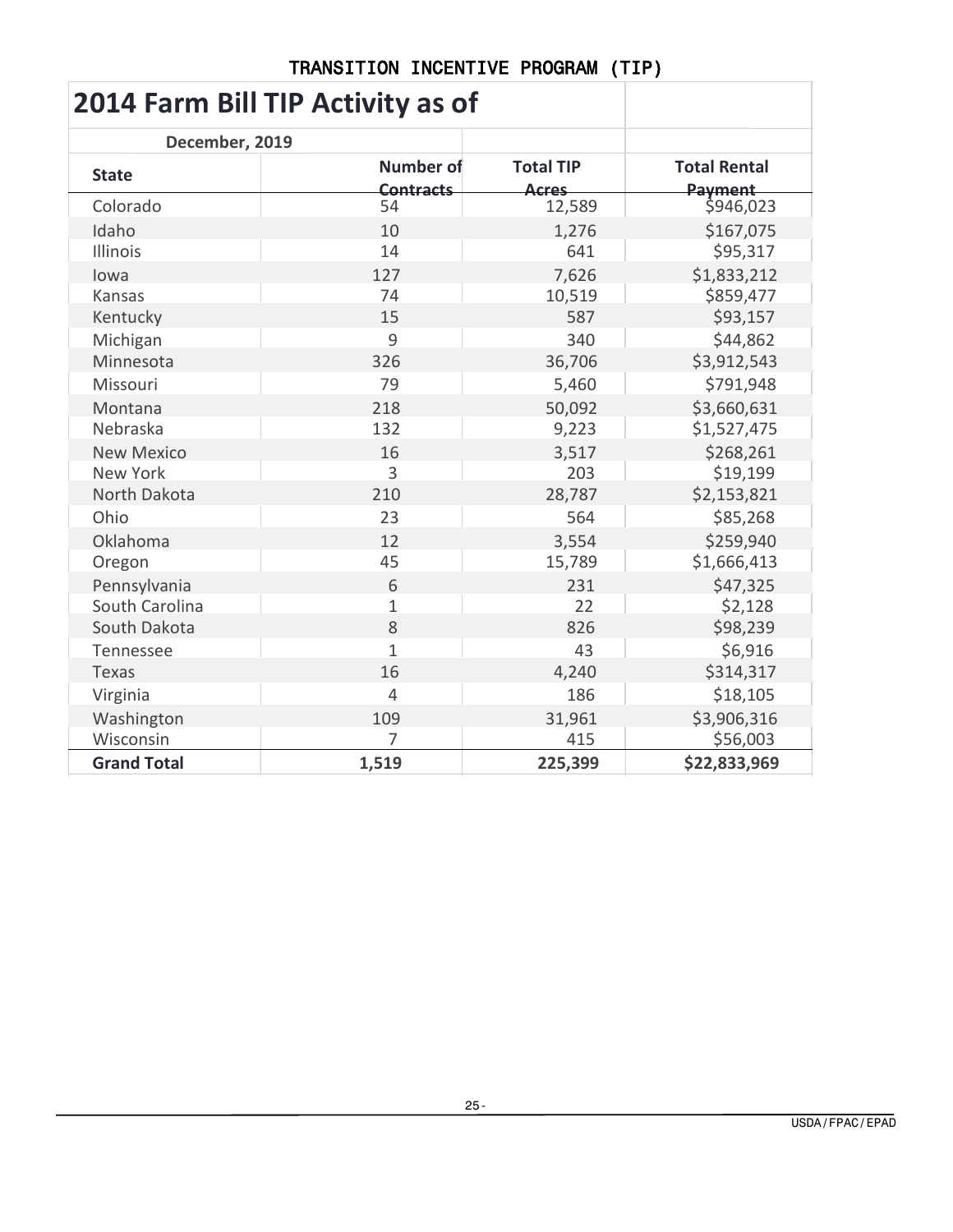| <b>State Acres for Wildlife Enhancement (SAFE)</b> |                  |                |                                                                  |                                    |          |                               |                      |  |
|----------------------------------------------------|------------------|----------------|------------------------------------------------------------------|------------------------------------|----------|-------------------------------|----------------------|--|
| <b>Active Contracts as of December 2019</b>        |                  |                |                                                                  |                                    |          |                               |                      |  |
|                                                    |                  |                |                                                                  |                                    |          |                               |                      |  |
|                                                    |                  |                |                                                                  |                                    |          |                               |                      |  |
| State                                              | Allocation:      | CP38A          | CP38B                                                            | CP38C                              | CP38D    | CP38E                         | Total Acres          |  |
|                                                    |                  | <b>Buffers</b> | Wetlands                                                         | Trees                              | Longleaf | Grass                         |                      |  |
|                                                    |                  |                |                                                                  |                                    | Pine     |                               |                      |  |
| Alabama                                            | 3,800            |                |                                                                  |                                    |          | 2,283.3<br>10,925.6           | 2,283.3              |  |
| Arkansas<br>Colorado                               | 20,400           |                | 2,122.5                                                          | 5,316.3                            |          | 72,674.8                      | 18,364.4<br>72,674.8 |  |
|                                                    | 91,050<br>21,300 |                |                                                                  | 15,758.5                           |          |                               | 15,758.5             |  |
| Georgia<br>Idaho                                   | 172,300          |                |                                                                  | 1.0                                |          | 144,181.1                     | 144, 182.1           |  |
| Illinois                                           | 41,000           |                | 283.1                                                            | 91.3                               |          | 26,291.9                      | 26,666.2             |  |
| Indiana                                            | 72,950           |                | 158.2                                                            | 5,464.5                            |          | 50,550.8                      | 56,173.5             |  |
| lowa                                               | 299,550          |                | 802.4                                                            | 1,002.9                            |          | 284, 153.1                    | 285,958.4            |  |
| Kansas                                             | 202,300          |                | 9,044.9                                                          |                                    |          | 194,424.1                     | 203,469.1            |  |
| Kentucky                                           | 16,200           |                |                                                                  | 118.8                              |          | 14,498.4                      | 14,617.1             |  |
| Louisiana                                          | 1,700            |                |                                                                  | 261.3                              |          | 215.4                         | 476.7                |  |
| Maine                                              | 2,250            |                |                                                                  |                                    |          | 2,099.1                       | 2,099.1              |  |
| Michigan                                           | 56,000           | 90.8           | 375.5                                                            |                                    |          | 19,869.3                      | 20,335.6             |  |
| Minnesota                                          | 122,000          |                |                                                                  |                                    |          | 95,421.6                      | 95,421.6             |  |
| Mississippi                                        | 17,900           |                |                                                                  | 702.3                              |          | 11,022.4                      | 11,724.6             |  |
| Missouri                                           | 65,400           |                |                                                                  |                                    |          | 56,350.3                      | 56,350.3             |  |
| Montana                                            | 93,500           |                | 234.9                                                            |                                    |          | 81,811.0                      | 82,045.9             |  |
| Nebraska                                           | 150,250          |                | 1,177.0                                                          |                                    |          | 124,475.5                     | 125,652.5            |  |
| Nevada                                             | 400              |                |                                                                  |                                    |          |                               |                      |  |
| New Jersey                                         | 1,750            |                | 4.2                                                              | 51.0                               |          | 879.2                         | 934.4                |  |
| New Mexico                                         | 2,600            |                |                                                                  |                                    |          | 2,600.0                       | 2,600.0              |  |
| New York                                           | 4,900            |                |                                                                  |                                    |          | 2,119.2                       | 2,119.2              |  |
| North Carolina                                     | 2,600            |                |                                                                  |                                    |          | 723.5                         | 723.5                |  |
| North Dakota                                       | 223,610          |                | 2,897.1                                                          |                                    |          | 153,732.0                     | 156,629.1            |  |
| Ohio                                               | 102,600          |                | 78.1                                                             | 21.5                               |          | 36,972.6                      | 37,072.3             |  |
| Oklahoma                                           | 15,100           |                |                                                                  |                                    |          | 8,394.6                       | 8,394.6              |  |
| Oregon                                             | 5,500            |                |                                                                  |                                    |          | 5,450.4                       | 5,450.4              |  |
| Pennsylvania                                       | 2,600            |                |                                                                  |                                    |          |                               |                      |  |
| Puerto Rico                                        | 1,300            |                |                                                                  |                                    |          |                               |                      |  |
| South Carolina                                     | 2,300            |                |                                                                  |                                    |          | 1,066.2                       | 1,066.2              |  |
| South Dakota                                       | 177,520          |                | 691.0                                                            |                                    |          | 157,625.7                     | 158,316.6            |  |
| Tennessee                                          | 14,200           |                | 39.2                                                             | 56.4                               |          | 9,501.5                       | 9,597.1              |  |
| Texas                                              | 182,500          |                |                                                                  |                                    |          | 177,796.0                     | 177,796.0            |  |
| Virginia                                           | 3,800            |                |                                                                  | 10.0                               | 500.0    |                               | 510.0                |  |
| Washington                                         | 129,300          | 601.4          |                                                                  |                                    |          | 111,382.6                     | 111,984.0            |  |
| Wisconsin                                          | 72,650           |                | 70.8                                                             |                                    |          | 31,646.6                      | 31,717.4             |  |
| Wyoming                                            | 10,000           |                |                                                                  |                                    |          | 9,675.4                       | 9,675.4              |  |
| Regular Reserve                                    | 44,920           |                |                                                                  |                                    |          |                               |                      |  |
| Total:                                             | 2,450,000        | 692.2          | 17,978.8                                                         | 28,855.7                           |          | 500.0 1,900,813.2 1,948,839.8 |                      |  |
|                                                    |                  |                |                                                                  |                                    |          |                               |                      |  |
|                                                    |                  |                |                                                                  |                                    |          |                               |                      |  |
| SAFE Practice                                      | Practice Type    |                | Applicable CRP Practices                                         |                                    |          |                               |                      |  |
| CP38A                                              | <b>Buffers</b>   |                | CP8, CP21, CP22                                                  |                                    |          |                               |                      |  |
| CP38B                                              | Wetlands         |                |                                                                  | CP9, CP23, CP23A, CP27, CP28, CP37 |          |                               |                      |  |
| CP38C                                              | <b>Trees</b>     |                | CP3, CP3A, CP16, CP17, CP25, CP31                                |                                    |          |                               |                      |  |
| CP38D                                              | Longleaf Pine    |                | CP3A, CP36                                                       |                                    |          |                               |                      |  |
|                                                    |                  |                |                                                                  |                                    |          |                               |                      |  |
| CP38E                                              | Grass            |                | CP1, CP2, CP4D, CP8, CP12, CP15, CP18, CP24, CP25, CP33,<br>CP42 |                                    |          |                               |                      |  |
|                                                    |                  |                |                                                                  |                                    |          |                               |                      |  |